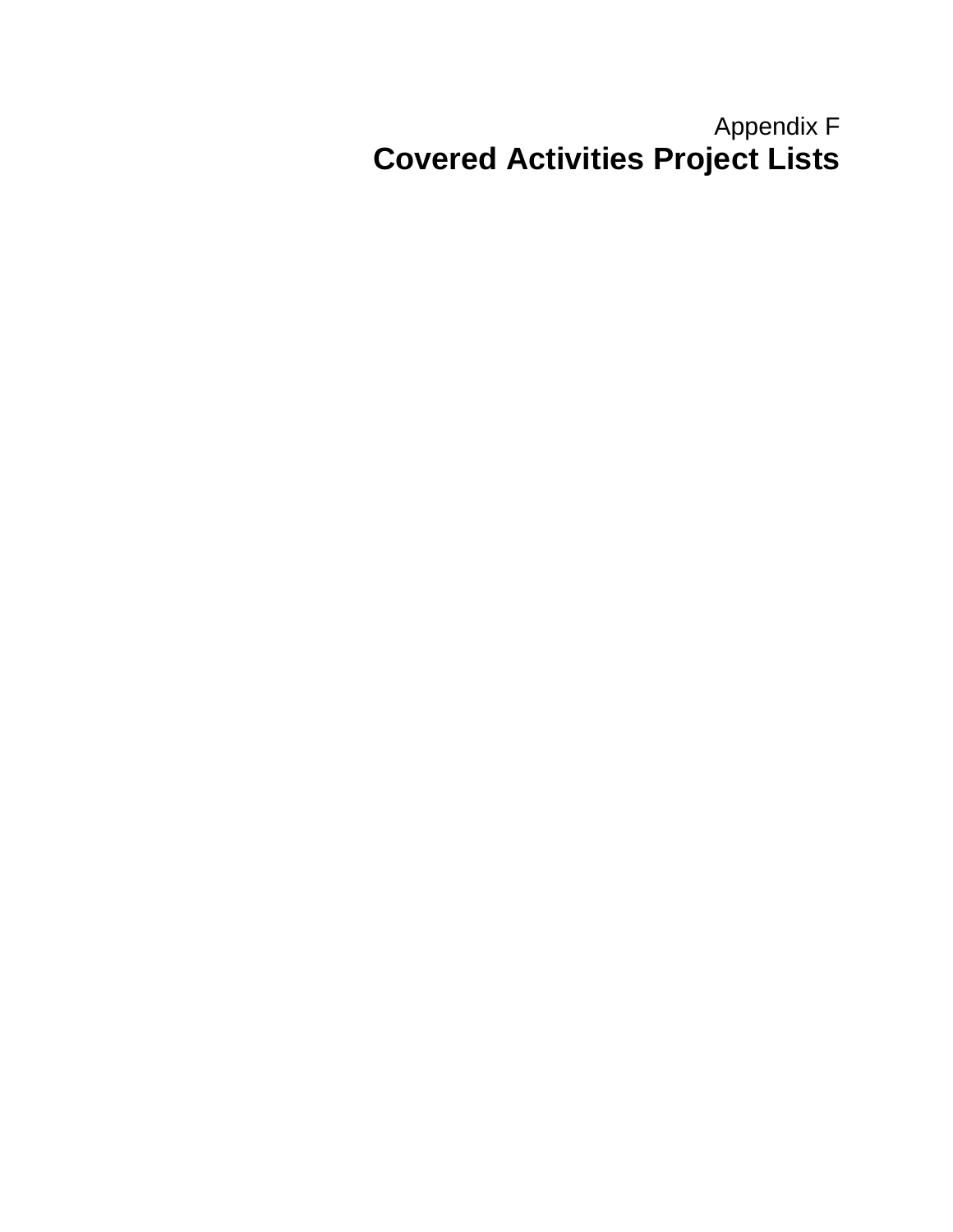#### Appendix F **Covered Activities Project Lists**

The following tables provide specific lists of projects proposed for coverage under this Plan. These lists are WORKING DRAFTS and will continue to undergo revision throughout the development of this Plan. Additional lists will be provided by the Local Partners as such lists are developed. Activities and projects described in this Appendix are not intended to be exhaustive or definitive lists of activities and projects covered by this Plan. These lists represent current planned activities that are proposed for coverage by the Local Partners.

Additional activities and projects will be developed by the Partners over the course of the permit term of this Plan. To the extent that these additional activities are described in Chapter 2 (Section 2.3 *Covered Activities*) of this Plan as activities that will receive coverage under this Plan, and are consistent with the goals of this Plan, these additional activities will also be covered by this Plan.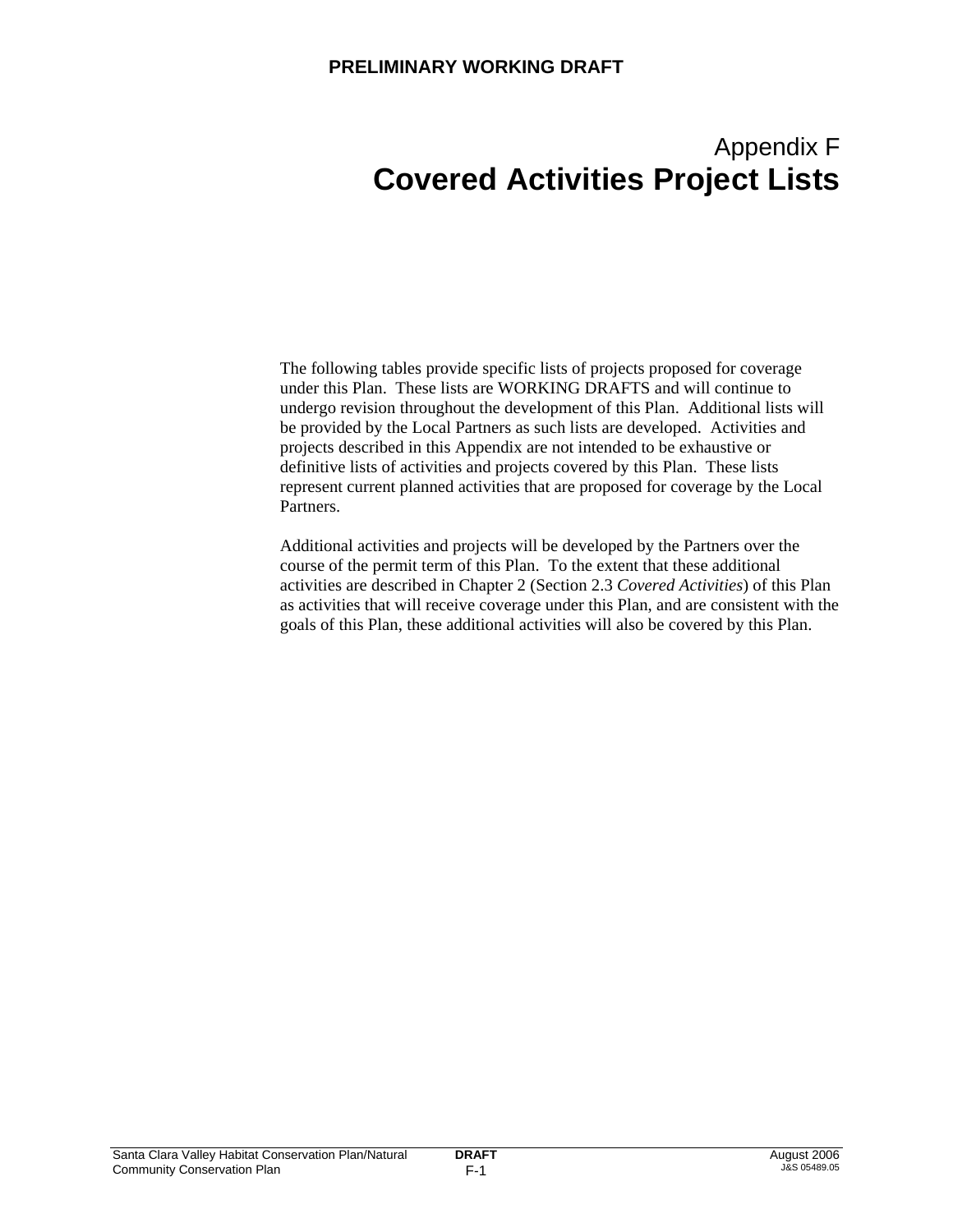**Table F-1.** Existing Bridges in the Study Area That Will Require Rehabilitation or Replacement

Santa Clara County

ALAMITOS CREEK on ALAMITOS ROAD (State Bridge No. 37C-159) ALAMITOS CREEK on ALAMITOS ROAD (State Bridge No. 37C-160) ALAMITOS CREEK on ALMADEN EXPWY (State Bridge No. 37C-808) ALAMITOS CREEK on ALMADEN WAY (State Bridge No. 37C-510) ALAMITOS CREEK on GRAYST0NE LANE (State Bridge No. 37C-540) ARROYO CALERO CREEK on SHILLINGSBURG AVE (State Bridge No. 37C-569) ARROYO CALERO on MC KEAN RD (State Bridge No. 37C-097) BERRYESSA CREEK on MONTAGUE EXPWY (State Bridge No. 37C-127) BODFISH CREEK on WHITEHURST RD (State Bridge No. 37C-582) BODFISH CREEK on WHITEHURST RD (State Bridge No. 37C-583) BRANCH OF LLAGAS CREEK on CASA LOMA RD (State Bridge No. 37C-522) BRANCH OF PAJARO RIVER on FRAZER LAKE RD (State Bridge No. 37C-535) Bridge on Elmwood Main Entrance (State Bridge No. 37I-001) CANADA DE LOS OSIS CREEK on JAMIESON RD (State Bridge No. 37C-542) CANOAS CREEK on ALMADEN EXPWY (State Bridge No. 37C-102) CANOAS CREEK on CAPITOL EXPWY (State Bridge No. 37C-190) CAPITOL EXPWY on ALMADEN EXPWY (State Bridge No. 37C-069) CARNADERO CREEK on BLOOMFIELD AVE (State Bridge No. 37C-103) COYOTE CREEK on GILROY HOT SPRINGS ROAD (State Bridge No. 37C-539) COYOTE CREEK on HELLYER AVE (PED BRIDGE) COYOTE CREEK on HELLYER AVE (State Bridge No. 37C-541) COYOTE CREEK on MONTAGUE EXPWY (State Bridge No. 37C-075L) COYOTE CREEK on MONTAGUE EXPWY (State Bridge No. 37C-075R) COYOTE CREEK on OLD ALVISO MILPITAS ROAD (State Bridge No. 37C-819/556) CROY CREEK on CROY ROAD (State Bridge No. 37C-528) CURTNER AVE UNDER-XING on ALMADEN EXPWY (State Bridge No. 37C-028) FISHER CREEK on HALE AVENUE (State Bridge No. 37C-218) FISHER CREEK on LAGUNA AVENUE (State Bridge No. 37C-548) FISHER CREEK on SANTA TERESA BLVD. (State Bridge No. 37C-219) FURLONG CREEK on FRAZER LAKE RD (State Bridge No. 37C-534) GUADALUPE CREEK on ALMADEN EXPWY (State Bridge No. 37C-041) GUADALUPE RIVER on ALMADEN EXPWY (State Bridge No. 37C-071) GUADALUPE RIVER on ALMADEN EXPWY (State Bridge No. 37C-101)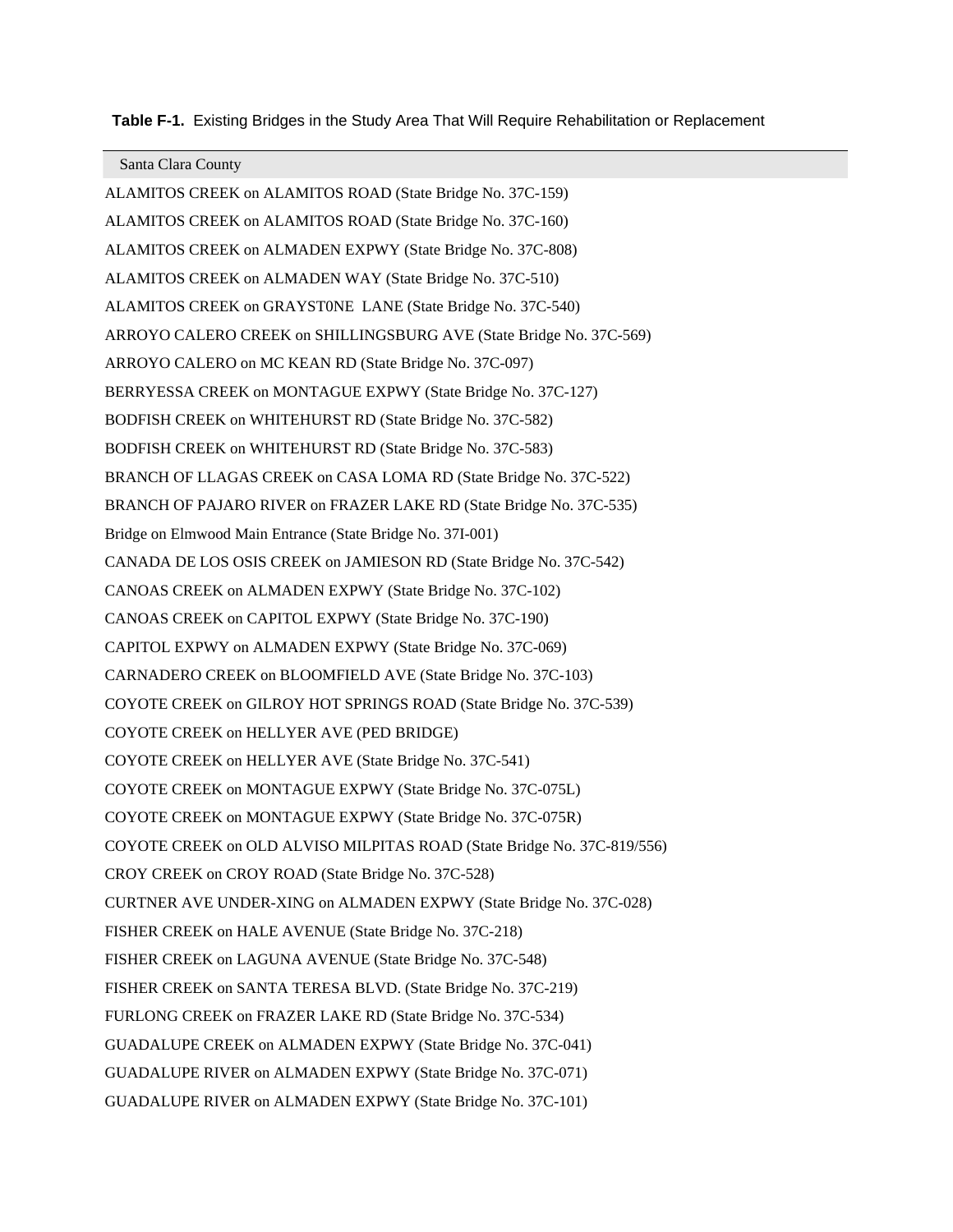GUADALUPE RIVER on CAPITOL EXPWY (State Bridge No. 37C-044) GUADALUPE RIVER on MONTAGUE EXPWY (State Bridge No. 37C-074) HICKS CREEK on HICKS ROAD (State Bridge No. 37C-158) HUNTING HOLLOW CREEK on GILROY HOT SPRINGS ROAD (State Bridge No. 37C-538) LION CREEK on SANTA TERESA BLVD. (State Bridge No. 37C-355) LIONS CREEK on KERN AVE. (State Bridge No. 37C-354) LITTLE ARTHUR CREEK on REDWOOD RETREAT ROAD (State Bridge No. 37C-562) LITTLE ARTHUR CREEK on REDWOOD RETREAT ROAD (State Bridge No. 37C-563) LITTLE ARTHUR CREEK on REDWOOD RETREAT ROAD (State Bridge No. 37C-564) LITTLE LLAGAS CREEK (W.) on MIDDLE AVE. (WEST) (State Bridge No. 37C-368) LITTLE LLAGAS CREEK on CENTER AVE (State Bridge No. 37C-523) LITTLE LLAGAS CREEK on CHURCH AVE (State Bridge No. 37C-526) LITTLE LLAGAS CREEK on EDMUNDSON AVE (State Bridge No. 37C-168) LITTLE LLAGAS CREEK on SAN MARTIN AVE (State Bridge No. 37C-178) LITTLE UVAS CREEK on UVAS ROAD (State Bridge No. 37C-095) LLAGAS CR. (WEST BRANCH) on DAY ROAD (State Bridge No. 37C-351) LLAGAS CREEK on BLOOMFIELD AVE (State Bridge No. 37C-015) LLAGAS CREEK on BOWDEN CT (State Bridge No. 37C-518) LLAGAS CREEK on BUENA VISTA AVE (State Bridge No. 37C-519) LLAGAS CREEK on CHURCH AVE (State Bridge No. 37C-525) LLAGAS CREEK on GILMAN ROAD (State Bridge No. 37C-537) LLAGAS CREEK on LEAVESLEY RD (State Bridge No. 37C-010) LLAGAS CREEK on LLAGAS AVE (State Bridge No. 37C-549) LLAGAS CREEK on LLAGAS AVE (State Bridge No. 37C-550) LLAGAS CREEK on MASTEN AVE (State Bridge No. 37C-170) LLAGAS CREEK on MONTEREY RD (State Bridge No. 37C-215) LLAGAS CREEK on OAK GLEN AVENUE (State Bridge No. 37C-164) LLAGAS CREEK on OAK GLEN AVENUE (State Bridge No. 37C-165) LLAGAS CREEK on RUCKER AVE (State Bridge No. 37C-566) LLAGAS CREEK on SANTA TERESA BLVD. (State Bridge No. 37C-161) LLAGAS CREEK on SYCAMORE AVE (State Bridge No. 37C-163) LLAGAS CREEK on UVAS ROAD (State Bridge No. 37C-096) MARCELLA DITCH on LEAVESLEY RD (State Bridge No. 37C-009) MIGUELITA CREEK on ALUM ROCK AVE (adjacent to) (State Bridge No. 37C-710) MIGUELITA CREEK on ALUM ROCK AVE (State Bridge No. 37C-511)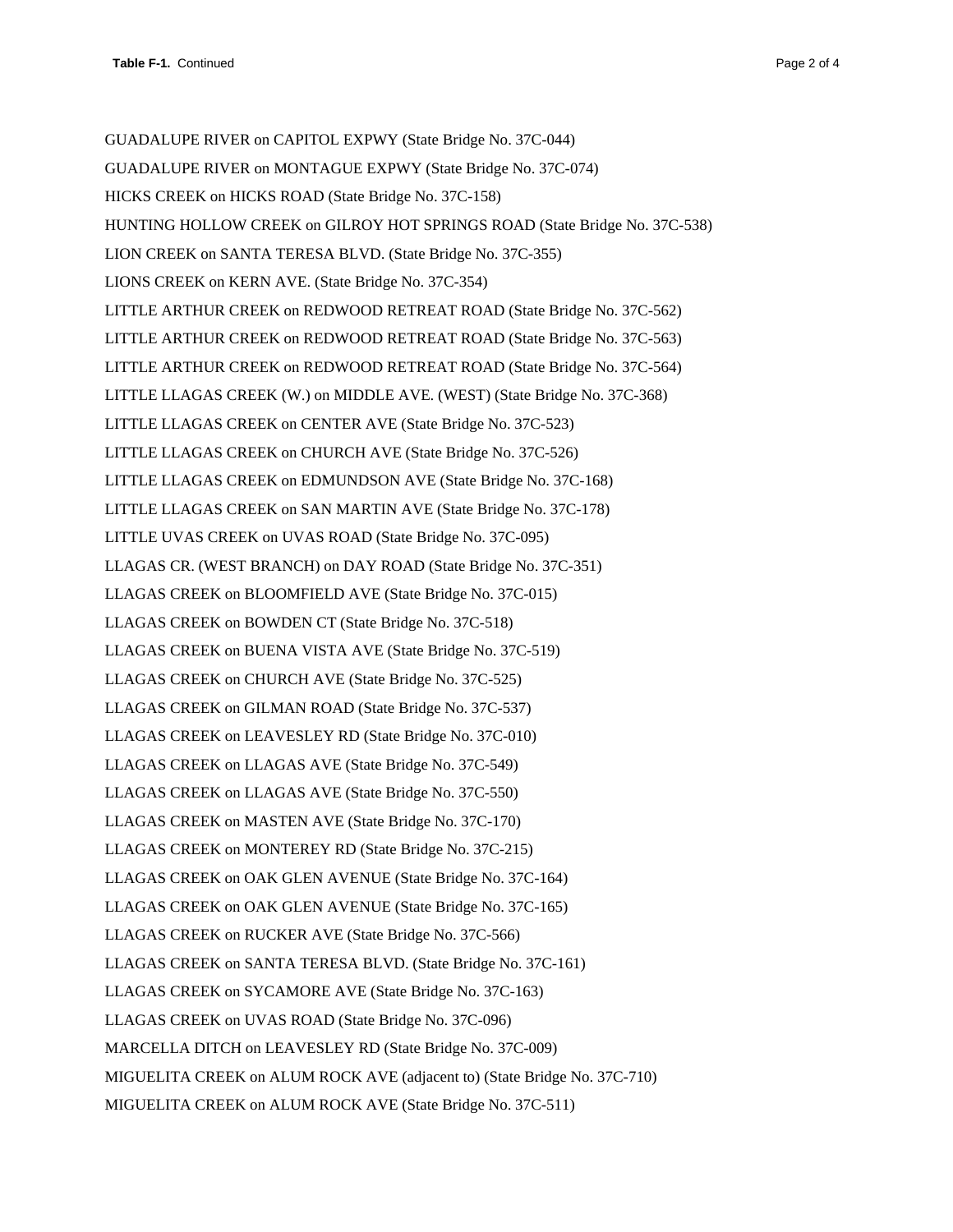PACHECO CREEK on DUNNE LANE (State Bridge No. 37C-531) PAJARO RIVER on FRAZER LAKE RD (State Bridge No. 37C-536) PEDESTRIAN OVERCROSSING on CALVARY WAY "POC" (State Bridge No. 37C-586) PENITENCIA CREEK on PIEDMONT RD (State Bridge No. 37C-135L) PENITENCIA CREEK on PIEDMONT RD (State Bridge No. 37C-135R) PENITENCIAS CREEK on ALUM ROCK FALLS RD (State Bridge No. 37C-512) RANDOL CREEK on ALMADEN EXPWY (State Bridge No. 37C-509) RED FOX CREEK on NEW AVENUE (State Bridge No. 37C-172) SAN FELIPE CREEK on SAN FELIPE ROAD #2 (State Bridge No. 37C-567) SAN TOMAS AQUINO CREEK on PAYNE AVE. (State Bridge No. 37C-281) SAN TOMAS CREEK P.O.C. on SAN TOMAS EXPWY (State Bridge No. 37C-568) SANTA CLARA-SAN JOSE on CENTRAL EXPWY (State Bridge No. 37C-185) SARATOGA CREEK on BOLLINGER RD (State Bridge No. 37C-288) SARATOGA CREEK on CALVERT DRIVE (State Bridge No. 37C-079) SARATOGA CREEK on LAWRENCE EXPWY (State Bridge No. 37C-013) SILVER CREEK on CAPITOL EXPWY (State Bridge No. 37C-019) STEVENS CREEK BLVD. on LAWRENCE EXPWY (State Bridge No. 37C-154) UVAS CREEK on CROY ROAD (State Bridge No. 37C-529) UVAS CREEK on THOMAS RD (State Bridge No. 37C-580) UVAS CREEK on UVAS ROAD (State Bridge No. 37C-093) UVAS CREEK on UVAS ROAD (State Bridge No. 37C-094) UVAS CREEK on WATSONVILLE RD (State Bridge No. 37C-049) WEST LITTLE LLAGAS CR. on WATSONVILLE RD (State Bridge No. 37C-377)

City of San José

ALAMITOS CREEK at MAZZONE DR

BERRYESSA WIDENING at BERRYESSA RD

CALABAZAS CREEK at BOLLINGER RD

CANOAS CREEK at HILLSDALE AVE

COYOTE CR (SAN ANTONIO) at SAN ANTONIO ST

COYOTE CREEK at BROKAW RD

COYOTE CREEK at COYOTE VLY PKWY

COYOTE CREEK at O'TOOL AVE

COYOTE CREEK at SANTA CLARA ST

COYOTE CREEK PEDESTRIAN BRIDGE at PHELAN AVE

GUADALUPE RIVER (GOLD ST) at GOLD ST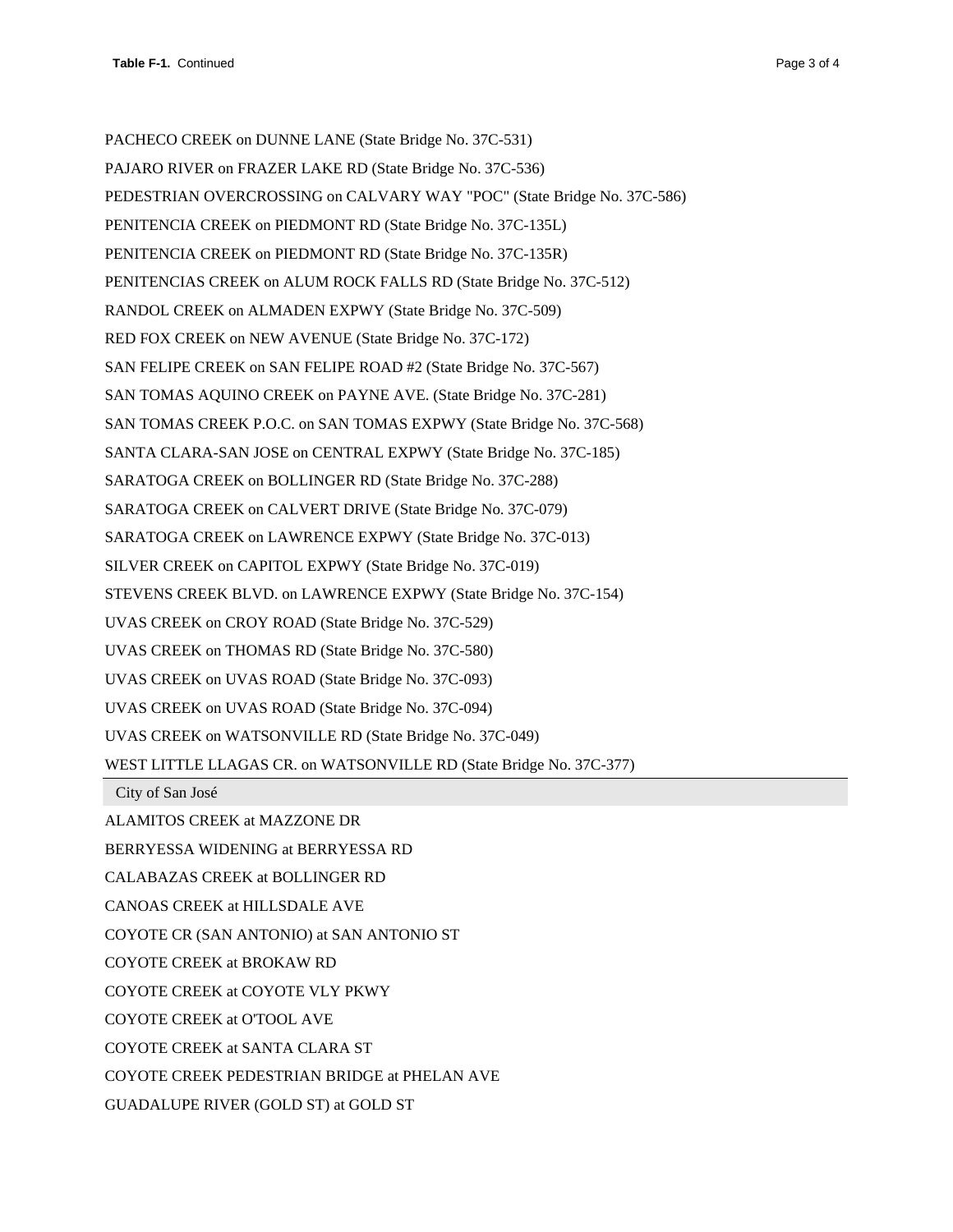GUADALUPE RIVER (SAN FERNANDO) at SAN FERNANDO ST GUADALUPE RIVER (W ALMA AVE) at W ALMA AVE GUADALUPE RIVER at CHYNOWETH AVE LOS GATOS CREEK at LINCOLN AVE LOS GATOS CREEK PEDESTRIAN BRIDGE at LOS GATOS CRK BOH at SAN CARLOS ST PENITENCIA CREEK at ALUM ROCK FALLS RD PENITENCIA CREEK at NOBEL AVE PENITENCIA CREEK ROAD at ALUM ROCK FALLS RD ROSS CREEK at MERIDIAN AVE UPPER PENITENCIA CREEK at N KING RD US-101/MABURY INTERCHANGE at TAYLOR ST/MABURY RD Source: City of San José and Santa Clara County Roads and Airports (2006).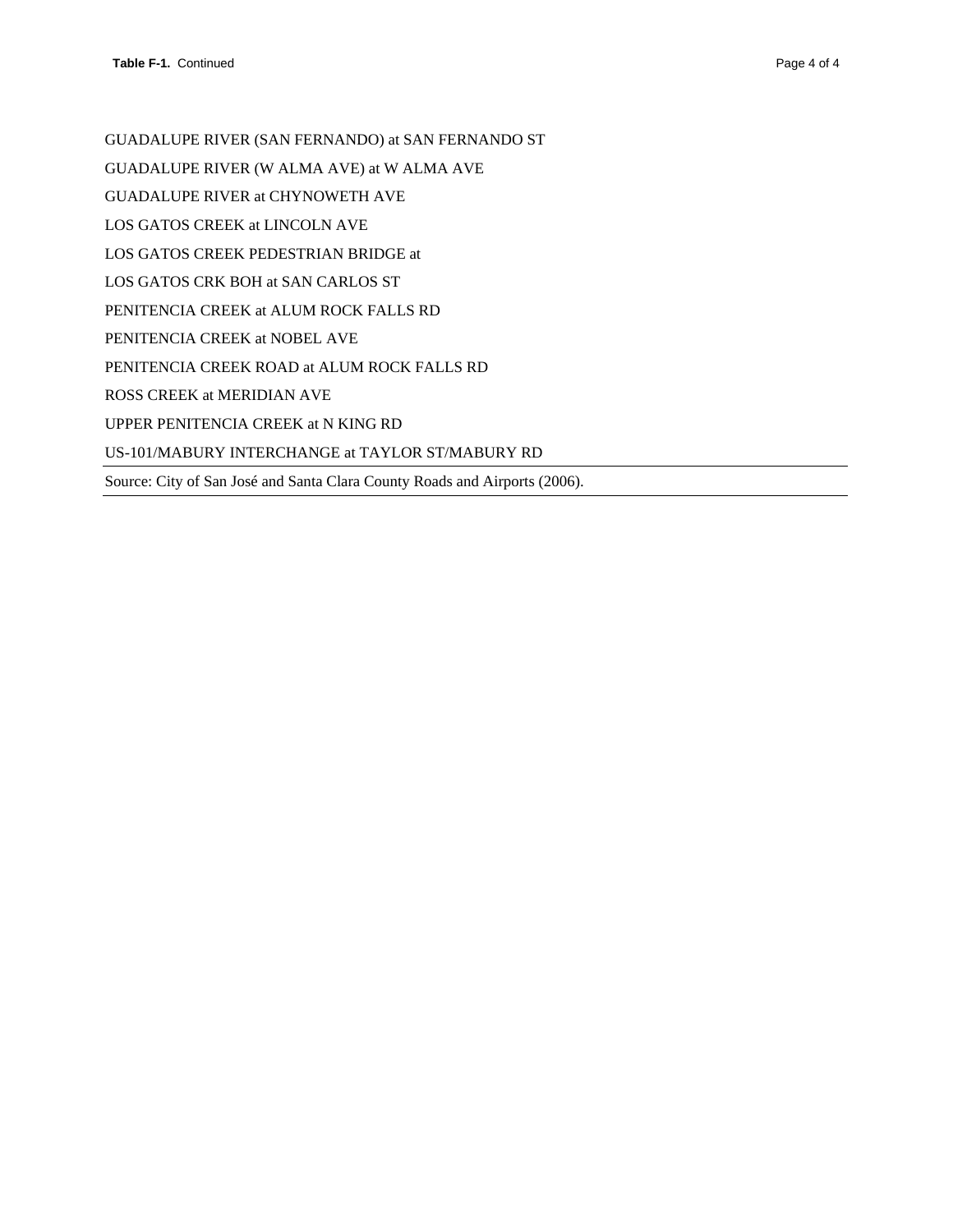#### **Table F-2.** Proposed Trails in the Study Area

| <b>Trail Name</b>                                                                                                                                    | Number of<br>Segments | Length (miles) | Lead Agency         |
|------------------------------------------------------------------------------------------------------------------------------------------------------|-----------------------|----------------|---------------------|
| Butterfield Blvd Bicycle Trail (Cochrane -<br>San Pedro)                                                                                             | 1                     |                | City of Morgan Hill |
| Little Llagas Creek Trail                                                                                                                            |                       |                | City of Morgan Hill |
| Llagas Creek/Silveira Park Trail                                                                                                                     |                       |                | City of Morgan Hill |
| Tennant/Corralitos Creek Trail                                                                                                                       |                       |                | City of Morgan Hill |
| Tennant-School Trail                                                                                                                                 |                       |                | City of Morgan Hill |
| West Little Llagas Creek Bicycle and<br>Pedestrian Pathway (Spring Road -<br>Watsonville Road; Watsonville Road -<br>Silvera Park; Ciolino – Spring) | 3                     |                | City of Morgan Hill |
| Almaden Park to Coyote Park Trail                                                                                                                    | 1                     | 8.23           | City of San Jose    |
| <b>Bailey Avenue Trail</b>                                                                                                                           | 1                     | 0.90           | City of San Jose    |
| Bambi Lane Trail                                                                                                                                     | 1                     | 0.45           | City of San Jose    |
| Calero Creek Trail                                                                                                                                   | 1                     | 3.22           | City of San Jose    |
| Coyote Creek Alternate 1                                                                                                                             | 1                     | 0.78           | City of San Jose    |
| Coyote Creek Alternate 3                                                                                                                             | 1                     | 0.75           | City of San Jose    |
| Coyote Creek Trail                                                                                                                                   | 5                     | 11.19          | City of San Jose    |
| Coyote Creek Trail Alternate 2                                                                                                                       | 1                     | 2.27           | City of San Jose    |
| <b>Fisher Creek Trail</b>                                                                                                                            | 2                     | 8.29           | City of San Jose    |
| Fowler Creek Trail                                                                                                                                   | 2                     | 5.78           | City of San Jose    |
| Guadalupe Creek Trail                                                                                                                                | 2                     | 4.21           | City of San Jose    |
| Guadalupe Oak Grove Park Trail                                                                                                                       | 1                     | 1.50           | City of San Jose    |
| Guadalupe River South Trail                                                                                                                          | 10                    | 2.79           | City of San Jose    |
| Guadalupe River Trail                                                                                                                                | 9                     | 16.22          | City of San Jose    |
| Guadalupe River Trail Spur to SJSU                                                                                                                   | 1                     | 0.62           | City of San Jose    |
| Guadalupe to Downtown Connection                                                                                                                     | 1                     | 0.32           | City of San Jose    |
| Hetch Hetchy Corridor                                                                                                                                | 1                     | 1.48           | City of San Jose    |
| Laguna Avenue Trail                                                                                                                                  | 1                     | 1.75           | City of San Jose    |
| Los Alamitos Creek Trail                                                                                                                             | 1                     | 3.33           | City of San Jose    |
| Los Gatos Creek Trail                                                                                                                                | 1                     | 0.04           | City of San Jose    |
| Montgomery Hill-Yerba Buena Connection                                                                                                               | 1                     | 0.60           | City of San Jose    |
| Palm Avenue Trail                                                                                                                                    | 1                     | 1.19           | City of San Jose    |
| Penitencia Creek Trail                                                                                                                               | 1                     | 1.60           | City of San Jose    |
| San Francisco Bay Trail                                                                                                                              | 1                     | 0.84           | City of San Jose    |
| San Carlos Street Trail                                                                                                                              | 1                     | 0.49           | City of San Jose    |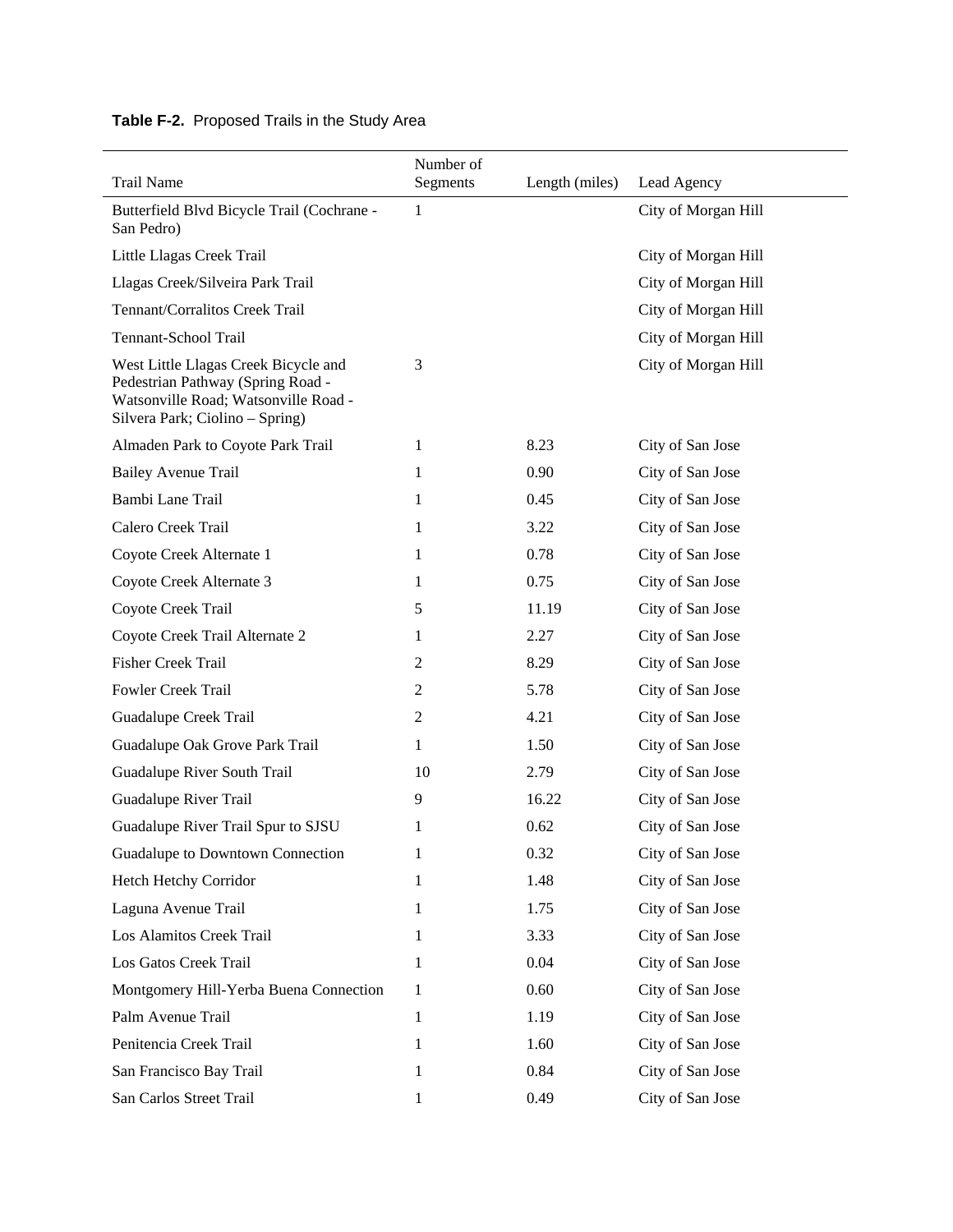| <b>Trail Name</b>                                                    | Number of<br>Segments | Length (miles) | Lead Agency           |
|----------------------------------------------------------------------|-----------------------|----------------|-----------------------|
| Saratoga Creek Extension                                             |                       | 1.09           | City of San Jose      |
| Saratoga Creek Trail                                                 | 2                     | 1.85           | City of San Jose      |
| South Tulare Hill Trail                                              |                       | 0.73           | City of San Jose      |
| Thompson - Yerba Buena Creek Connection                              |                       | 0.07           | City of San Jose      |
| <b>Thompson Creek Trail</b>                                          |                       | 6.58           | City of San Jose      |
| Vasona Light Rail Connection                                         |                       | 0.43           | City of San Jose      |
| Willow Glen Spur Trail                                               | 2                     | 2.85           | City of San Jose      |
| Coyote Creek trail gap between Sylvandale<br>and the low-flow bridge |                       |                | County of Santa Clara |
| Hellyer Park to Litton Industries                                    |                       |                | County of Santa Clara |
| Silicon Valley Boulevard to Silver Creek                             |                       |                | County of Santa Clara |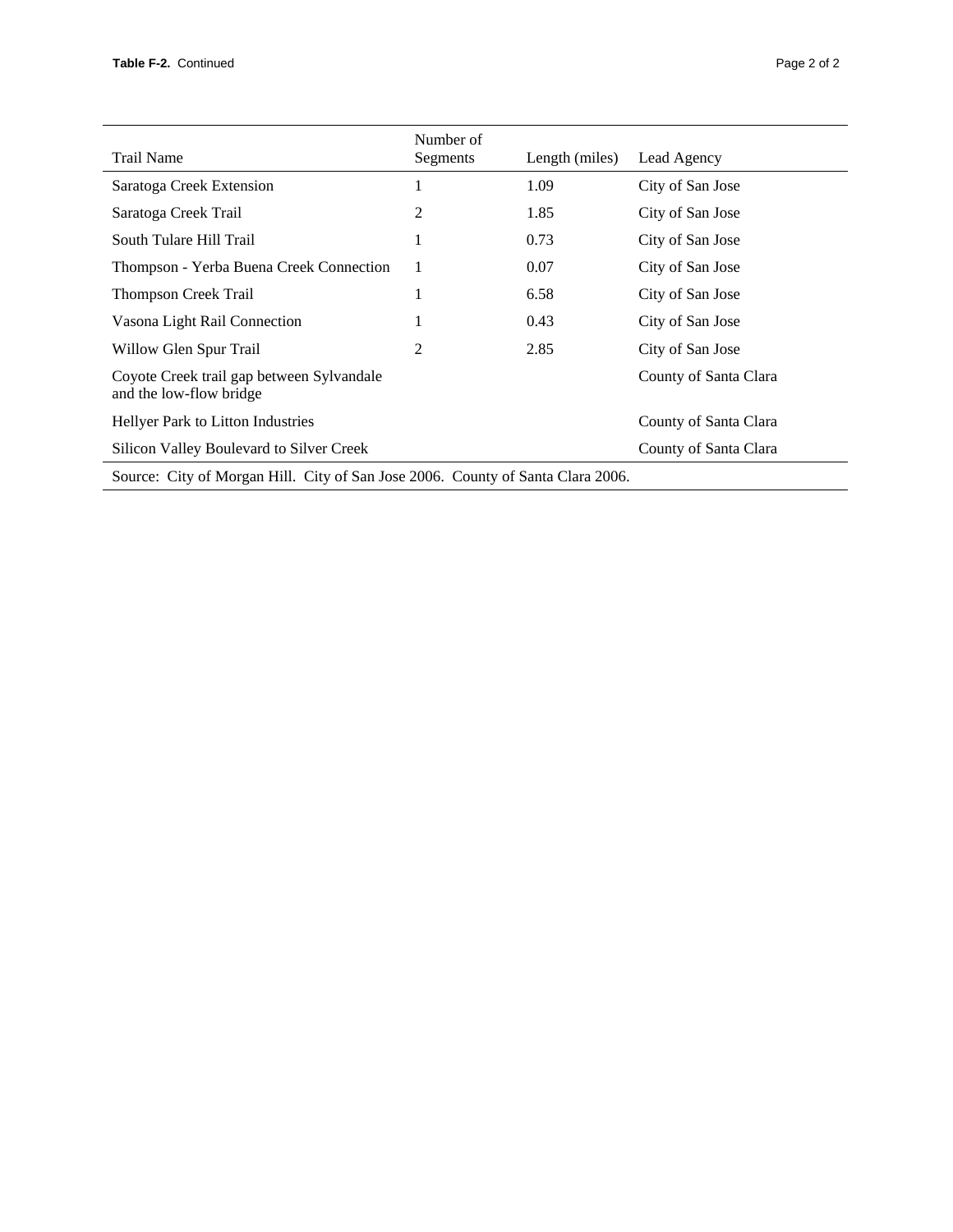#### **Table F-3.** County Parks Projects Proposed for Coverage

|                                                                                                                                                                                                                           | Estimated<br>Construction |
|---------------------------------------------------------------------------------------------------------------------------------------------------------------------------------------------------------------------------|---------------------------|
| Project Name                                                                                                                                                                                                              | <b>Start Date</b>         |
| Improvements to the entrance of Coyote Creek County Park from Highway 101/Scheller<br>Avenue.                                                                                                                             |                           |
| Mount Madonna showers.                                                                                                                                                                                                    |                           |
| Trail creation and trail restoration of "volunteer" trails created without authorization at<br>Motorcycle Park County Park.                                                                                               |                           |
| McAbee Staging Area improvements at Almaden Quicksilver County Park.                                                                                                                                                      |                           |
| Burnett (vehicular) Bridge construction at Anderson Lake Park.                                                                                                                                                            |                           |
| Jackson Ranch potable water system and access road improvements at Anderson Lake Park.                                                                                                                                    |                           |
| 18-hole disk golf facility at Perry's Hill area (Ogier Ponds)                                                                                                                                                             |                           |
| Trail construction and restoration between Hellyer Park and Litton Industries, between Silicon<br>Valley Boulevard and Silver Creek, and within the Coyote Creek trail gap between Sylvandale<br>and the low-flow bridge. |                           |
| Madrone landfill closure at Coyote Creek Parkway County Park.                                                                                                                                                             |                           |
| Velodrome improvements at Coyote Hellyer County Park.                                                                                                                                                                     |                           |
| Road improvements to Monument Peak at Edward R. Levin County Park.                                                                                                                                                        |                           |
| Expanded offices and office drainage improvements at Field Sports Park.                                                                                                                                                   |                           |
| Repair of the dam and canal system at Joseph D. Grant Park.                                                                                                                                                               |                           |
| Improvements to Los Gatos Creek Park including Los Gatos Creek trail upgrade and widening<br>(verify this is in the study area).                                                                                          |                           |
| Pueblo day-use improvements at Santa Teresa County Park.                                                                                                                                                                  |                           |
| Visitor center/office re-design/installation at Uvas Canyon Park.                                                                                                                                                         |                           |
| Wash station at Vasona Lake Park.                                                                                                                                                                                         |                           |
| Source: Santa Clara County Department of Parks and Recreation 2006.                                                                                                                                                       |                           |

[*Note to Reader: Information on approximate construction timeline forthcoming.*]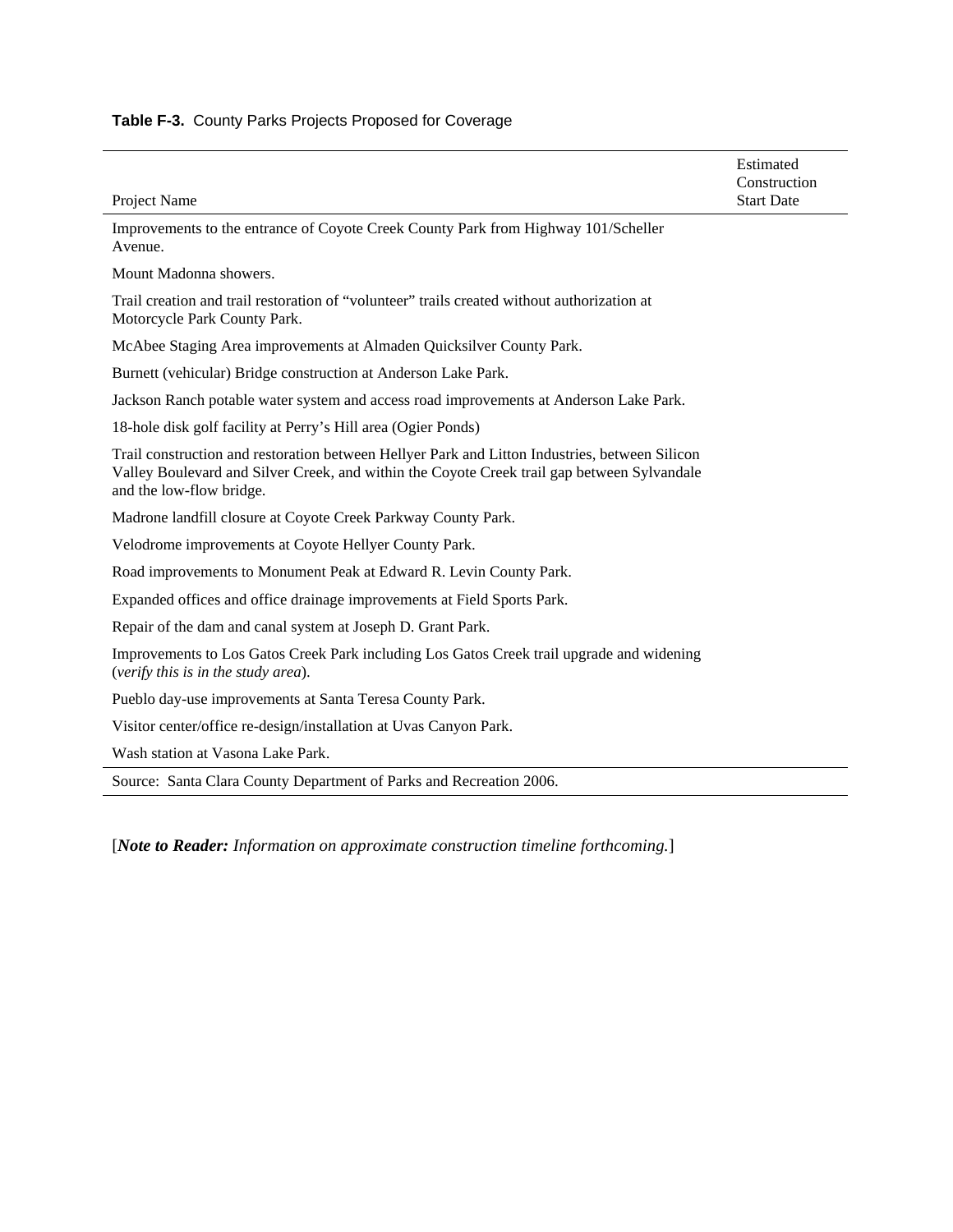|             |          |                                  |                                                                                               |                                        | Schedule          |            |                     |
|-------------|----------|----------------------------------|-----------------------------------------------------------------------------------------------|----------------------------------------|-------------------|------------|---------------------|
|             |          |                                  |                                                                                               |                                        |                   | Est. Comp. |                     |
| Watershed   | Proj#    | <b>Project Name</b>              | <b>Project Objectives</b>                                                                     | <b>Scope of Work</b>                   | <b>Begin Date</b> | Date       | <b>ESA Coverage</b> |
| Uvas/Ll-    | 00042036 | Lower Llagas Mitigation &        |                                                                                               |                                        |                   |            |                     |
| O&M         |          | Monitoring                       |                                                                                               |                                        |                   |            |                     |
| Uvas/Ll-    | 0071065  | Uvas/Llagas Watershed Vegetation | Routine control of obstructive vegetation and planting                                        |                                        |                   |            | <b>SMP</b>          |
| O&M         |          | Management                       | and maintenance of revegetation and mitigation                                                |                                        |                   |            |                     |
|             |          |                                  | projects.                                                                                     |                                        |                   |            |                     |
| $CW - O\&M$ | 00742013 | Arundo Control Project           | This project provides strategic control of Giant Reed                                         |                                        |                   |            |                     |
|             |          |                                  | infestations in Santa Clara County watersheds. The                                            |                                        |                   |            |                     |
|             |          |                                  | program goal is to control 125 acres in Santa Clara                                           |                                        |                   |            |                     |
|             |          |                                  | County over a ten year period. This project is required                                       |                                        |                   |            |                     |
|             |          |                                  | mitigation for the District's Stream Maintenance                                              |                                        |                   |            |                     |
|             |          |                                  | Program.                                                                                      |                                        |                   |            |                     |
| Guad - O&M  | 00771053 | Guadalupe Watershed Sediment     | This operation protects the public from flooding due                                          | <b>SMP</b>                             |                   |            | <b>SMP</b>          |
|             |          | Removal                          | to sediment accumulation in flood management                                                  |                                        |                   |            |                     |
|             |          |                                  | facilities. This project also restores operational                                            |                                        |                   |            |                     |
|             |          |                                  | functions such as protected fish passage) to District                                         |                                        |                   |            |                     |
|             |          |                                  | facilities by removal of sediment.                                                            |                                        |                   |            |                     |
| Coyote -    | 00771054 | Coyote Watershed Sediment        | This operation protects the public from flooding due                                          | Lower Silver Creek - Cunningham Ave to |                   |            | <b>SMP</b>          |
| O&M         |          | Removal                          | to sediment accumulation in flood management                                                  | Tully Rd.                              |                   |            |                     |
|             |          |                                  | facilities. Projects will be completed for FY/05-06                                           |                                        |                   |            |                     |
|             |          |                                  | based on prioritized sites identified during                                                  |                                        |                   |            |                     |
|             |          |                                  | inspections.                                                                                  |                                        |                   |            |                     |
| Guad - O&M  | 00771063 | Guadalupe Watershed Vegetation   | Routine control of obstructive vegetation and planting SMP                                    |                                        |                   |            | <b>SMP</b>          |
|             |          | Management                       | and maintenance of revegetation and mitigation                                                |                                        |                   |            |                     |
|             |          |                                  | projects.                                                                                     |                                        |                   |            |                     |
| Coyote -    | 00771064 | Coyote Watershed Vegetation      | Routine control of obstructive vegetation and planting Lower Silver Creek - Cunningham Ave to |                                        |                   |            | <b>SMP</b>          |
| O&M         |          | Management                       | and maintenance of revegetation and mitigation                                                | Tully Rd.                              |                   |            |                     |
|             |          |                                  | projects.                                                                                     |                                        |                   |            |                     |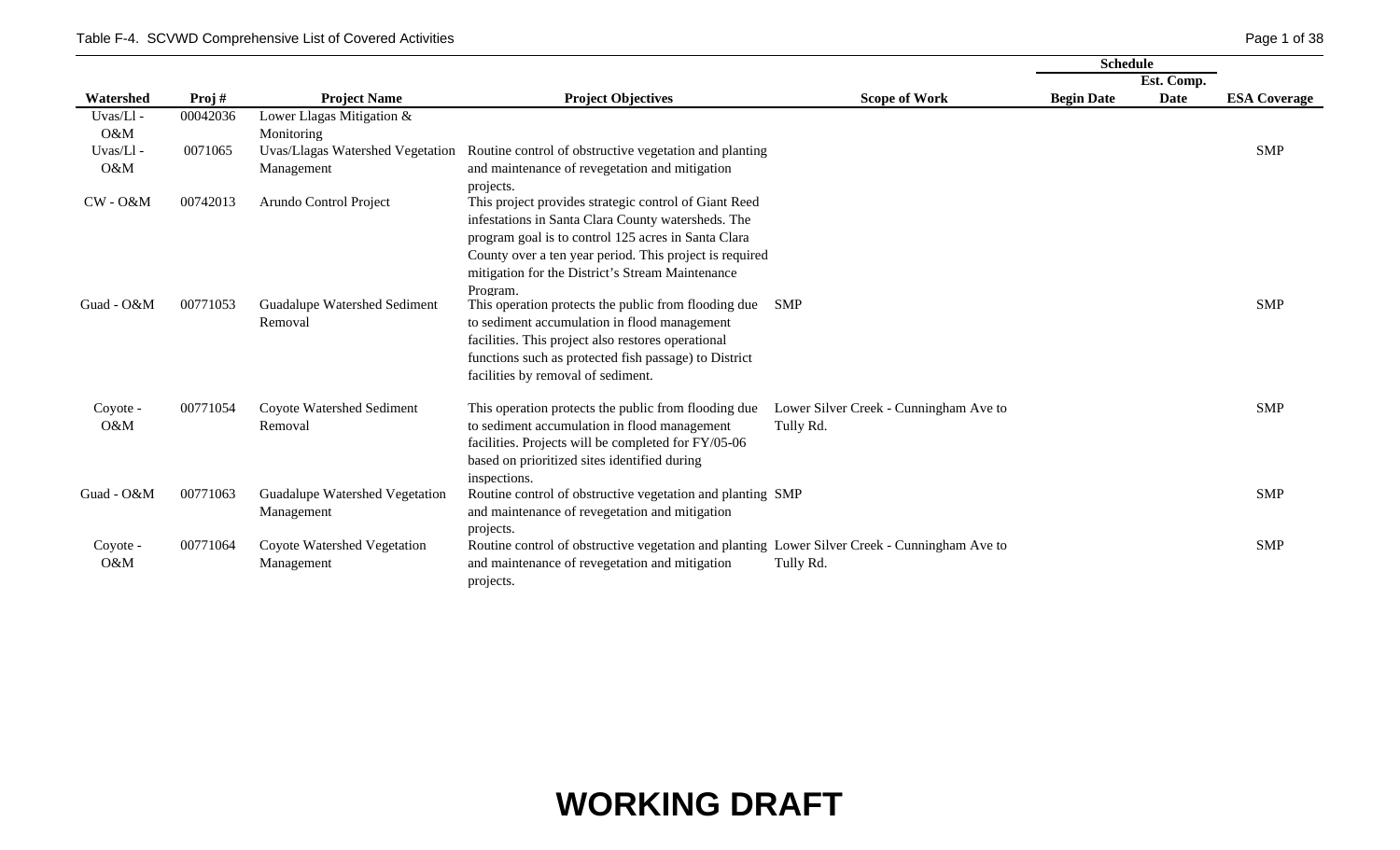|              |          |                             |                                                                                                                                                                                                                                                                                                                                                                                                                                                                                                                                                                                                     |                                                                                                                                                                                                                                                                                                                                                                                                                                                                                                                                                                                                                                                                                                                                                                                                                            | <b>Schedule</b>                                    |                                                         |                     |
|--------------|----------|-----------------------------|-----------------------------------------------------------------------------------------------------------------------------------------------------------------------------------------------------------------------------------------------------------------------------------------------------------------------------------------------------------------------------------------------------------------------------------------------------------------------------------------------------------------------------------------------------------------------------------------------------|----------------------------------------------------------------------------------------------------------------------------------------------------------------------------------------------------------------------------------------------------------------------------------------------------------------------------------------------------------------------------------------------------------------------------------------------------------------------------------------------------------------------------------------------------------------------------------------------------------------------------------------------------------------------------------------------------------------------------------------------------------------------------------------------------------------------------|----------------------------------------------------|---------------------------------------------------------|---------------------|
|              |          |                             |                                                                                                                                                                                                                                                                                                                                                                                                                                                                                                                                                                                                     |                                                                                                                                                                                                                                                                                                                                                                                                                                                                                                                                                                                                                                                                                                                                                                                                                            |                                                    | Est. Comp.                                              |                     |
| Watershed    | Proj#    | <b>Project Name</b>         | <b>Project Objectives</b>                                                                                                                                                                                                                                                                                                                                                                                                                                                                                                                                                                           | <b>Scope of Work</b>                                                                                                                                                                                                                                                                                                                                                                                                                                                                                                                                                                                                                                                                                                                                                                                                       | <b>Begin Date</b>                                  | Date                                                    | <b>ESA Coverage</b> |
| Coyote - CAP | 26174043 | Coyote Ck Montague to I-280 | · Provide flood protection to the surrounding area. ·<br>Mitigate for all project impacts to stream habitat<br>values and fisheries. · Identify stream habitat<br>enhancement and/or restoration opportunities. .<br>Identify opportunities to improve water quality within develops a comprehensive plan that reduces<br>the project limits. $\cdot$ Identify opportunities to provide<br>for public recreation and access. • Minimize the need<br>for future operations and maintenance activities and<br>create a self-sustaining system within the project<br>limits. Obtain community support. | This project plans, designs, and partially<br>constructs improvements along approximately<br>6.1 miles of Coyote Creek, from Montague<br>Expressway to Interstate 280. This project<br>the potential for flood damages, addresses<br>maintenance needs, and protects fish and<br>wildlife habitat and the creek's environmental<br>resources as a whole. It is anticipated that a<br>full EIR and Engineer's Report will be<br>prepared. Following completion of the<br>planning study, design will commence,<br>resulting in preparation of construction<br>documents, based on the Board-approved<br>preferred alternative. Construction will start<br>on a portion of the project following<br>completion of design. Additional funding will<br>be required in order to complete construction<br>of the entire project. | September<br>2002<br>Construction<br>December 2012 | Construction<br>January 2016,<br>Close-out<br>June 2016 |                     |
| Coyote - CAP | 40184001 | Calera Ck, Berryessa-680    | Determine baseline channel capacity and flooding<br>potential, sediment deposition, and maintenance<br>requirements.                                                                                                                                                                                                                                                                                                                                                                                                                                                                                | This project will initially fund a<br>reconnaissance study of Calera Creek to assess<br>the flooding risk by determining the baseline<br>channel capacity, sediment deposition and<br>maintenance requirements. The District will<br>request the U.S. Army Corps of Engineers to<br>participate in the project under a Section 205<br>Agreement and help complete a<br>reconnaissance study, feasibility study, design,<br>and construction of a flood control project.                                                                                                                                                                                                                                                                                                                                                    | January 2001<br>Construction<br><b>TBD</b>         | Construction<br><b>TBD</b>                              |                     |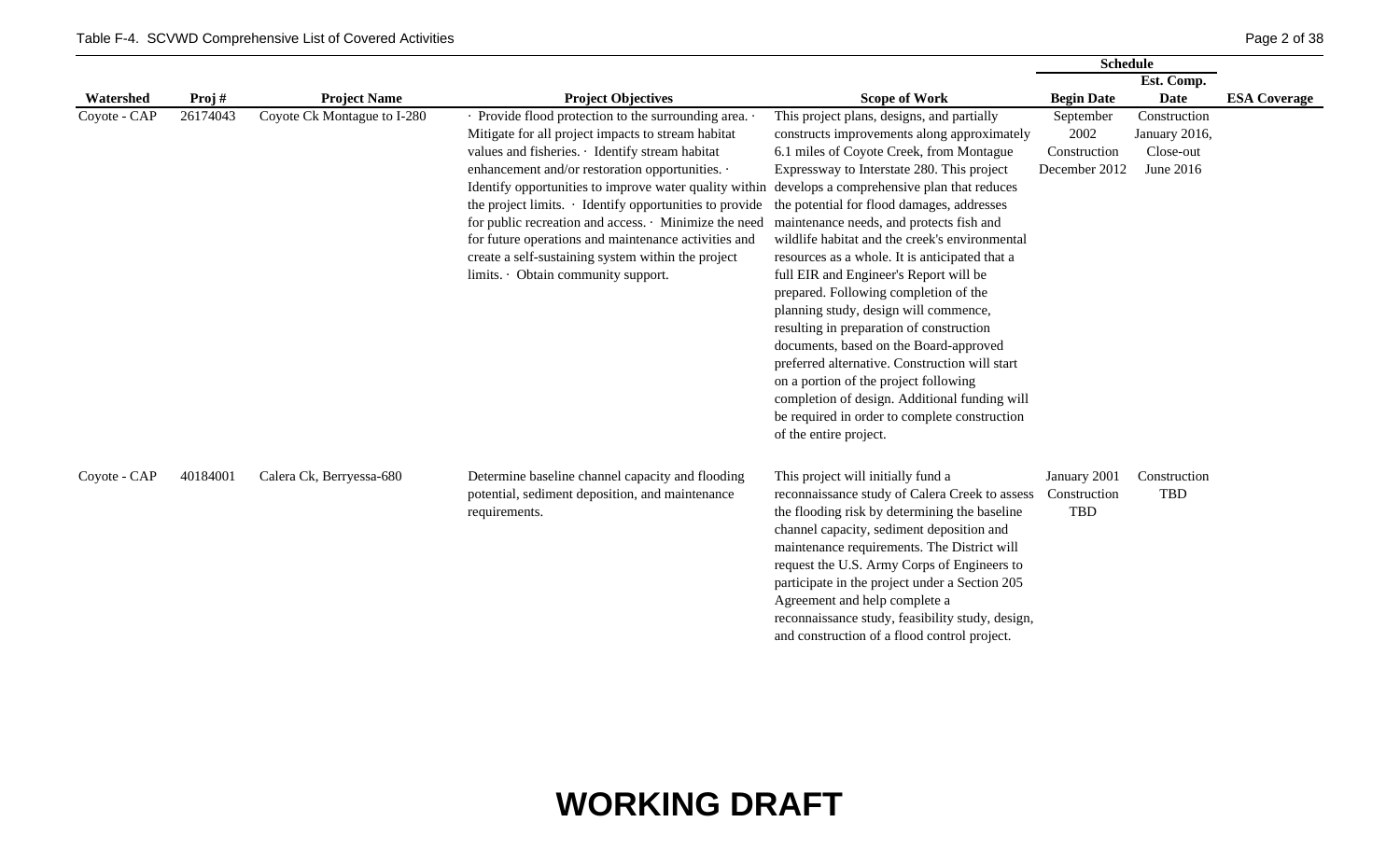|                    |          |                                           |                                                                                                                                                                                                                                                                                                                                                                                                                                                                                                                                                                                                                                                                                                                                                                                                                                                                                     |                                                                                                                                                                                                                                                                                                                                                                                                                                                                                                                             | <b>Schedule</b>    |                           |                     |
|--------------------|----------|-------------------------------------------|-------------------------------------------------------------------------------------------------------------------------------------------------------------------------------------------------------------------------------------------------------------------------------------------------------------------------------------------------------------------------------------------------------------------------------------------------------------------------------------------------------------------------------------------------------------------------------------------------------------------------------------------------------------------------------------------------------------------------------------------------------------------------------------------------------------------------------------------------------------------------------------|-----------------------------------------------------------------------------------------------------------------------------------------------------------------------------------------------------------------------------------------------------------------------------------------------------------------------------------------------------------------------------------------------------------------------------------------------------------------------------------------------------------------------------|--------------------|---------------------------|---------------------|
|                    |          |                                           |                                                                                                                                                                                                                                                                                                                                                                                                                                                                                                                                                                                                                                                                                                                                                                                                                                                                                     |                                                                                                                                                                                                                                                                                                                                                                                                                                                                                                                             |                    | Est. Comp.                |                     |
| Watershed          | Proj#    | <b>Project Name</b>                       | <b>Project Objectives</b>                                                                                                                                                                                                                                                                                                                                                                                                                                                                                                                                                                                                                                                                                                                                                                                                                                                           | <b>Scope of Work</b>                                                                                                                                                                                                                                                                                                                                                                                                                                                                                                        | <b>Begin Date</b>  | <b>Date</b>               | <b>ESA Coverage</b> |
| Guad - CAP         | 62184001 | <b>SMP Stream Watershed Land</b>          | · Provide 71 acres of Stream Maintenance Program<br>(SMP) mitigation credits through preservation of<br>approximately 720 to 950 acres of streams and<br>watershed lands to provide long-term protection of<br>unique and valuable local stream resources and<br>watersheds, in a largely self-sustaining setting.<br>Approximately 108 acres of the total land preservation regulatory agencies and other entities.<br>will be for protection of riparian and upland habitats<br>that are known to support California red-legged frogs<br>and Western pond turtles. • Provide approximately 10 make presentation to the Board. • Prepare site<br>acres of SMP mitigation credits through<br>environmental restoration on the lands acquired. .<br>Seek opportunities to partner with other organizations credit) • Prepare Annual Program<br>to accomplish the project objectives. | · Conduct outreach activities related to the<br>project. Provide site screening and<br>prioritization for acquisition and mitigation<br>credit. · Conduct technical site investigation<br>and evaluation for land preservation and<br>restoration. · Coordinate site review with<br>Evaluate restoration opportunities for each<br>site. Coordinate for property acquisition and<br>management plans · Conduct on-going<br>monitoring and maintenance (for mitigation<br>Monitoring Reports SMP will cover this<br>activity | Design Only<br>TBD | Design Only<br><b>TBD</b> |                     |
| Uvas/Ll CAP        | 62754001 | Mitigation                                | Pajaro Basin Fresh Water Wetlands The primary goal is to provide four acres of<br>freshwater wetland mitigation credits for the SMP<br>mitigation program. Provide a healthy and safe<br>environment and enhanced quality of life. Meet the<br>California Environmental Quality Act (CEQA) and<br>regulatory mitigation requirements for implementation<br>of the SMP so that the District can continue<br>maintaining flood protection for Santa Clara Valley<br>residents. Located in the Carnedaro Preserve, it is at<br>the confluence of Carnedaro Creek and the Pajaro<br>River                                                                                                                                                                                                                                                                                               | Create at least four acres of freshwater<br>wetland habitat to support local wetland-<br>related plants and wildlife. Mitigation<br>Monitoring                                                                                                                                                                                                                                                                                                                                                                              |                    |                           |                     |
| Guad - O&M         | 62761004 | Guadalupe Watershed Erosion<br>Protection | This operation provides funding for routine and<br>emergency erosion prevention, control and repair to<br>protect property and reduce sediment deposits<br>downstream. This operation emphasizes the use of the<br>"softest" feasible solution to stablize stream banks and                                                                                                                                                                                                                                                                                                                                                                                                                                                                                                                                                                                                         |                                                                                                                                                                                                                                                                                                                                                                                                                                                                                                                             |                    |                           | <b>SMP</b>          |
| Coyote -<br>$O\&M$ | 62761005 | Coyote Watershed Erosion<br>Protection    | This operation provides funding for routine and<br>emergency erosion prevention, control, and repair to<br>protect property and reduce sediment deposits<br>downstream. This operation emphasizes the use of the<br>"softest" feasible solution to stabilize stream banks a                                                                                                                                                                                                                                                                                                                                                                                                                                                                                                                                                                                                         |                                                                                                                                                                                                                                                                                                                                                                                                                                                                                                                             |                    |                           | <b>SMP</b>          |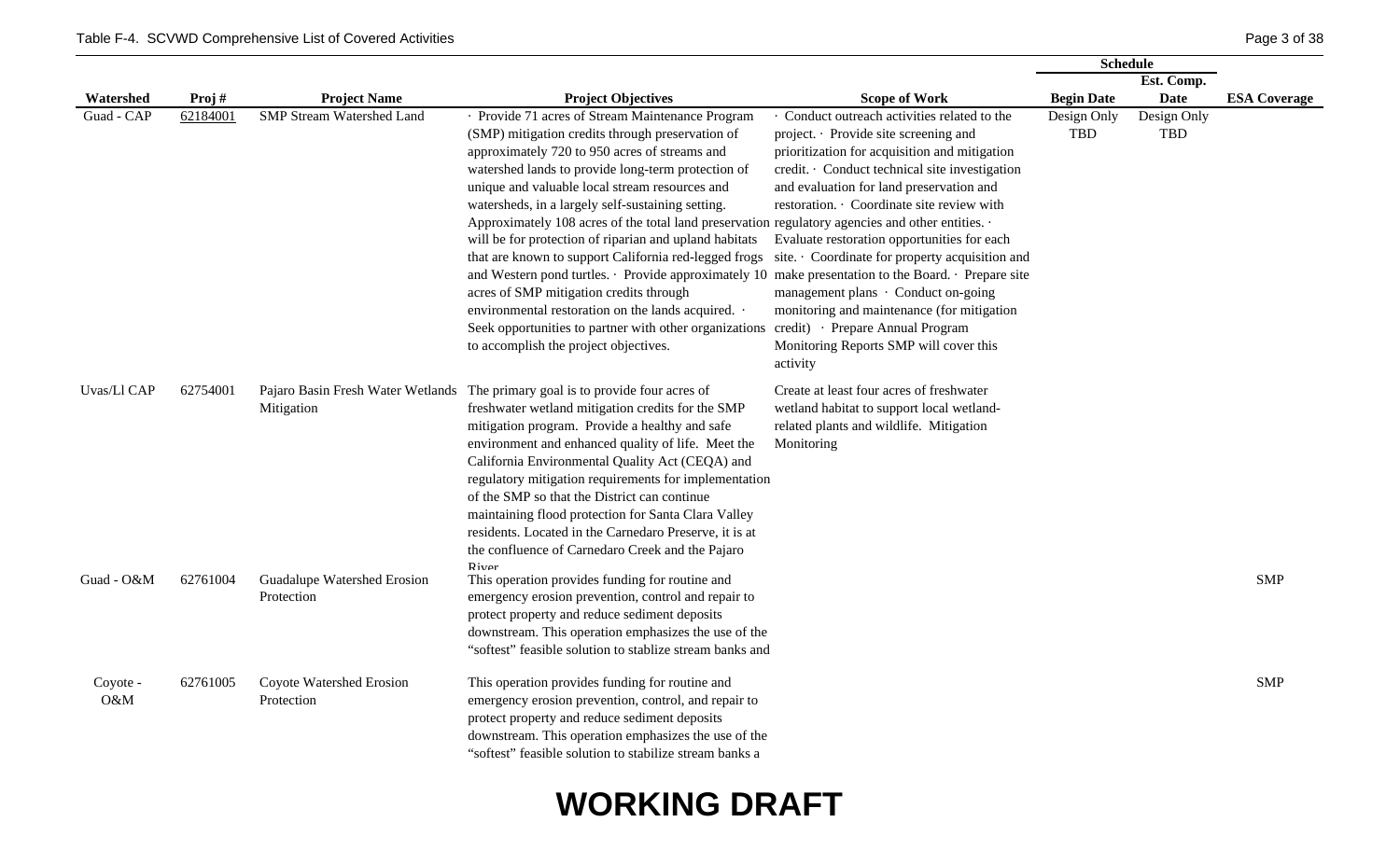|                 |          |                                                             |                                                                                                                                                                                                                                                                             |                                                                                                                                                                                                                                                                                                                           | <b>Schedule</b>                     |                                                                               |                     |
|-----------------|----------|-------------------------------------------------------------|-----------------------------------------------------------------------------------------------------------------------------------------------------------------------------------------------------------------------------------------------------------------------------|---------------------------------------------------------------------------------------------------------------------------------------------------------------------------------------------------------------------------------------------------------------------------------------------------------------------------|-------------------------------------|-------------------------------------------------------------------------------|---------------------|
|                 |          |                                                             |                                                                                                                                                                                                                                                                             |                                                                                                                                                                                                                                                                                                                           | Est. Comp.                          |                                                                               |                     |
| Watershed       | Proj#    | <b>Project Name</b>                                         | <b>Project Objectives</b>                                                                                                                                                                                                                                                   | <b>Scope of Work</b>                                                                                                                                                                                                                                                                                                      | <b>Begin Date</b>                   | Date                                                                          | <b>ESA Coverage</b> |
| Uvas/Ll-<br>O&M | 62761045 | Uvas/Llagas Watershed Erosion<br>Protection                 | This operation provides funding for routine and<br>emergency erosion prevention, control, and repair to<br>protect property and reduce sediment deposits<br>downstream. This operation emphasizes the use of the<br>"softest" feasible solution to stabilize stream banks a |                                                                                                                                                                                                                                                                                                                           |                                     |                                                                               | <b>SMP</b>          |
| CW - CAP        | 91184008 | <b>Advanced Recycled Water</b><br><b>Treatment Facility</b> | Improve the overall quality of the tertiary treated<br>sewer effluent to a level such that its resultant use will<br>not degrade to quality of the groundwater basin.                                                                                                       | · This project plans, designs, and constructs<br>pilot plants in Santa Clara County as follows:<br>· Phase 1 near San Jose Waste Water<br>Treatment Plant, Phase 2 in Coyote Valley                                                                                                                                       | January 2004<br>Construction<br>TBD | Planning Only Planning Only<br>December<br>2007<br>Construction<br><b>TBD</b> |                     |
| WTSPLY -<br>O&M | 91211099 | Pacheco Conduit (PAC)                                       | PAC inspection and air release valve rehabilitation<br>project                                                                                                                                                                                                              | Perform an internal inspection of the PAC<br>between The Pacheco Sectionalizing Valve<br>(PSV) and the Santa Clara Tunnel Inlet.<br>Rehabilitate utility vaults on the identified<br>reach of pipeline including, but not limited to<br>replacing air valves, modifying piping<br>connections and painting appurtenances. | As scheduled                        | 2008                                                                          |                     |
| WTSPLY -<br>O&M | 91211099 | Pacheco Conduit (PAC)                                       | PAC inspection                                                                                                                                                                                                                                                              | Perform an internal inspection of the PAC.                                                                                                                                                                                                                                                                                | As scheduled                        | 2023                                                                          |                     |
| WTSPLY -<br>O&M | 91211099 | Pacheco Conduit (PAC)                                       | PAC inspection and air release valve rehabilitation<br>project                                                                                                                                                                                                              | Perform an internal inspection of the PAC<br>between The Pacheco Sectionalizing Valve<br>(PSV) and the Santa Clara Tunnel Inlet.<br>Rehabilitate utility vaults on the identified<br>reach of pipeline including, but not limited to<br>replacing air valves, modifying piping<br>connections and painting appurtenances. | As scheduled                        | 2033                                                                          |                     |
| WTSPLY -<br>O&M | 91211099 | Pacheco Conduit (PAC)                                       | PAC inspection                                                                                                                                                                                                                                                              | Perform an internal inspection of the PAC.                                                                                                                                                                                                                                                                                | As scheduled                        | 2043                                                                          |                     |
| WTSPLY -<br>O&M | 91211099 | Pacheco Conduit (PAC)                                       | PAC inspection and air release valve rehabilitation<br>project                                                                                                                                                                                                              | Perform an internal inspection of the PAC<br>between The Pacheco Sectionalizing Valve<br>(PSV) and the Santa Clara Tunnel Inlet.<br>Rehabilitate utility vaults on the identified<br>reach of pipeline including, but not limited to<br>replacing air valves, modifying piping<br>connections and painting appurtenances. | As scheduled                        | 2058                                                                          |                     |
| WTSPLY -<br>O&M | 91211099 | Pacheco Tunnel                                              | Pacheco Tunnel Inspection                                                                                                                                                                                                                                                   | Perform an internal inspection of the Pacheco<br>Tunnel                                                                                                                                                                                                                                                                   | As scheduled                        | 2008                                                                          |                     |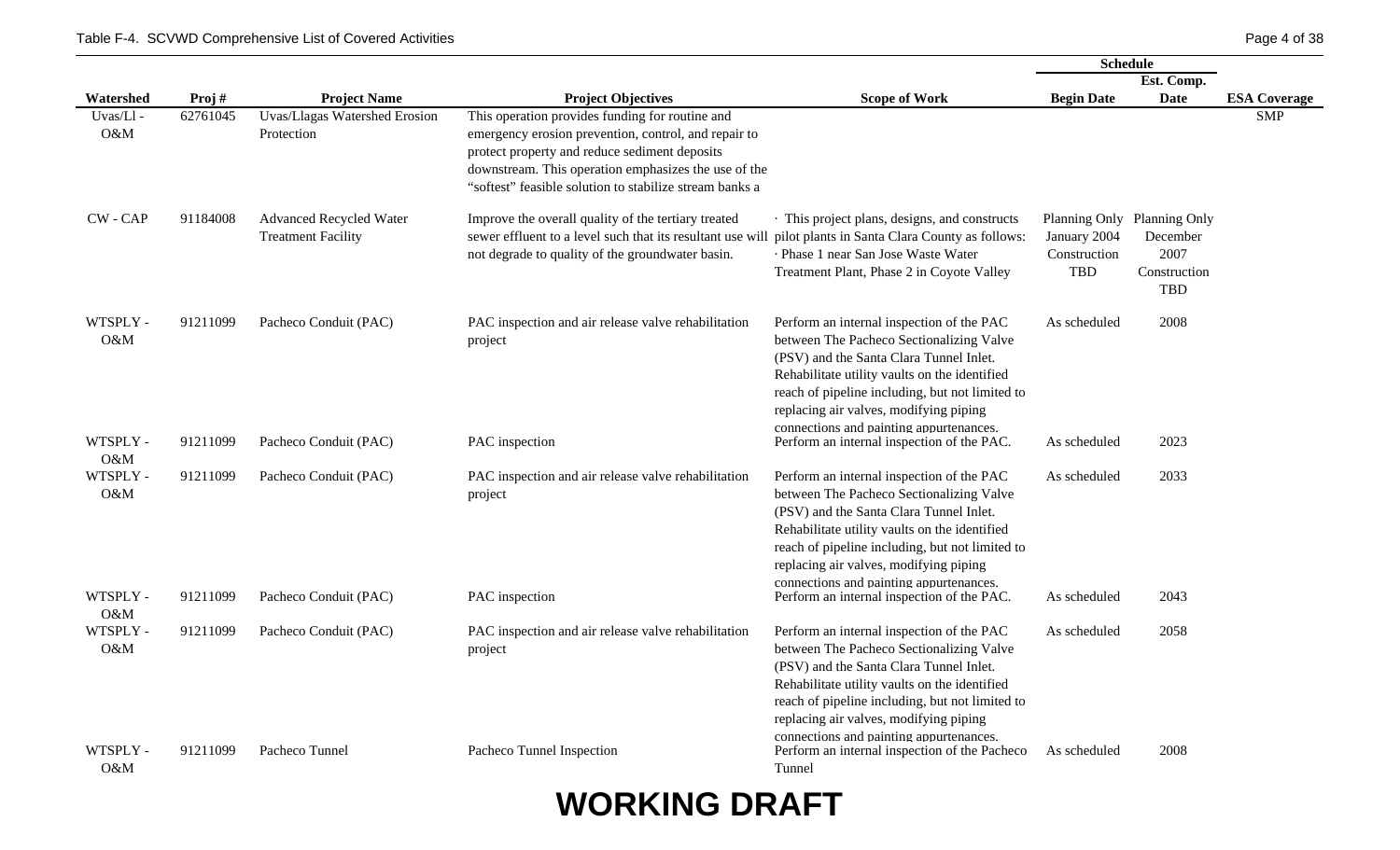|                 |          |                                                     |                                                     |                                                                                                                                                                                                                                                                                                                  | <b>Schedule</b>   |             |                     |
|-----------------|----------|-----------------------------------------------------|-----------------------------------------------------|------------------------------------------------------------------------------------------------------------------------------------------------------------------------------------------------------------------------------------------------------------------------------------------------------------------|-------------------|-------------|---------------------|
|                 |          |                                                     |                                                     |                                                                                                                                                                                                                                                                                                                  |                   | Est. Comp.  |                     |
| Watershed       | Proj#    | <b>Project Name</b>                                 | <b>Project Objectives</b>                           | <b>Scope of Work</b>                                                                                                                                                                                                                                                                                             | <b>Begin Date</b> | <b>Date</b> | <b>ESA Coverage</b> |
| WTSPLY -<br>O&M | 91221099 | Santa Clara Conduit (SCC)                           | SCC inspection and air valve rehabilitation project | Perform an internal inspection of the SCC<br>(including the Calaveras Fault Crossing)<br>between the Santa Clara Tunnel Outlet and<br>Sectionalizing Valve 1 (SV1). Rehabilitate                                                                                                                                 | As scheduled      | 2009        |                     |
| WTSPLY -<br>O&M | 91221099 | Santa Clara Conduit (SCC)                           | SCC inspection and air valve rehabilitation project | utility vaults on the identified reach of pipeline<br>including, but not limited to replacing air<br>valves, modifying piping connections and<br>painting appurtenances.<br>Perform an internal inspection of the SCC                                                                                            | As scheduled      | 2011        |                     |
|                 |          |                                                     |                                                     | between the Sectionalizing Valve 1 (SV1) and<br>Coyote Pumping Plant. Rehabilitate utility<br>vaults on the identified reach of pipeline<br>including, but not limited to replacing air<br>valves, modifying piping connections and<br>painting appurtenances.                                                   |                   |             |                     |
| WTSPLY -<br>O&M | 91221099 | Santa Clara Conduit (SCC)                           | SCC inspection                                      | Perform an internal inspection of the SCC<br>between CFO and SV1.                                                                                                                                                                                                                                                | As scheduled      | 2024        |                     |
| WTSPLY -<br>O&M | 91221099 | Santa Clara Conduit (SCC)                           | SCC inspection and air valve rehabilitation project | Perform an internal inspection of the SCC<br>between the Santa Clara Tunnel Outlet and<br>Sectionalizing Valve 1 (SV1). Rehabilitate<br>utility vaults on the identified reach of pipeline<br>including, but not limited to replacing air<br>valves, modifying piping connections and<br>painting appurtenances. | As scheduled      | 2034        |                     |
| WTSPLY -<br>O&M | 91221099 | Santa Clara Conduit (SCC)                           | SCC inspection                                      | Perform an internal inspection of the SCC<br>between CFO and SV1.                                                                                                                                                                                                                                                | As scheduled      | 2044        |                     |
| WTSPLY -<br>O&M | 91221099 | Santa Clara Conduit (SCC)                           | SCC inspection and air valve rehabilitation project | Perform an internal inspection of the SCC<br>between the Santa Clara Tunnel Outlet and<br>Sectionalizing Valve 1 (SV1). Rehabilitate<br>utility vaults on the identified reach of pipeline<br>including, but not limited to replacing air                                                                        | As scheduled      | 2059        |                     |
|                 |          |                                                     |                                                     | valves, modifying piping connections and<br>painting appurtenances.                                                                                                                                                                                                                                              |                   |             |                     |
| WTSPLY -<br>O&M | 91221099 | Santa Clara Tunnel                                  | Santa Clara Tunnel Inspection                       | Perform an internal inspection of the Santa<br>Clara Tunnel                                                                                                                                                                                                                                                      | As scheduled      | 2008        |                     |
| Guad - CAP      | 91264001 | Vason Pumping Station, Chemical<br>Feed (Perc Pond) | Included in CIP list of possible future projects    |                                                                                                                                                                                                                                                                                                                  |                   |             |                     |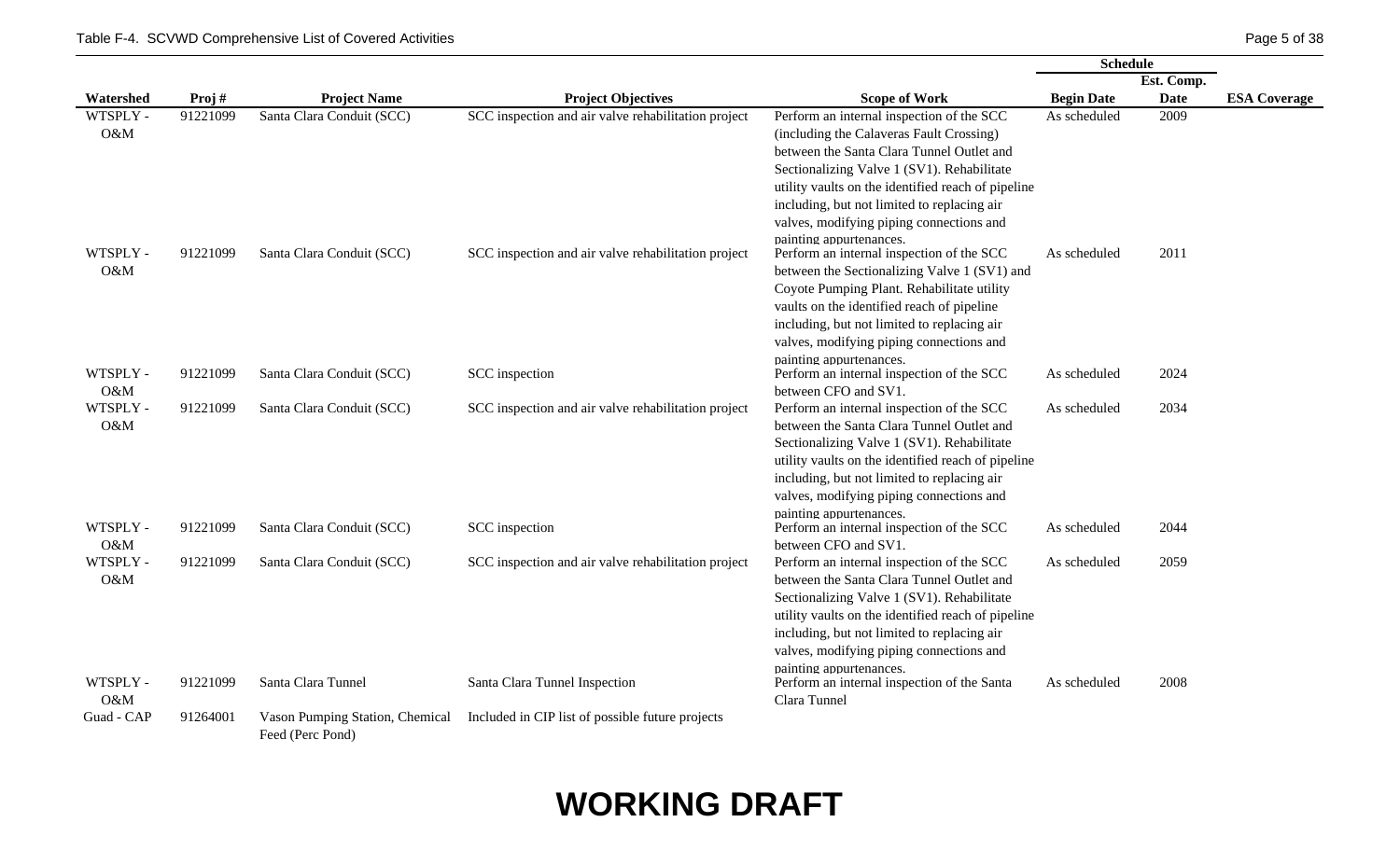|                                        |                                  |                                                                              |                                                                                                                                                                                                                                                   |                                                                                                                                                                                                                                                                                                                                                                                                                                                                                                                                                                                             | <b>Schedule</b>                              |                                                                  |                      |
|----------------------------------------|----------------------------------|------------------------------------------------------------------------------|---------------------------------------------------------------------------------------------------------------------------------------------------------------------------------------------------------------------------------------------------|---------------------------------------------------------------------------------------------------------------------------------------------------------------------------------------------------------------------------------------------------------------------------------------------------------------------------------------------------------------------------------------------------------------------------------------------------------------------------------------------------------------------------------------------------------------------------------------------|----------------------------------------------|------------------------------------------------------------------|----------------------|
|                                        |                                  |                                                                              |                                                                                                                                                                                                                                                   |                                                                                                                                                                                                                                                                                                                                                                                                                                                                                                                                                                                             |                                              | Est. Comp.                                                       |                      |
| Watershed                              | Proj#                            | <b>Project Name</b>                                                          | <b>Project Objectives</b>                                                                                                                                                                                                                         | <b>Scope of Work</b>                                                                                                                                                                                                                                                                                                                                                                                                                                                                                                                                                                        | <b>Begin Date</b>                            | Date                                                             | <b>ESA Coverage</b>  |
| Guad - CAP                             | 91854001                         | Almaden Dam Outlet Works                                                     | · Modify or construct a new intake structure, capable<br>of releasing 246 cfs of water without flushing of<br>sediments though the outlet works. Correct existing<br>problems with the outlet energy dissipation structure,<br>piping and valves. | This project plans, designs, and constructs<br>improvements to the Almaden Dam Outlet<br>Works as follows: · Investigate structural<br>integrity of the existing intake tower, outlet<br>pipe and energy dissipation structures. .<br>Conduct planning study and prepare an<br>Engineers Report and EIR for the proposed<br>project. · Obtain DSOD approval and<br>required Resource Agency Permits. · Design<br>facilities and prepare plans and specifications<br>for bidding. Construction and project close<br>out activities.                                                          | October 2000<br>Construction<br>January 2012 | Construction<br>December<br>2013 Close-<br>out June 2014         | <b>FAHCE</b>         |
| Coyote - CAP                           | 91864084                         | <b>Anderson Reservoir Bank Erosion</b>                                       |                                                                                                                                                                                                                                                   |                                                                                                                                                                                                                                                                                                                                                                                                                                                                                                                                                                                             |                                              |                                                                  |                      |
| Guad - CAP                             | 91874003                         | Calero/Fellows Dike                                                          | Resolve the Fellows Dike restriction in a cost-<br>effective manner, while balancing water utility benefit jurisdiction of the Division of Safety of Dams<br>and competing stakeholder interest.                                                  | · The Calero/Fellows Dike is under the<br>(DSOD). Modifications are required to the<br>dike to certify the dam and rescind the<br>operational restriction imposed by DSOD. .<br>The planning phase for this project includes a<br>decision document (to be approved by the<br>CEO), a Negative Declaration as the<br>appropriate CEQA document, and<br>environmental permits. The design phase for<br>this project includes final design, and the<br>prepartion of the plans, specifications, and<br>estimate for bidding. The construction phase<br>includes construction of improvements. | October 2000<br>Construction<br>January 2009 | Construction<br>September<br>2009 Close-<br>out December<br>2009 |                      |
| WTSPLY -<br>O&M                        | 92254083                         | Central Pipeline                                                             | Central Pipeline Rehabilitation Project (Capital<br>Project).                                                                                                                                                                                     | Inspect potentially distressed piping and make As scheduled<br>essential repairs to pipeline as needed.                                                                                                                                                                                                                                                                                                                                                                                                                                                                                     |                                              | 2007                                                             |                      |
|                                        | <b>TBD</b>                       | Vasona Dam- General Maintenance TBD                                          |                                                                                                                                                                                                                                                   | <b>TBD</b>                                                                                                                                                                                                                                                                                                                                                                                                                                                                                                                                                                                  |                                              |                                                                  |                      |
| Guad - CAP<br>Guad - CAP<br>Guad - CAP | 92264008<br>92534002<br>92724001 | Vasona Pumping Plant Electrical<br>Kirk Ditch<br>*Almaden-Calero Canal Rehab | Included in CIP list of possible future projects<br>Included in CIP list of possible future projects                                                                                                                                              |                                                                                                                                                                                                                                                                                                                                                                                                                                                                                                                                                                                             |                                              |                                                                  | <b>SMP</b> Extension |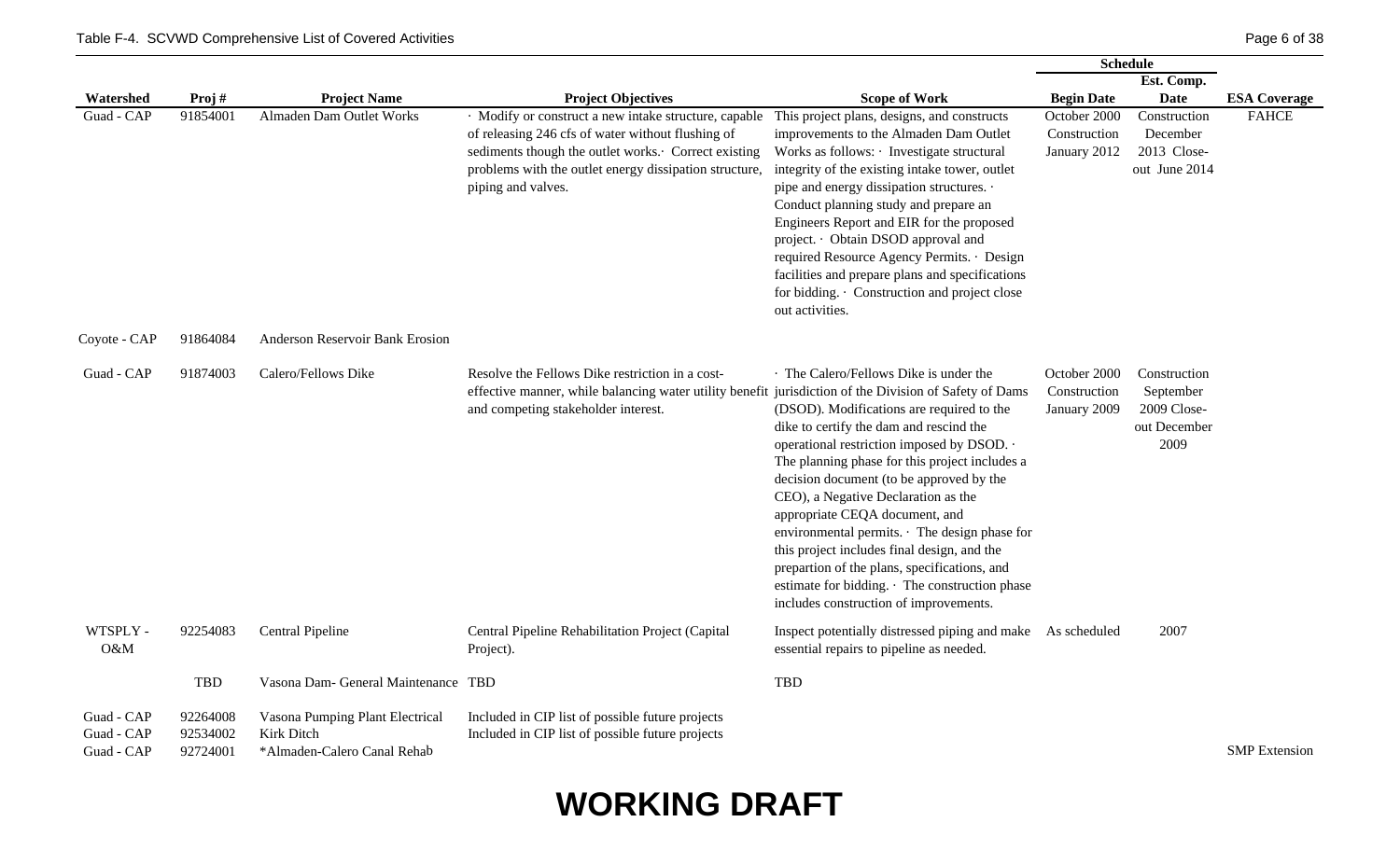O&M

|                 |          |                               |                                                                |                                                                                                                                                                                                                                                                                            | <b>Schedule</b>   |             |                     |  |
|-----------------|----------|-------------------------------|----------------------------------------------------------------|--------------------------------------------------------------------------------------------------------------------------------------------------------------------------------------------------------------------------------------------------------------------------------------------|-------------------|-------------|---------------------|--|
|                 |          |                               |                                                                |                                                                                                                                                                                                                                                                                            |                   | Est. Comp.  |                     |  |
| Watershed       | Proj#    | <b>Project Name</b>           | <b>Project Objectives</b>                                      | <b>Scope of Work</b>                                                                                                                                                                                                                                                                       | <b>Begin Date</b> | <b>Date</b> | <b>ESA Coverage</b> |  |
| WTSPLY -<br>O&M | 92761099 | Almaden Valley Pipeline (AVP) | AVP inspection and air release valve rehabilitation<br>project | Perform an internal inspection of the AVP<br>between Vasona Valve Yard and Coleman<br>Line Valve. Rehabilitate utility vaults on the<br>identified reach of pipeline including, but not<br>limited to replacing air valves, modifying<br>piping connections and painting<br>appurtenances. | As scheduled      | 2007        |                     |  |
| WTSPLY -<br>O&M | 92761099 | Almaden Valley Pipeline (AVP) | AVP inspection and air release valve rehabilitation<br>project | Perform an internal inspection of the AVP<br>between Coleman Line Valve and Calero<br>Turnout. Rehabilitate utility vaults on the<br>identified reach of pipeline including, but not<br>limited to replacing air valves, modifying<br>piping connections and painting<br>appurtenances.    | As scheduled      | 2008        |                     |  |
| WTSPLY -<br>O&M | 92761099 | Almaden Valley Pipeline (AVP) | AVP inspection                                                 | Perform an internal inspection on the reach of<br>pipe identified.                                                                                                                                                                                                                         | As scheduled      | 2022        |                     |  |
| WTSPLY -<br>O&M | 92761099 | Almaden Valley Pipeline (AVP) | AVP inspection and air release valve rehabilitation<br>project | Perform an internal inspection of the AVP.<br>Rehabilitate utility vaults on the identified<br>reach of pipeline including, but not limited to<br>replacing air valves, modifying piping<br>connections and painting appurtenances.                                                        | As scheduled      | 2032        |                     |  |
| WTSPLY -<br>O&M | 92761099 | Almaden Valley Pipeline (AVP) | AVP inspection                                                 | Perform an internal inspection on the reach of<br>pipe identified.                                                                                                                                                                                                                         | As scheduled      | 2047        |                     |  |
| WTSPLY -<br>O&M | 92761099 | Almaden Valley Pipeline (AVP) | AVP inspection and air release valve rehabilitation<br>project | Perform an internal inspection of the AVP.<br>Rehabilitate utility vaults on the identified<br>reach of pipeline including, but not limited to<br>replacing air valves, modifying piping<br>connections and painting appurtenances.                                                        | As scheduled      | 2057        |                     |  |
| WTSPLY -<br>O&M | 92761099 | Anderson Force Main (AFM)     | AFM inspection and air release valve rehabilitation<br>project | Perform an internal inspection of the AFM.<br>Rehabilitate utility vaults on the identified<br>reach of pipeline including, but not limited to<br>replacing air valves, modifying piping<br>connections and painting appurtenances.                                                        | As scheduled      | 2014        |                     |  |
| WTSPLY -        | 92761099 | Anderson Force Main (AFM)     | AFM inspection                                                 | Perform an internal inspection of the AFM.                                                                                                                                                                                                                                                 | As scheduled      | 2029        |                     |  |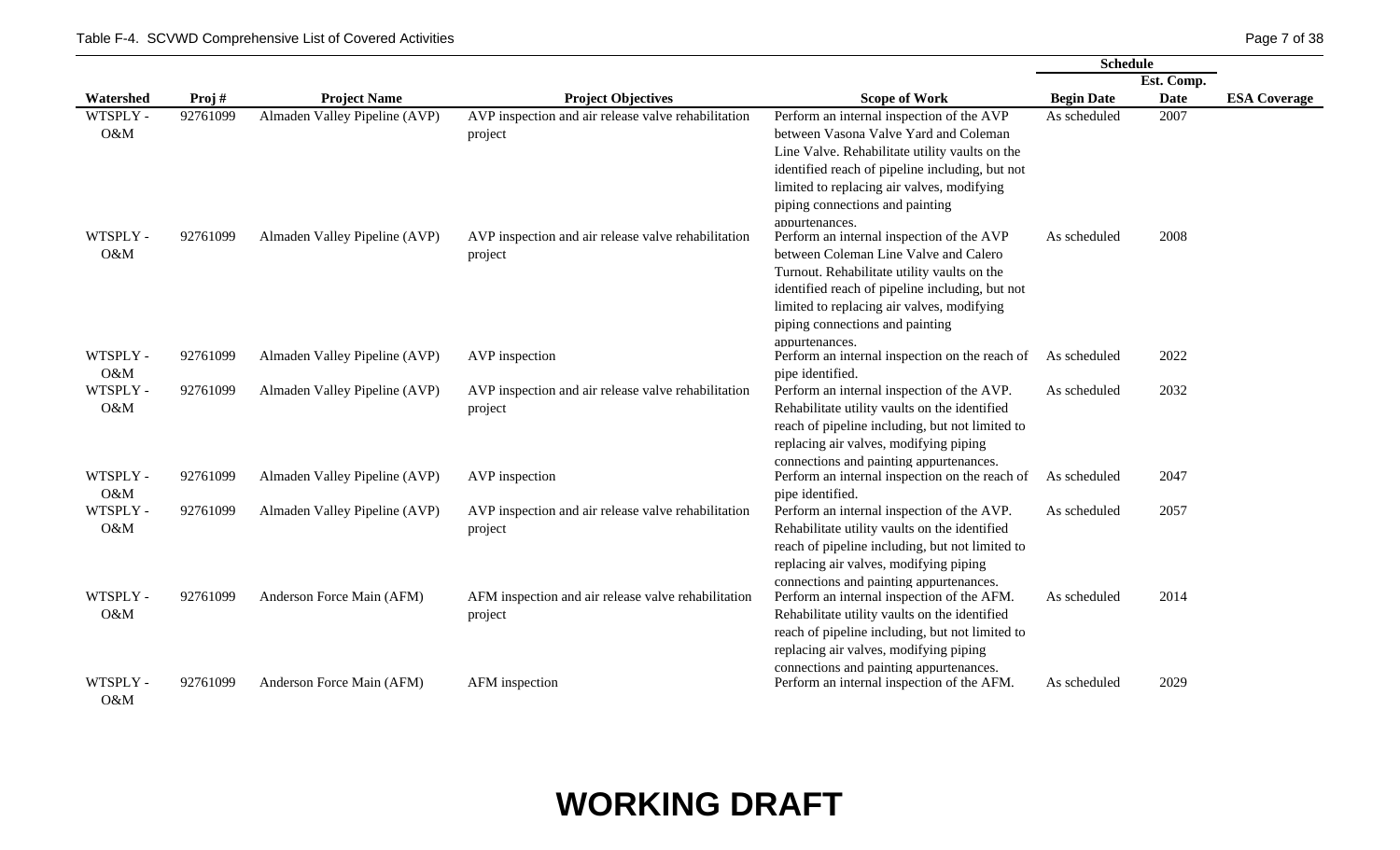|                 |          |                                |                                                                |                                                                                                                                                                                                                                     | <b>Schedule</b>   |             |                     |
|-----------------|----------|--------------------------------|----------------------------------------------------------------|-------------------------------------------------------------------------------------------------------------------------------------------------------------------------------------------------------------------------------------|-------------------|-------------|---------------------|
|                 |          |                                |                                                                |                                                                                                                                                                                                                                     |                   | Est. Comp.  |                     |
| Watershed       | Proj#    | <b>Project Name</b>            | <b>Project Objectives</b>                                      | <b>Scope of Work</b>                                                                                                                                                                                                                | <b>Begin Date</b> | <b>Date</b> | <b>ESA Coverage</b> |
| WTSPLY -<br>O&M | 92761099 | Anderson Force Main (AFM)      | AFM inspection and air release valve rehabilitation<br>project | Perform an internal inspection of the AFM.<br>Rehabilitate utility vaults on the identified<br>reach of pipeline including, but not limited to<br>replacing air valves, modifying piping<br>connections and painting appurtenances. | As scheduled      | 2039        |                     |
| WTSPLY -<br>O&M | 92761099 | Anderson Force Main (AFM)      | AFM inspection                                                 | Perform an internal inspection of the AFM.                                                                                                                                                                                          | As scheduled      | 2054        |                     |
| WTSPLY -<br>O&M | 92761099 | Calero Pipeline (Bypass)       | CAP inspection and air release valve rehabilitation<br>project | Perform an internal inspection of the CAP.<br>Rehabilitate utility vaults on the identified<br>reach of pipeline including, but not limited to<br>replacing air valves, modifying piping<br>connections and painting appurtenances. | As scheduled      | 2040        |                     |
| WTSPLY -<br>O&M | 92761099 | Calero Pipeline (Bypass)       | CAP inspection                                                 | Perform an internal inspection of the CAP.                                                                                                                                                                                          | As scheduled      | 2055        |                     |
| WTSPLY -<br>O&M | 92761099 | Calero Pipeline (Bypass) (CAP) | CAP inspection and air release valve rehabilitation<br>project | Perform an internal inspection of the CAP.<br>Rehabilitate utility vaults on the identified<br>reach of pipeline including, but not limited to<br>replacing air valves, modifying piping<br>connections and painting appurtenances. | As scheduled      | 2015        |                     |
| WTSPLY -<br>O&M | 92761099 | Calero Pipeline (Bypass) (CAP) | CAP inspection                                                 | Perform an internal inspection of the CAP.                                                                                                                                                                                          | As scheduled      | 2030        |                     |
| WTSPLY -<br>O&M | 92761099 | Central Pipeline (CPL)         | CPL inspection                                                 | Perform an internal inspection on the reach of<br>pipe identified.                                                                                                                                                                  | As scheduled      | 2020        |                     |
| WTSPLY -<br>O&M | 92761099 | Central Pipeline (CPL)         | CPL inspection and air release valve rehabilitation<br>project | Perform an internal inspection of the WPL.<br>Rehabilitate utility vaults on the identified<br>reach of pipeline including, but not limited to<br>replacing air valves, modifying piping<br>connections and painting appurtenances. | As scheduled      | 2030        |                     |
| WTSPLY -<br>O&M | 92761099 | Central Pipeline (CPL)         | CPL inspection                                                 | Perform an internal inspection on the reach of<br>pipe identified.                                                                                                                                                                  | As scheduled      | 2045        |                     |
| WTSPLY -<br>O&M | 92761099 | Central Pipeline (CPL)         | CPL inspection and air release valve rehabilitation<br>project | Perform an internal inspection of the WPL.<br>Rehabilitate utility vaults on the identified<br>reach of pipeline including, but not limited to<br>replacing air valves, modifying piping<br>connections and painting appurtenances. | As scheduled      | 2055        |                     |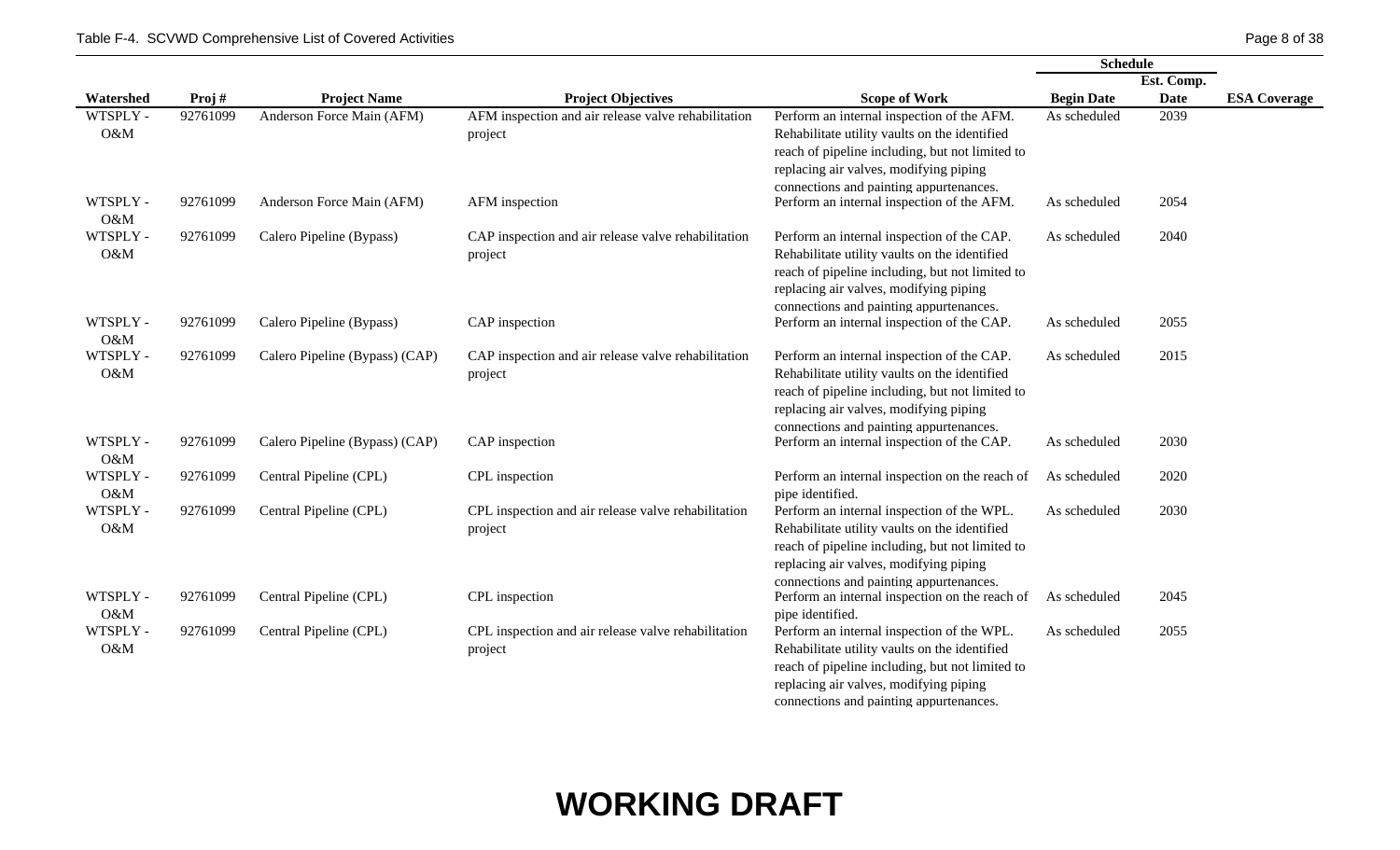|                 |          |                                 |                                                                |                                                                                                                                                                                                                                     | <b>Schedule</b>   |             |                     |
|-----------------|----------|---------------------------------|----------------------------------------------------------------|-------------------------------------------------------------------------------------------------------------------------------------------------------------------------------------------------------------------------------------|-------------------|-------------|---------------------|
|                 |          |                                 |                                                                |                                                                                                                                                                                                                                     |                   | Est. Comp.  |                     |
| Watershed       | Proj#    | <b>Project Name</b>             | <b>Project Objectives</b>                                      | <b>Scope of Work</b>                                                                                                                                                                                                                | <b>Begin Date</b> | <b>Date</b> | <b>ESA Coverage</b> |
| WTSPLY -<br>O&M | 92761099 | Cross Valley Pipeline (CVP)     | CVP inspection and air release valve rehabilitation<br>project | Perform an internal inspection of the CVP.<br>Rehabilitate utility vaults on the identified<br>reach of pipeline including, but not limited to<br>replacing air valves, modifying piping<br>connections and painting appurtenances. | As scheduled      | 2014        |                     |
| WTSPLY -<br>O&M | 92761099 | Cross Valley Pipeline (CVP)     | CVP inspection                                                 | Perform an internal inspection of the CVP.                                                                                                                                                                                          | As scheduled      | 2029        |                     |
| WTSPLY -<br>O&M | 92761099 | Cross Valley Pipeline (CVP)     | CVP inspection and air release valve rehabilitation<br>project | Perform an internal inspection of the CVP.<br>Rehabilitate utility vaults on the identified<br>reach of pipeline including, but not limited to<br>replacing air valves, modifying piping<br>connections and painting appurtenances. | As scheduled      | 2039        |                     |
| WTSPLY -<br>O&M | 92761099 | Cross Valley Pipeline (CVP)     | CVP inspection                                                 | Perform an internal inspection of the CVP.                                                                                                                                                                                          | As scheduled      | 2054        |                     |
| WTSPLY -<br>O&M | 92761099 | Gilroy Reclamation Line (GRL)   | GRL inspection and air release valve rehabilitation.           | Perform an inspection of the GRL.<br>Rehabilitate utility vaults on the identified<br>reach of pipeline including, but not limited to<br>replacing air valves, modifying piping<br>connections and painting appurtenances.          | As scheduled      | 2016        |                     |
| WTSPLY -<br>O&M | 92761099 | Gilroy Reclamation Line (GRL)   | GRL inspection                                                 | Perform an inspection of the GRL.                                                                                                                                                                                                   | As scheduled      | 2031        |                     |
| WTSPLY -<br>O&M | 92761099 | Gilroy Reclamation Line (GRL)   | GRL inspection and air release valve rehabilitation.           | Perform an inspection of the GRL.<br>Rehabilitate utility vaults on the identified<br>reach of pipeline including, but not limited to<br>replacing air valves, modifying piping<br>connections and painting appurtenances.          | As scheduled      | 2041        |                     |
| WTSPLY -<br>O&M | 92761099 | Gilroy Reclamation Line (GRL)   | GRL replace                                                    | Replace the GRL.                                                                                                                                                                                                                    | As scheduled      | 2056        |                     |
| WTSPLY -<br>O&M | 92761099 | Santa Teresa Force Main         | Santa Teresa Force Main inspection                             | Perform an internal inspection of the Santa<br>Teresa Force Main                                                                                                                                                                    | As scheduled      | 2008        |                     |
| WTSPLY -<br>O&M | 92761099 | Santa Teresa Force Main         | Santa Teresa Force Main inspection                             | Perform an internal inspection of the Santa<br>Teresa Force Main                                                                                                                                                                    | As scheduled      | 2022        |                     |
| WTSPLY -<br>O&M | 92761099 | Santa Teresa Force Main         | Santa Teresa Force Main inspection                             | Perform an internal inspection of the Santa<br>Teresa Force Main                                                                                                                                                                    | As scheduled      | 2032        |                     |
| WTSPLY -<br>O&M | 92761099 | Santa Teresa Force Main         | Santa Teresa Force Main inspection                             | Perform an internal inspection of the Santa<br>Teresa Force Main                                                                                                                                                                    | As scheduled      | 2047        |                     |
| WTSPLY -<br>O&M | 92761099 | Santa Teresa Force Main         | Santa Teresa Force Main inspection                             | Perform an internal inspection of the Santa<br>Teresa Force Main                                                                                                                                                                    | As scheduled      | 2057        |                     |
| Guad - CAP      | 94042014 | Alamitos Creek - Drop Structure | Remediate Fish Passage Barrier                                 |                                                                                                                                                                                                                                     |                   |             | <b>FAHCE</b>        |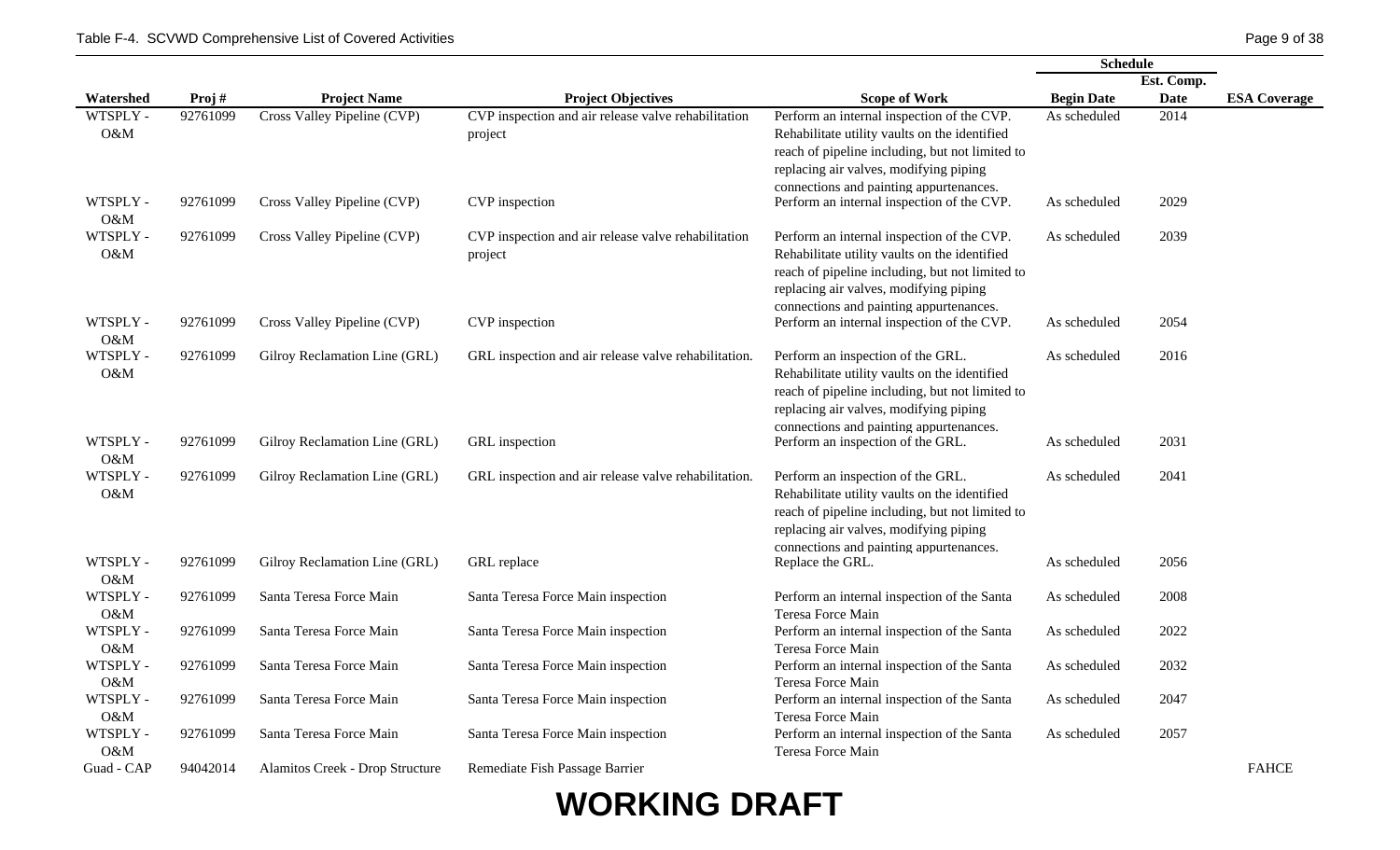|             |          |                               |                                                                                                        |                                                | <b>Schedule</b>   |             |                     |
|-------------|----------|-------------------------------|--------------------------------------------------------------------------------------------------------|------------------------------------------------|-------------------|-------------|---------------------|
|             |          |                               |                                                                                                        |                                                |                   | Est. Comp.  |                     |
| Watershed   | Proj#    | <b>Project Name</b>           | <b>Project Objectives</b>                                                                              | <b>Scope of Work</b>                           | <b>Begin Date</b> | <b>Date</b> | <b>ESA Coverage</b> |
| $CW - O\&M$ | 94042014 | <b>FAHCE</b>                  | Complete a programmatic Environmental Impact                                                           | This project provides the staff time, services |                   |             | <b>FAHCE</b>        |
|             |          |                               | Report/Environmental Impact Statement covering the                                                     | and supplies for the completion of             |                   |             |                     |
|             |          |                               | proposed fisheries management program developed                                                        | programmatic environmental documents, a        |                   |             |                     |
|             |          |                               | for the Stevens Creek, Guadalupe and Coyote Creek                                                      | Habitat Conservation Plan (HCP), an adaptive   |                   |             |                     |
|             |          |                               | watersheds in the Fisheries and Aquatic Habitat                                                        | management program and other administrative    |                   |             |                     |
|             |          |                               | Collaborative Effort (FAHCE). This plan will meet                                                      | elements of the draft Settlement Agreement     |                   |             |                     |
|             |          |                               | CEQA/NEPA requirements by evaluating all elements developed in FAHCE. This project will also           |                                                |                   |             |                     |
|             |          |                               | of the FAHCE draft settlement agreement. Complete a provide for integrating any changes to the         |                                                |                   |             |                     |
|             |          |                               | Habitat Conservation Plan covering reservoir                                                           | fisheries management plan described in the     |                   |             |                     |
|             |          |                               | operations and maintenance of facilities located in the draft settlement agreement that might occur as |                                                |                   |             |                     |
|             |          |                               | Stevens Creek, Guadalupe and Coyote Creek                                                              | a result from state or federal agency review   |                   |             |                     |
|             |          |                               | watersheds. This plan will address the proposed water conducted under CEQA, NEPA or the                |                                                |                   |             |                     |
|             |          |                               | supply operations described in the draft Settlement                                                    | Endangered Species Act. The Programmatic       |                   |             |                     |
|             |          |                               | Agreement. To provide for implementation of the                                                        | environmental documents (EIR/EIS) will         |                   |             |                     |
|             |          |                               | draft settlement agreement developed in the Fisheries                                                  | cover water supply operations, habitat         |                   |             |                     |
|             |          |                               | and Aquatic Habitat Collaborative Effort (FAHCE).                                                      | restoration, capital improvements and          |                   |             |                     |
|             |          |                               | Petition the SWRCB to amend the District's Water                                                       | additional studies in the Stevens Creek,       |                   |             |                     |
|             |          |                               | Rights Licenses and Permit in accordance with this                                                     | Guadalupe and Coyote watersheds.               |                   |             |                     |
|             |          |                               | Agreement,                                                                                             | Completion of this environmental               |                   |             |                     |
|             |          |                               |                                                                                                        | documentation is a required step towards       |                   |             |                     |
|             |          |                               |                                                                                                        | settlement of a 1996 water rights challenge    |                   |             |                     |
|             |          |                               |                                                                                                        | filed before the SWRCB. The Habitat            |                   |             |                     |
|             |          |                               |                                                                                                        | Conservation Plan will evaluate the proposed   |                   |             |                     |
|             |          |                               |                                                                                                        | reservoir operations contained in the draft    |                   |             |                     |
|             |          |                               |                                                                                                        | settlement agreement as well as potential      |                   |             |                     |
|             |          |                               |                                                                                                        | impacts from routine reservoir maintenance act |                   |             |                     |
| CW - CAP    | 94042014 | FAHCE - Channel Modifications |                                                                                                        |                                                |                   |             | <b>FAHCE</b>        |
|             |          |                               | Modification of channels and adjacent riparian areas                                                   |                                                |                   |             |                     |
|             |          |                               | to meet non-FAHCE mitigation commitments in                                                            |                                                |                   |             |                     |
|             |          |                               | reaches where these commitments supplement                                                             |                                                |                   |             |                     |
|             |          |                               | commitments made under the FAHCE Settlement                                                            |                                                |                   |             |                     |
|             |          |                               | Agreement (other channel modifications);                                                               |                                                |                   |             |                     |
| CW - CAP    | 94042014 | FAHCE - Dam outlet repair or  |                                                                                                        |                                                |                   |             | <b>FAHCE</b>        |
|             |          | replacement                   | Modification and/or maintenance of reservoir outlet                                                    |                                                |                   |             |                     |
|             |          |                               | facilities to ensure that FAHCE flow regimes may be                                                    |                                                |                   |             |                     |
|             |          |                               | implemented (dam outlet repair or replacement);                                                        |                                                |                   |             |                     |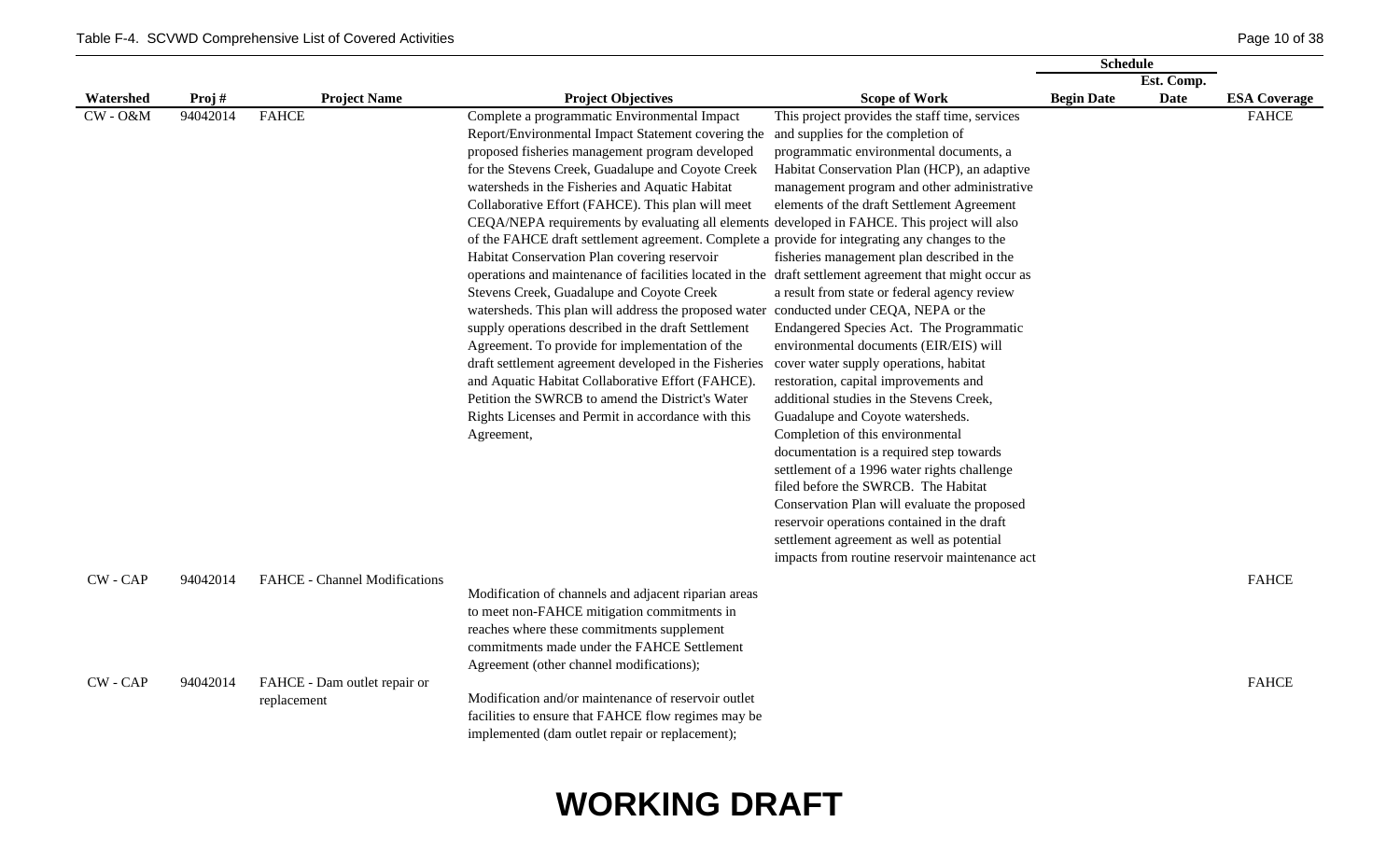|              |          |                                                                   |                                                         |                      | <b>Schedule</b>   |             |                     |
|--------------|----------|-------------------------------------------------------------------|---------------------------------------------------------|----------------------|-------------------|-------------|---------------------|
|              |          |                                                                   |                                                         |                      |                   | Est. Comp.  |                     |
| Watershed    | Proj#    | <b>Project Name</b>                                               | <b>Project Objectives</b>                               | <b>Scope of Work</b> | <b>Begin Date</b> | <b>Date</b> | <b>ESA Coverage</b> |
| $CW - CAP$   | 94042014 | FAHCE - Fish Passage                                              | Physical modifications to in-channel structures to      |                      |                   |             | <b>FAHCE</b>        |
|              |          | Modifications                                                     | improve upstream and downstream fish passage,           |                      |                   |             |                     |
|              |          |                                                                   | including modifications to streamflow gauges,           |                      |                   |             |                     |
|              |          |                                                                   | conversion of diversion dams to inflatable dams, and    |                      |                   |             |                     |
|              |          |                                                                   | screening of diversions to limit potential to entrain   |                      |                   |             |                     |
|              |          |                                                                   | fish and other aquatic animals into recharge basins     |                      |                   |             |                     |
|              |          |                                                                   | (fish passage modifications);                           |                      |                   |             |                     |
| CW - CAP     | 94042014 | FAHCE - Installation of Flashboard                                |                                                         |                      |                   |             | <b>FAHCE</b>        |
|              |          | Dams in Coyote Creek                                              | Installation and seasonal operation of several          |                      |                   |             |                     |
|              |          |                                                                   | removable flashboard-type dams in the channels          |                      |                   |             |                     |
|              |          |                                                                   | below CWMZs in Coyote and Stevens creeks to retard      |                      |                   |             |                     |
|              |          |                                                                   | and spread flows in the creek and enhance in-channel    |                      |                   |             |                     |
|              |          |                                                                   | recharge of reservoir, pipeline, and/or reclaimed water |                      |                   |             |                     |
|              |          |                                                                   | releases (temporary in-channel dams).                   |                      |                   |             |                     |
| CW - CAP     | 94042014 | FAHCE - Ramping                                                   | Modifications of reservoir operations to provide for    |                      |                   |             | <b>FAHCE</b>        |
|              |          |                                                                   | gradual ramping of releases (ramping)                   |                      |                   |             |                     |
| $CW - CAP$   | 94042014 | FAHCE - Riparian Restoration                                      | Planting and maintaining riparian vegetation along      |                      |                   |             | <b>FAHCE</b>        |
|              |          |                                                                   | selected channel reaches, including activities such as  |                      |                   |             |                     |
|              |          |                                                                   | placement of large woody debris in channels (riparian   |                      |                   |             |                     |
|              |          |                                                                   | restoration);                                           |                      |                   |             |                     |
| $CW - CAP$   | 94042014 | FAHCE - Seismic modifications                                     | Re-operation of reservoirs and/or upgrading of dam      |                      |                   |             | <b>FAHCE</b>        |
|              |          |                                                                   | embankments to meet mandated seismic safety             |                      |                   |             |                     |
|              |          |                                                                   | standards (seismic modifications);                      |                      |                   |             |                     |
| Guad - CAP   | 94042014 | Guadalupe River - Old Dam                                         | Remediate Fish Passage Barrier                          |                      |                   |             | <b>FAHCE</b>        |
| Coyote - CAP | 94042014 | Laguna Seca Groundwater                                           |                                                         |                      |                   |             | <b>FAHCE</b>        |
|              |          | Remediation                                                       |                                                         |                      |                   |             |                     |
| Coyote - CAP | 94042014 | Metcalf Ponds Stream Corridor                                     | Isolate percolation ponds, quarry pits, and other       |                      |                   |             | <b>FAHCE</b>        |
|              |          | Restoration                                                       | structures from the active channel in the vicinty of    |                      |                   |             |                     |
|              |          |                                                                   | Metcalf Road, in order to reestablish a free flowing    |                      |                   |             |                     |
|              | 94042014 | Ogier Road Quarry Pond Complex                                    | condition<br>Remediate Fish Passage Barrier             |                      |                   |             | <b>FAHCE</b>        |
| Coyote - CAP |          |                                                                   |                                                         |                      |                   |             |                     |
| Coyote - CAP | 94042014 | Overfelt Recharge Pond Diversion Remediate Fish Passage Barrier   |                                                         |                      |                   |             | <b>FAHCE</b>        |
|              |          |                                                                   |                                                         |                      |                   |             |                     |
| Coyote - CAP | 94042014 | Penitencia Recharge Pond Diversion Remediate Fish Passage Barrier |                                                         |                      |                   |             | <b>FAHCE</b>        |
| Guad - CAP   | 94042014 | <b>Pheasant Creek Culvert</b>                                     | Remediate Fish Passage Barrier                          |                      |                   |             | <b>FAHCE</b>        |
| Coyote - CAP | 94042014 | Singleton Road Low-Flow Crossing Remediate Fish Passage Barrier   |                                                         |                      |                   |             | <b>FAHCE</b>        |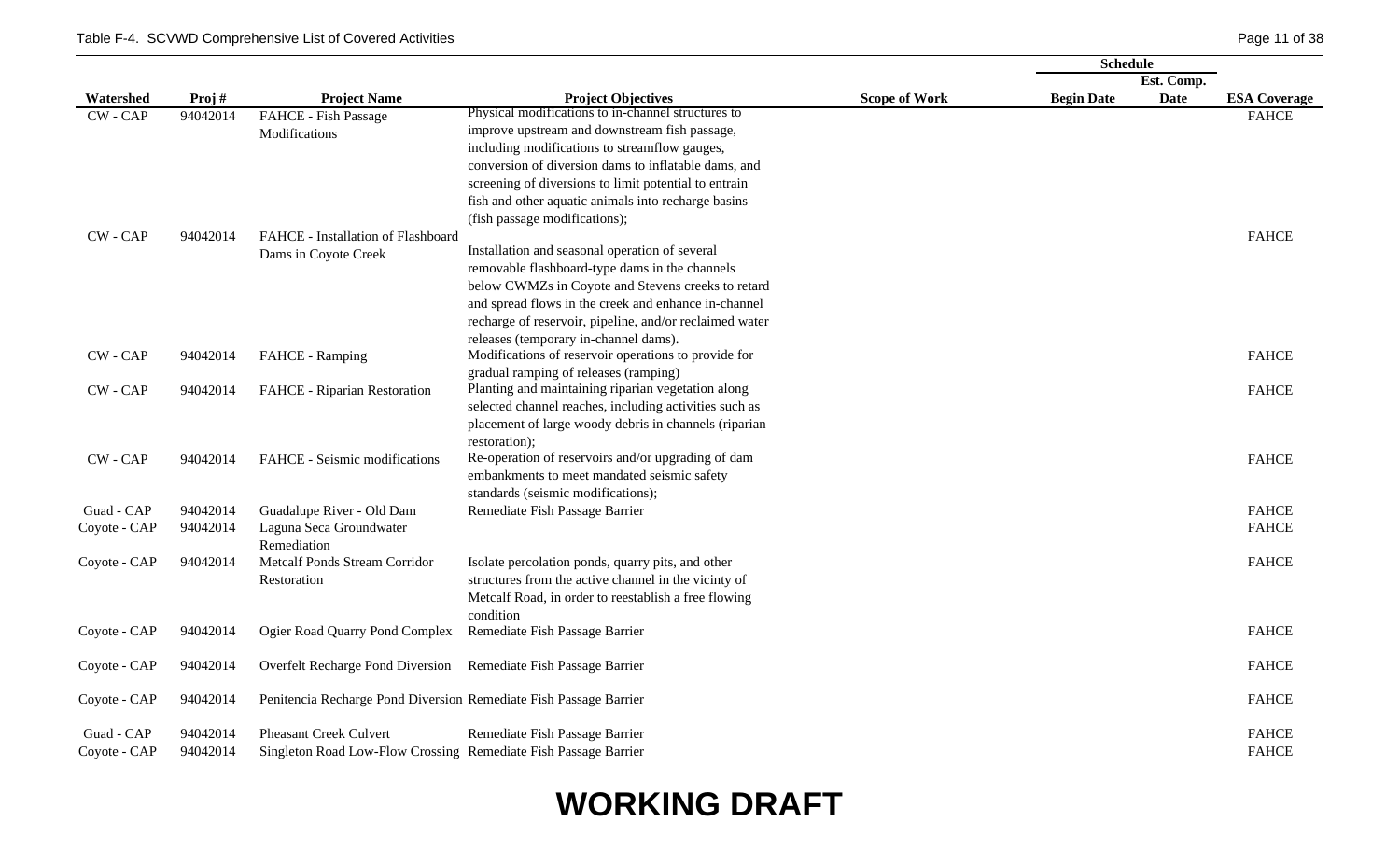|                 |          |                                                           |                                                                |                                                                                                                                                                                                                                                                                                   | <b>Schedule</b>   |             |                     |
|-----------------|----------|-----------------------------------------------------------|----------------------------------------------------------------|---------------------------------------------------------------------------------------------------------------------------------------------------------------------------------------------------------------------------------------------------------------------------------------------------|-------------------|-------------|---------------------|
|                 |          |                                                           |                                                                |                                                                                                                                                                                                                                                                                                   |                   | Est. Comp.  |                     |
| Watershed       | Proj#    | <b>Project Name</b>                                       | <b>Project Objectives</b>                                      | <b>Scope of Work</b>                                                                                                                                                                                                                                                                              | <b>Begin Date</b> | <b>Date</b> | <b>ESA Coverage</b> |
| Coyote - CAP    | 94042014 | Upper Penitencia Creek Unscreen<br><b>Water Diversion</b> | Remediate Fish Passage Barrier                                 |                                                                                                                                                                                                                                                                                                   |                   |             | <b>FAHCE</b>        |
| WTSPLY -<br>O&M | 94761099 | East Pipeline (EPL)                                       | EPL inspection and air release valve rehabilitation<br>project | Perform an internal inspection of the EPL<br>between Patt Ave Line Valve and the Ocala<br>Line Valve. Rehabilitate utility vaults on the<br>identified reach of pipeline including, but not<br>limited to replacing air valves, modifying<br>piping connections and painting<br>appurtenances.    | As scheduled      | 2010        |                     |
| WTSPLY -<br>O&M | 94761099 | East Pipeline (EPL)                                       | EPL inspection and air release valve rehabilitation<br>project | Perform an internal inspection of the EPL<br>between Patt Ave Line Valve and the Milpitas<br>Line Valve. Rehabilitate utility vaults on the<br>identified reach of pipeline including, but not<br>limited to replacing air valves, modifying<br>piping connections and painting<br>appurtenances. | As scheduled      | 2012        |                     |
| WTSPLY -<br>O&M | 94761099 | East Pipeline (EPL)                                       | EPL inspection                                                 | Perform an internal inspection of the EPL.                                                                                                                                                                                                                                                        | As scheduled      | 2025        |                     |
| WTSPLY -<br>O&M | 94761099 | East Pipeline (EPL)                                       | EPL inspection and air release valve rehabilitation<br>project | Perform an internal inspection of the EPL<br>between Patt Ave Line Valve and the Ocala<br>Line Valve. Rehabilitate utility vaults on the<br>identified reach of pipeline including, but not<br>limited to replacing air valves, modifying<br>piping connections and painting<br>appurtenances.    | As scheduled      | 2035        |                     |
| WTSPLY -<br>O&M | 94761099 | East Pipeline (EPL)                                       | EPL inspection                                                 | Perform an internal inspection of the EPL.                                                                                                                                                                                                                                                        | As scheduled      | 2050        |                     |
| WTSPLY -<br>O&M | 94761099 | Milpitas Pipeline (MPL)                                   | MPL inspection and air release valve rehabilitation<br>project | Perform an internal inspection of the MPL<br>between the Milpitas Line Valve and Milpitas<br>Turnout. Rehabilitate utility vaults on the<br>identified reach of pipeline including, but not<br>limited to replacing air valves, modifying<br>piping connections and painting<br>appurtenances.    | As scheduled      | 2013        |                     |
| WTSPLY -<br>O&M | 94761099 | Milpitas Pipeline (MPL)                                   | MPL inspection                                                 | Perform an internal inspection of the MPL<br>between the Milpitas Line Valve and Milpitas<br>Turnout.                                                                                                                                                                                             | As scheduled      | 2028        |                     |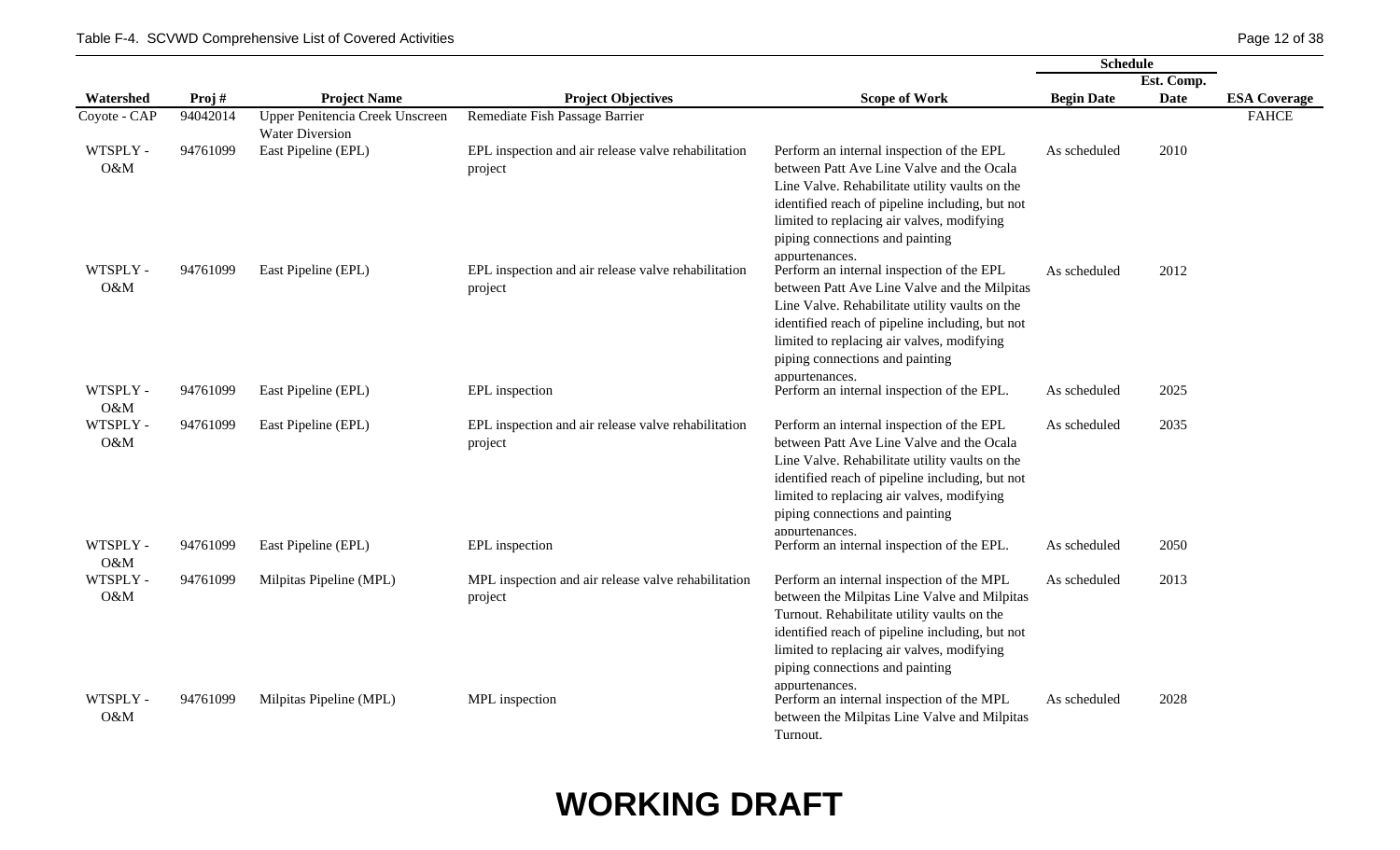|                 |          |                              |                                                                |                                                                                                                                                                                                                                                                                                | <b>Schedule</b>   |             |                     |
|-----------------|----------|------------------------------|----------------------------------------------------------------|------------------------------------------------------------------------------------------------------------------------------------------------------------------------------------------------------------------------------------------------------------------------------------------------|-------------------|-------------|---------------------|
|                 |          |                              |                                                                |                                                                                                                                                                                                                                                                                                |                   | Est. Comp.  |                     |
| Watershed       | Proj#    | <b>Project Name</b>          | <b>Project Objectives</b>                                      | <b>Scope of Work</b>                                                                                                                                                                                                                                                                           | <b>Begin Date</b> | <b>Date</b> | <b>ESA Coverage</b> |
| WTSPLY -<br>O&M | 94761099 | Milpitas Pipeline (MPL)      | MPL inspection and air release valve rehabilitation<br>project | Perform an internal inspection of the MPL<br>between the Milpitas Line Valve and Milpitas<br>Turnout. Rehabilitate utility vaults on the<br>identified reach of pipeline including, but not<br>limited to replacing air valves, modifying<br>piping connections and painting<br>appurtenances. | As scheduled      | 2038        |                     |
| WTSPLY -<br>O&M | 94761099 | Milpitas Pipeline (MPL)      | MPL inspection                                                 | Perform an internal inspection of the MPL<br>between the Milpitas Line Valve and Milpitas<br>Turnout.                                                                                                                                                                                          | As scheduled      | 2053        |                     |
| WTSPLY -<br>O&M | 94761099 | Parallel East Pipeline (PEP) | PEP inspection and air release valve rehabilitation<br>project | Perform an internal inspection of the PEP.<br>Rehabilitate utility vaults on the identified<br>reach of pipeline including, but not limited to<br>replacing air valves, modifying piping<br>connections and painting appurtenances.                                                            | As scheduled      | 2015        |                     |
| WTSPLY -<br>O&M | 94761099 | Parallel East Pipeline (PEP) | PEP inspection                                                 | Perform an internal inspection of the PEP.                                                                                                                                                                                                                                                     | As scheduled      | 2030        |                     |
| WTSPLY -<br>O&M | 94761099 | Parallel East Pipeline (PEP) | PEP inspection and air release valve rehabilitation<br>project | Perform an internal inspection of the PEP.<br>Rehabilitate utility vaults on the identified<br>reach of pipeline including, but not limited to<br>replacing air valves, modifying piping<br>connections and painting appurtenances.                                                            | As scheduled      | 2040        |                     |
| WTSPLY -<br>O&M | 94761099 | Parallel East Pipeline (PEP) | PEP inspection                                                 | Perform an internal inspection of the PEP.                                                                                                                                                                                                                                                     | As scheduled      | 2055        |                     |
| WTSPLY -<br>O&M | 94761099 | Penitencia Force Main        | <b>Expansion Joint Replacement Project</b>                     | Replace the expansion joints on the Penitencia As scheduled<br>Force Main, Penitencia Delivery Main, and<br>the Force Main Emergency Bypass. Perform<br>an internal inspection of all three pipes.                                                                                             |                   | 2012        |                     |
| WTSPLY -<br>O&M | 94761099 | Penitencia Force Main (PFM)  | <b>Expansion Joint Replacement Project</b>                     | Replace the expansion joints on the Penitencia As scheduled<br>Force Main, Penitencia Delivery Main, and<br>the Force Main Emergency Bypass. Perform<br>an internal inspection of all three pipes.                                                                                             |                   | 2019        |                     |
| WTSPLY -<br>O&M | 94761099 | Penitencia Force Main (PFM)  | <b>Expansion Joint Replacement Project</b>                     | Replace the expansion joints on the Penitencia As scheduled<br>Force Main, Penitencia Delivery Main, and<br>the Force Main Emergency Bypass. Perform<br>an internal inspection of all three pipes.                                                                                             |                   | 2026        |                     |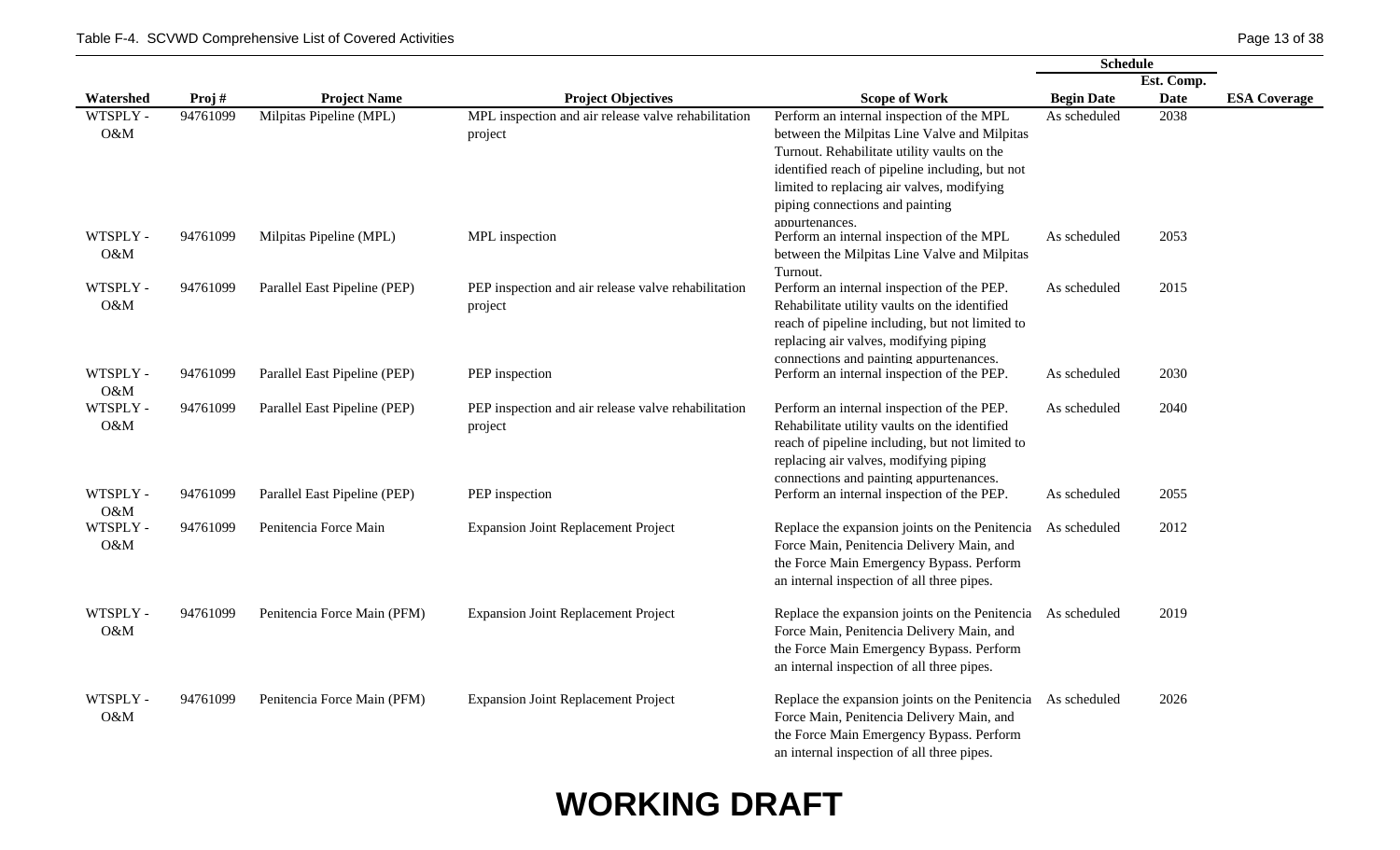|                 |          |                             |                                                                          |                                                                                                                                                                                                                                                                                        | <b>Schedule</b>   |             |                     |
|-----------------|----------|-----------------------------|--------------------------------------------------------------------------|----------------------------------------------------------------------------------------------------------------------------------------------------------------------------------------------------------------------------------------------------------------------------------------|-------------------|-------------|---------------------|
|                 |          |                             |                                                                          |                                                                                                                                                                                                                                                                                        |                   | Est. Comp.  |                     |
| Watershed       | Proj#    | <b>Project Name</b>         | <b>Project Objectives</b>                                                | <b>Scope of Work</b>                                                                                                                                                                                                                                                                   | <b>Begin Date</b> | <b>Date</b> | <b>ESA Coverage</b> |
| WTSPLY -<br>O&M | 94761099 | Penitencia Force Main (PFM) | <b>Expansion Joint Replacement Project</b>                               | Replace the expansion joints on the Penitencia<br>Force Main, Penitencia Delivery Main, and<br>the Force Main Emergency Bypass. Perform<br>an internal inspection of all three pipes.                                                                                                  | As scheduled      | 2033        |                     |
| WTSPLY -<br>O&M | 94761099 | Penitencia Force Main (PFM) | <b>Expansion Joint Replacement Project</b>                               | Replace the expansion joints on the Penitencia As scheduled<br>Force Main, Penitencia Delivery Main, and<br>the Force Main Emergency Bypass. Perform<br>an internal inspection of all three pipes.                                                                                     |                   | 2040        |                     |
| WTSPLY -<br>O&M | 94761099 | Penitencia Force Main (PFM) | <b>Expansion Joint Replacement Project</b>                               | Replace the expansion joints on the Penitencia As scheduled<br>Force Main, Penitencia Delivery Main, and<br>the Force Main Emergency Bypass. Perform<br>an internal inspection of all three pipes.                                                                                     |                   | 2047        |                     |
| WTSPLY -<br>O&M | 94761099 | Penitencia Force Main (PFM) | <b>Expansion Joint Replacement Project</b>                               | Replace the expansion joints on the Penitencia As scheduled<br>Force Main, Penitencia Delivery Main, and<br>the Force Main Emergency Bypass. Perform<br>an internal inspection of all three pipes.                                                                                     |                   | 2054        |                     |
| WTSPLY -<br>O&M | 94761099 | Snell Pipeline (SPL)        | SPL inspection and air release valve rehabilitation<br>project (Phase 1) | Perform an internal inspection on<br>approximately 1/3 of the SPL. Rehabilitate<br>utility vaults on the identified reach of pipeline<br>including, but not limited to replacing air<br>valves, modifying piping connections and                                                       | As scheduled      | 2016        |                     |
| WTSPLY -<br>O&M | 94761099 | Snell Pipeline (SPL)        | SPL inspection and air release valve rehabilitation<br>project (Phase 2) | painting appurtenances.<br>Perform an internal inspection on<br>approximately 1/3 of the SPL. Rehabilitate<br>utility vaults on the identified reach of pipeline<br>including, but not limited to replacing air<br>valves, modifying piping connections and                            | As scheduled      | 2017        |                     |
| WTSPLY -<br>O&M | 94761099 | Snell Pipeline (SPL)        | SPL inspection and air release valve rehabilitation<br>project (Phase 3) | painting appurtenances.<br>Perform an internal inspection on<br>approximately 1/3 of the SPL. Rehabilitate<br>utility vaults on the identified reach of pipeline<br>including, but not limited to replacing air<br>valves, modifying piping connections and<br>painting appurtenances. | As scheduled      | 2018        |                     |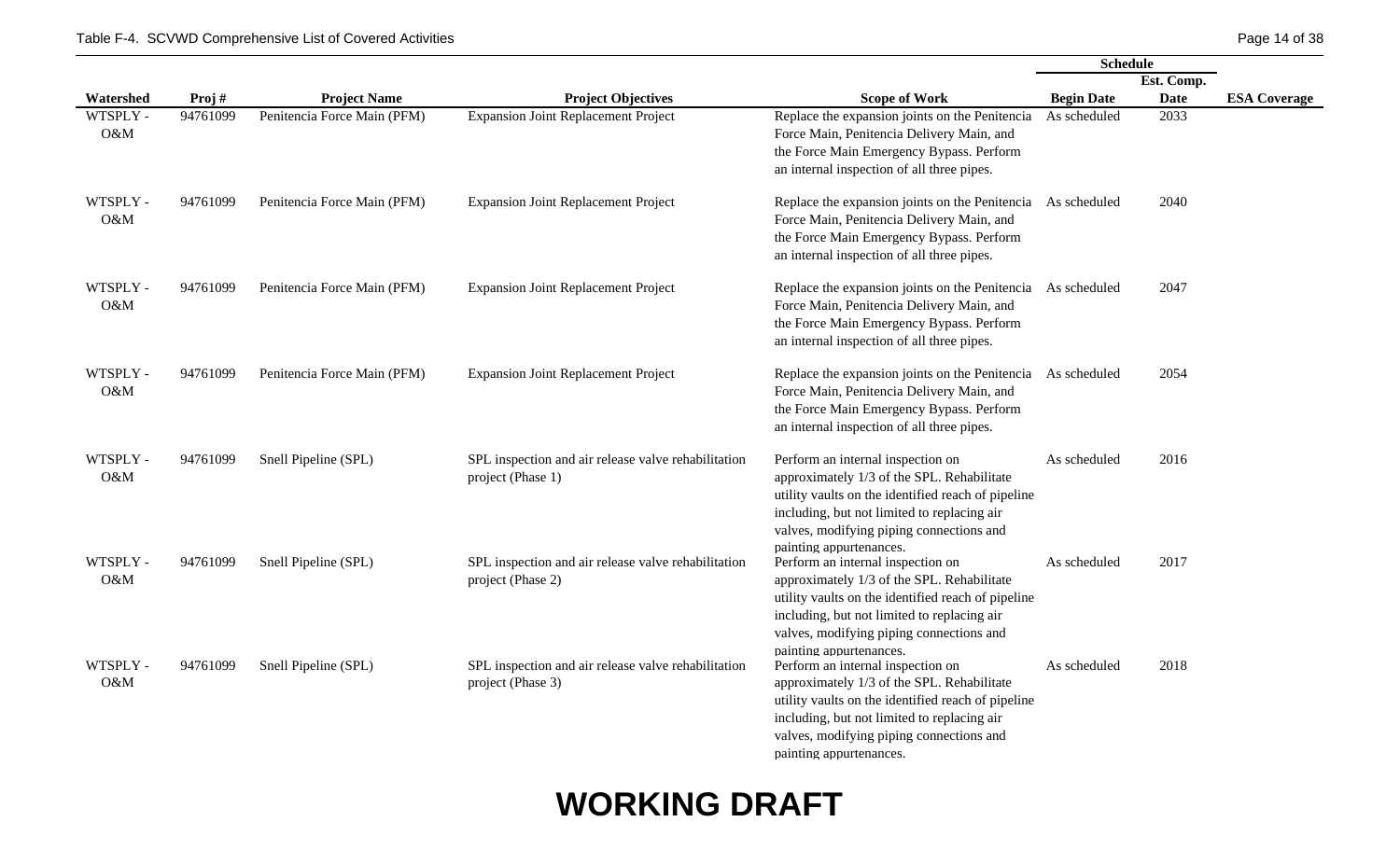|                    |          |                         |                                                                          |                                                                                                                                                                                                                                                             | <b>Schedule</b>   |              |                     |
|--------------------|----------|-------------------------|--------------------------------------------------------------------------|-------------------------------------------------------------------------------------------------------------------------------------------------------------------------------------------------------------------------------------------------------------|-------------------|--------------|---------------------|
|                    |          |                         |                                                                          |                                                                                                                                                                                                                                                             |                   | Est. Comp.   |                     |
| Watershed          | Proj#    | <b>Project Name</b>     | <b>Project Objectives</b>                                                | <b>Scope of Work</b>                                                                                                                                                                                                                                        | <b>Begin Date</b> | Date         | <b>ESA Coverage</b> |
| WTSPLY -<br>$O\&M$ | 94761099 | Snell Pipeline (SPL)    | SPL inspection                                                           | Perform an internal inspection of the SPL.                                                                                                                                                                                                                  | As scheduled      | 2031         |                     |
| WTSPLY -<br>$O\&M$ | 94761099 | Snell Pipeline (SPL)    | SPL inspection and air release valve rehabilitation<br>project (Phase 1) | Perform an internal inspection on<br>approximately 1/3 of the SPL. Rehabilitate<br>utility vaults on the identified reach of pipeline<br>including, but not limited to replacing air<br>valves, modifying piping connections and<br>painting appurtenances. | As scheduled      | 2041         |                     |
| WTSPLY -<br>O&M    | 94761099 | Snell Pipeline (SPL)    | SPL inspection                                                           | Perform an internal inspection of the SPL.                                                                                                                                                                                                                  | As scheduled      | 2056         |                     |
| WTSPLY -           | 26072003 | Guadalupe River Aquatic | Environmental Enhancement Grant, Monitoring                              |                                                                                                                                                                                                                                                             |                   | Construction |                     |
| $O\&M$             | 00072003 | Enhancement             | Western Pond Turtle on Alamitos Creek, as well as                        |                                                                                                                                                                                                                                                             |                   | 2007         |                     |
|                    |          |                         | fisheries monitoring in Downtown Guadalupe River.                        |                                                                                                                                                                                                                                                             |                   |              |                     |
|                    |          |                         | This monitoring will likely be weekly, it will likely                    |                                                                                                                                                                                                                                                             |                   |              |                     |
|                    |          |                         | involve inter-community monitoring using some                            |                                                                                                                                                                                                                                                             |                   |              |                     |
|                    |          |                         | community                                                                |                                                                                                                                                                                                                                                             |                   |              |                     |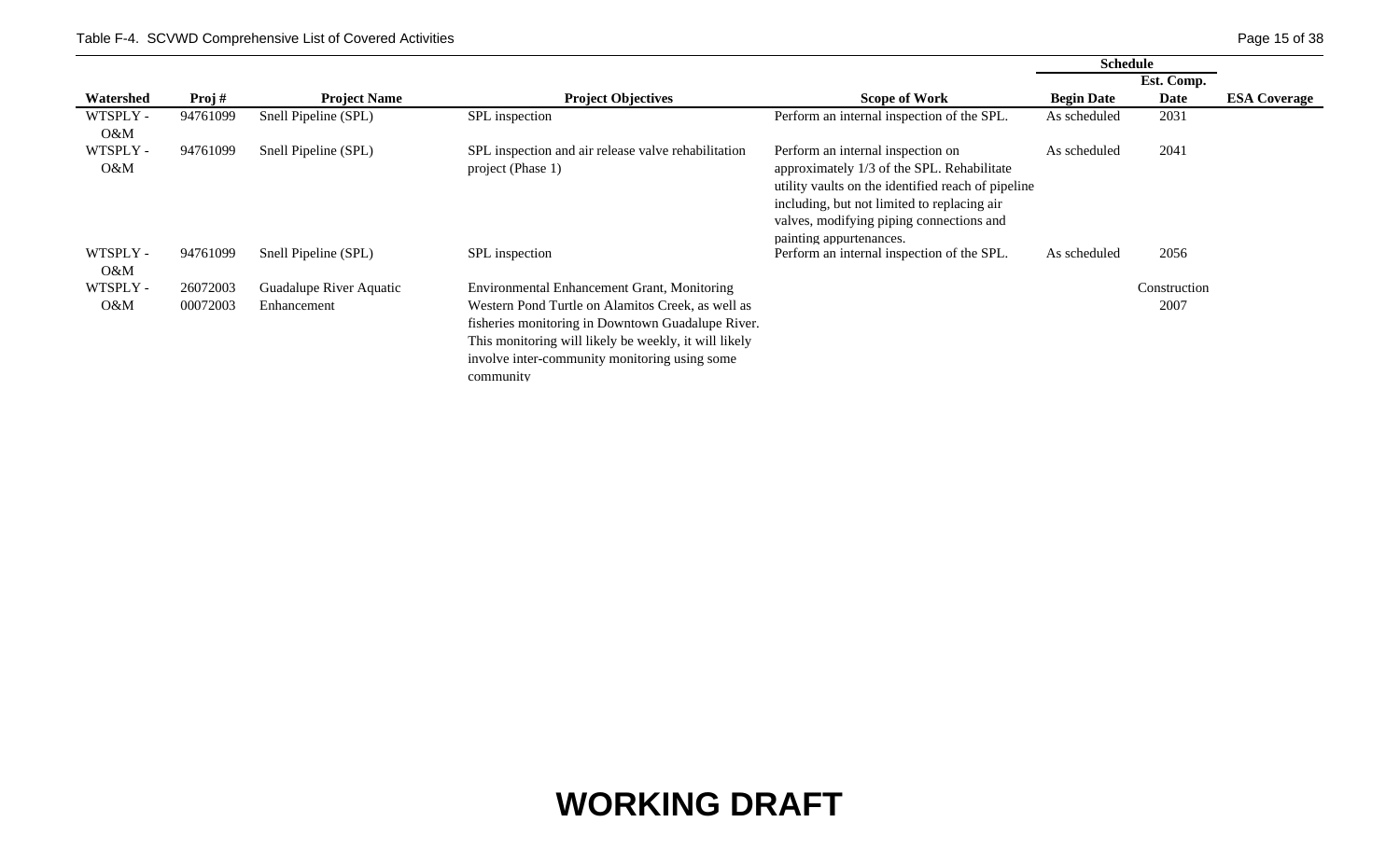|            |                                                 |                                             |                                                                                                                                                                                                                                                                                                                                                                                                                                                                                                                                                                                                                                                                                          |                                                                                                                                                                                                                                                                                                                                                                                                                                                                                                                                                                                                                                                                                                                                                                                                                                                                                                                                                                                                                                                                                                                                      | <b>Schedule</b>                                             |                                                   |                     |
|------------|-------------------------------------------------|---------------------------------------------|------------------------------------------------------------------------------------------------------------------------------------------------------------------------------------------------------------------------------------------------------------------------------------------------------------------------------------------------------------------------------------------------------------------------------------------------------------------------------------------------------------------------------------------------------------------------------------------------------------------------------------------------------------------------------------------|--------------------------------------------------------------------------------------------------------------------------------------------------------------------------------------------------------------------------------------------------------------------------------------------------------------------------------------------------------------------------------------------------------------------------------------------------------------------------------------------------------------------------------------------------------------------------------------------------------------------------------------------------------------------------------------------------------------------------------------------------------------------------------------------------------------------------------------------------------------------------------------------------------------------------------------------------------------------------------------------------------------------------------------------------------------------------------------------------------------------------------------|-------------------------------------------------------------|---------------------------------------------------|---------------------|
|            |                                                 |                                             |                                                                                                                                                                                                                                                                                                                                                                                                                                                                                                                                                                                                                                                                                          |                                                                                                                                                                                                                                                                                                                                                                                                                                                                                                                                                                                                                                                                                                                                                                                                                                                                                                                                                                                                                                                                                                                                      |                                                             | Est. Comp.                                        |                     |
| Watershed  | Proj#                                           | <b>Project Name</b>                         | <b>Project Objectives</b>                                                                                                                                                                                                                                                                                                                                                                                                                                                                                                                                                                                                                                                                | <b>Scope of Work</b>                                                                                                                                                                                                                                                                                                                                                                                                                                                                                                                                                                                                                                                                                                                                                                                                                                                                                                                                                                                                                                                                                                                 | <b>Begin Date</b>                                           | <b>Date</b>                                       | <b>ESA Coverage</b> |
| Guad - O&M | 26074001,<br>26074040,<br>26C14070,<br>26C40211 | <b>Environmental Enhancement</b><br>Program | The objective of this program is to meet the District's<br>obligation under the Clean, Safe Creeks and Natural<br>Flood Protection program which calls for the<br>-creation of additional wetlands, riparian habitat and<br>favorable stream conditions for fisheries and wildlife<br>(equivalent to 100 acres of tidal or riparian habitat<br>created or restored)."                                                                                                                                                                                                                                                                                                                    | Identification and Screening of potential<br>habitat enhancement sites; Acquisition of<br>parcels; Preparation of CEQA document; All<br>necessary preparation work. Feasibility Study,<br>Engineer's Report; Site Maintenance, and<br>Monitoring Plan. 26074001 Habitat<br>Enhancement 26074040 Upper Pajaro<br>Watershed Vegetative Buffer Strips - The<br>scope of this project includes property<br>acquisition, planning, design, vegetation<br>installation, maintenance and water quality<br>monitoring of vegetated buffer strips.<br>26C14070 Lower Silver Creek (Habitat<br>Enhancement Portion) $-4.6$ miles from<br>Coyote Creek to Lake Cunningham. The<br>Board approved purchase additional right of<br>way to reduce concrete hardscape and<br>construct a wider, more natural earthen<br>channel. The total increase in environmental<br>habitat created is 8 acres; Additionally, 6,700<br>LF of roads which can be developed into<br>trails. 26C40211 Soap Lake Floodplain and<br>Riparian Easement Property Acquisition<br>Program - To implement environmental,<br>floodplain and water quality benefits through | 4 Projects in<br>Planning<br>April 2003                     | 4 Projects in<br>Planning<br>June 2016            |                     |
| CW - CAP   | 26094001                                        |                                             | Open Space Trails & Parks Program · Provide access to 70 miles of open space and trails<br>over the next 15 years in Santa Clara County ·<br>Increase community recreation and public acess<br>opportunities · Provide bicycle paths/ trails that will<br>serve as alternative transportation routes to relieve<br>highway congestion and reduce air pollution ·<br>Incorporate open space, trails and parks into flood<br>protection projects · Create a mechanism to track<br>funds spent on trail/ parks/ open space from the Clean, committee(s)/task force(s) for trail & open<br>Safe Creeks & Natural Flood Protection Fund (i.e.<br>Trails, Parks and Open Space Grant Program). | Identify and prioritize potential trails, parks<br>and open spaces; Coordinate with the county,<br>cities, open space districts and other agencies<br>$&$ entities; Assist in the creation of trails – fee<br>title or easements; Coordinate with<br>regulatory/permitting agencies; Review<br>feasibility studies and trail master plans;<br>Participate on external technical advisory<br>space development.                                                                                                                                                                                                                                                                                                                                                                                                                                                                                                                                                                                                                                                                                                                       | Providing<br><b>Project Funding</b><br>Only<br>July<br>2003 | Providing<br>Project<br>Funding Only<br>June 2016 |                     |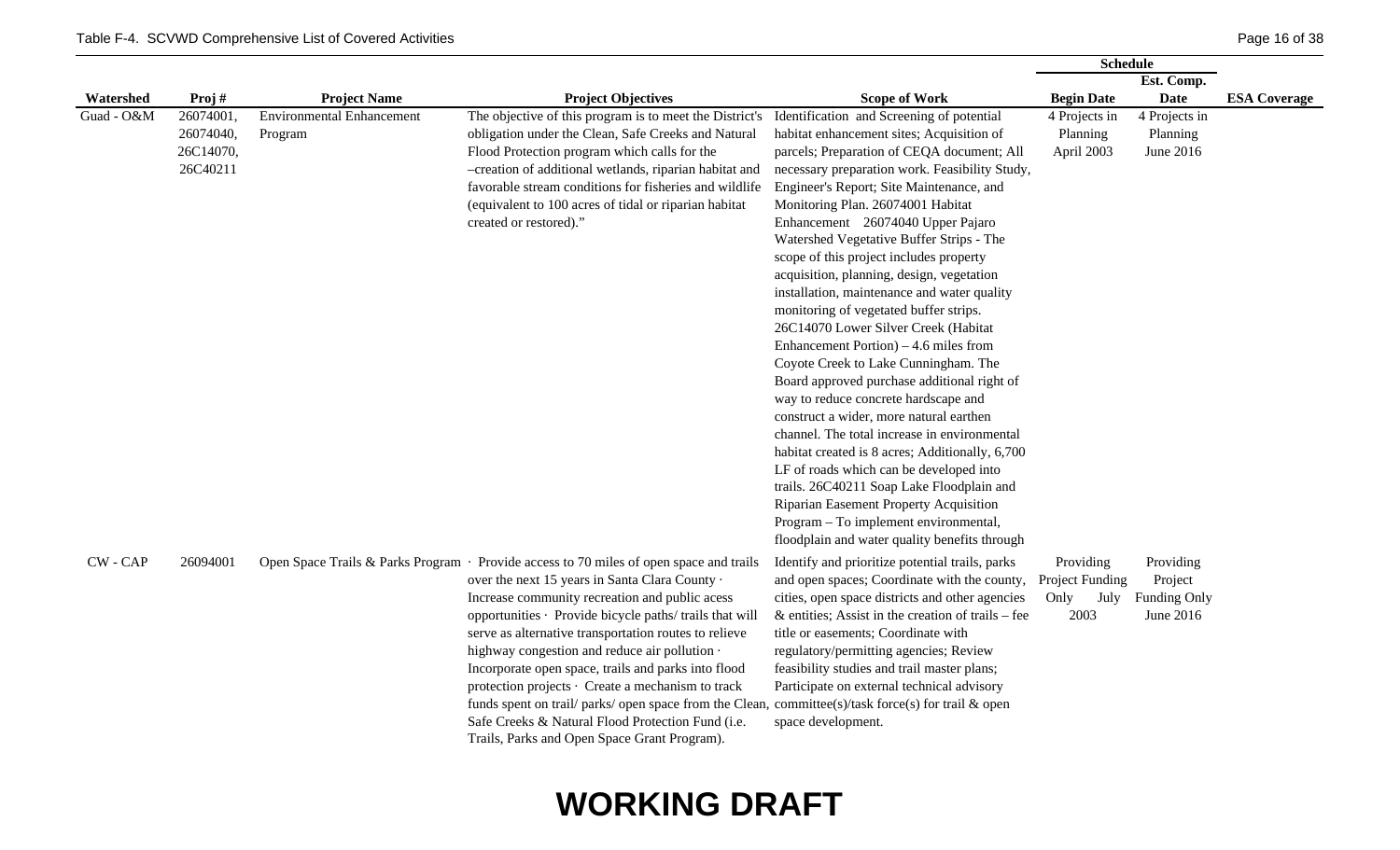|            |           |                             |                                                       |                                                | <b>Schedule</b>   |                |                     |
|------------|-----------|-----------------------------|-------------------------------------------------------|------------------------------------------------|-------------------|----------------|---------------------|
|            |           |                             |                                                       |                                                |                   | Est. Comp.     |                     |
| Watershed  | Proj#     | <b>Project Name</b>         | <b>Project Objectives</b>                             | <b>Scope of Work</b>                           | <b>Begin Date</b> | <b>Date</b>    | <b>ESA Coverage</b> |
| Guad - CAP | 26174041, | Berryessa Ck, Calaveras-Old | The purpose of this Clean, Safe Creeks project is to  | This project partners with the U.S. Army       | January 2000      | Construction   |                     |
|            | 26174042  | Piedmont                    | improve Berryessa Creek, and provide flood            | Corps of Engineers (Corps) to plan, design,    | Construction      | January 2013,  |                     |
|            |           |                             | protection from a 100-year flood event along the      | and construct improvements along               | January 2009      | Monitoring for |                     |
|            |           |                             | creek between Calaveras Boulevard and Old             | approximately 4.3 miles of Berryessa Creek,    |                   | Construction 3 |                     |
|            |           |                             | Piedmont Road. The length of the project is           | from Calaveras Boulevard to Old Piedmont       |                   | years, Close-  |                     |
|            |           |                             | approximately 4.3 miles. Berryessa Creek is a         | Road. District will coordinate with the        |                   | out June 2016  |                     |
|            |           |                             | tributary to the Coyote Creek system, and its         | Corps on development of a General              |                   |                |                     |
|            |           |                             | watershed is approximately 22 square miles in size.   | Reevaluation Report and Environmental          |                   |                |                     |
|            |           |                             | Prior studies found that homes along the creek are at | Impact Report/Environmental Impact             |                   |                |                     |
|            |           |                             | risk to flooding and the creek experiences sediment   | Statement. · Corps will design and construct   |                   |                |                     |
|            |           |                             | deposition problems. The District is working in       | improvements on Berryessa Creek from           |                   |                |                     |
|            |           |                             | partnership with the U.S. Army Corps of Engineers     | Calaveras Boulevard to Old Piedmont Road. .    |                   |                |                     |
|            |           |                             | (Corps) to prepare a planning study (General          | District will coordinate with the Corps and be |                   |                |                     |
|            |           |                             | Reevaluation Report), an Environmental Impact         | responsible for acquisition of lands,          |                   |                |                     |
|            |           |                             | Statement/Environmental Impact Report (EIS/EIR),      | easements, rights of way, relocations, and     |                   |                |                     |
|            |           |                             | and plans, specifications, and estimates (PS&E), and  | disposal sites (LERRDs).                       |                   |                |                     |
|            |           |                             | to construct the project. The project includes        |                                                |                   |                |                     |
|            |           |                             | coordination with the cities of Milpitas and San Jose |                                                |                   |                |                     |
|            |           |                             | on future development projects and their              |                                                |                   |                |                     |
|            |           |                             | Trails Master Plans; the Santa Clara Valley           |                                                |                   |                |                     |
|            |           |                             | Transportation Authority on the BART project; and     |                                                |                   |                |                     |
|            |           |                             | resource agencies (Regional Water Quality Control     |                                                |                   |                |                     |
|            |           |                             |                                                       |                                                |                   |                |                     |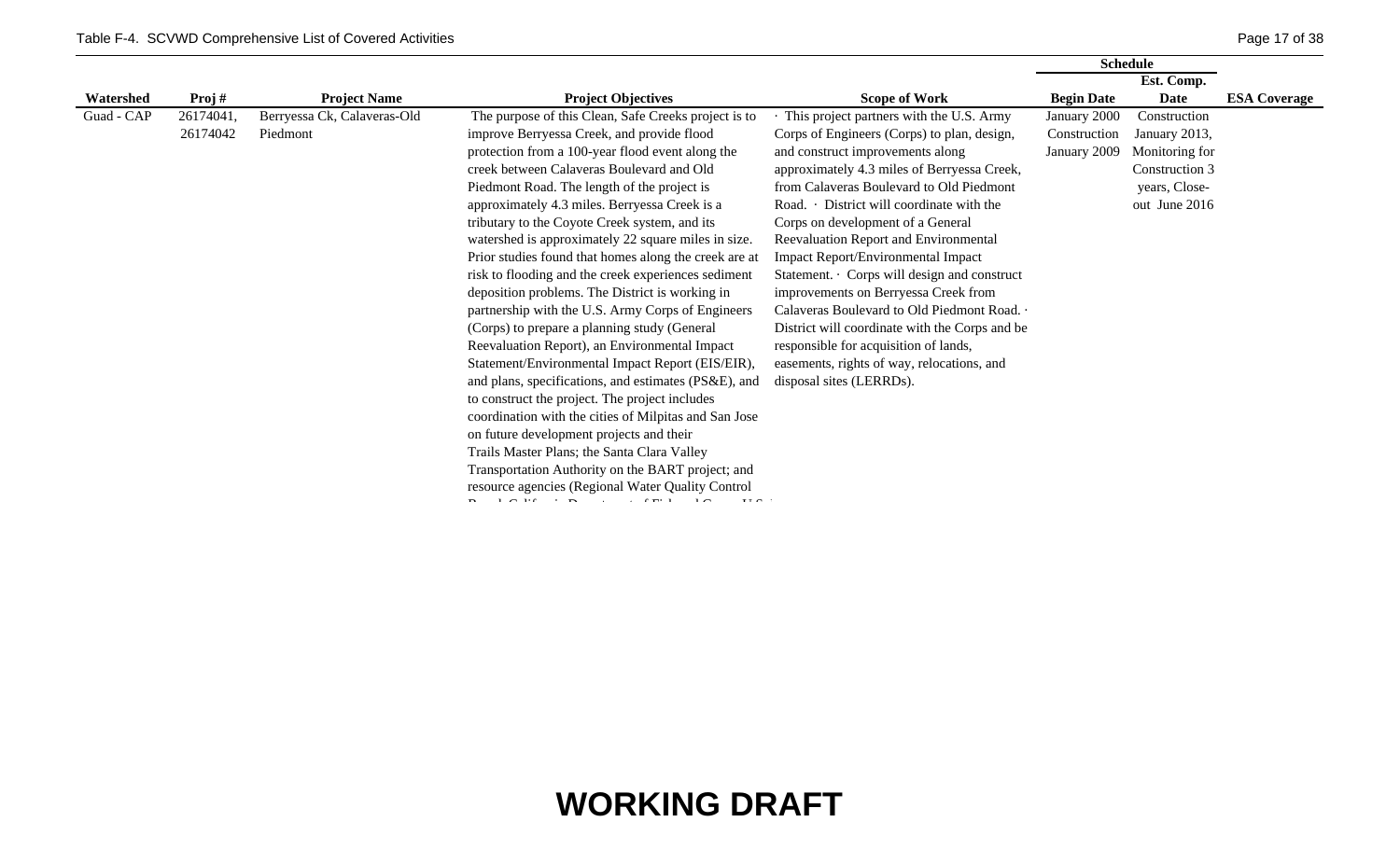| <b>ESA Coverage</b> |
|---------------------|
|                     |
|                     |
|                     |
|                     |
|                     |
|                     |
|                     |
|                     |
|                     |
|                     |
|                     |
|                     |
|                     |
|                     |
|                     |
|                     |
|                     |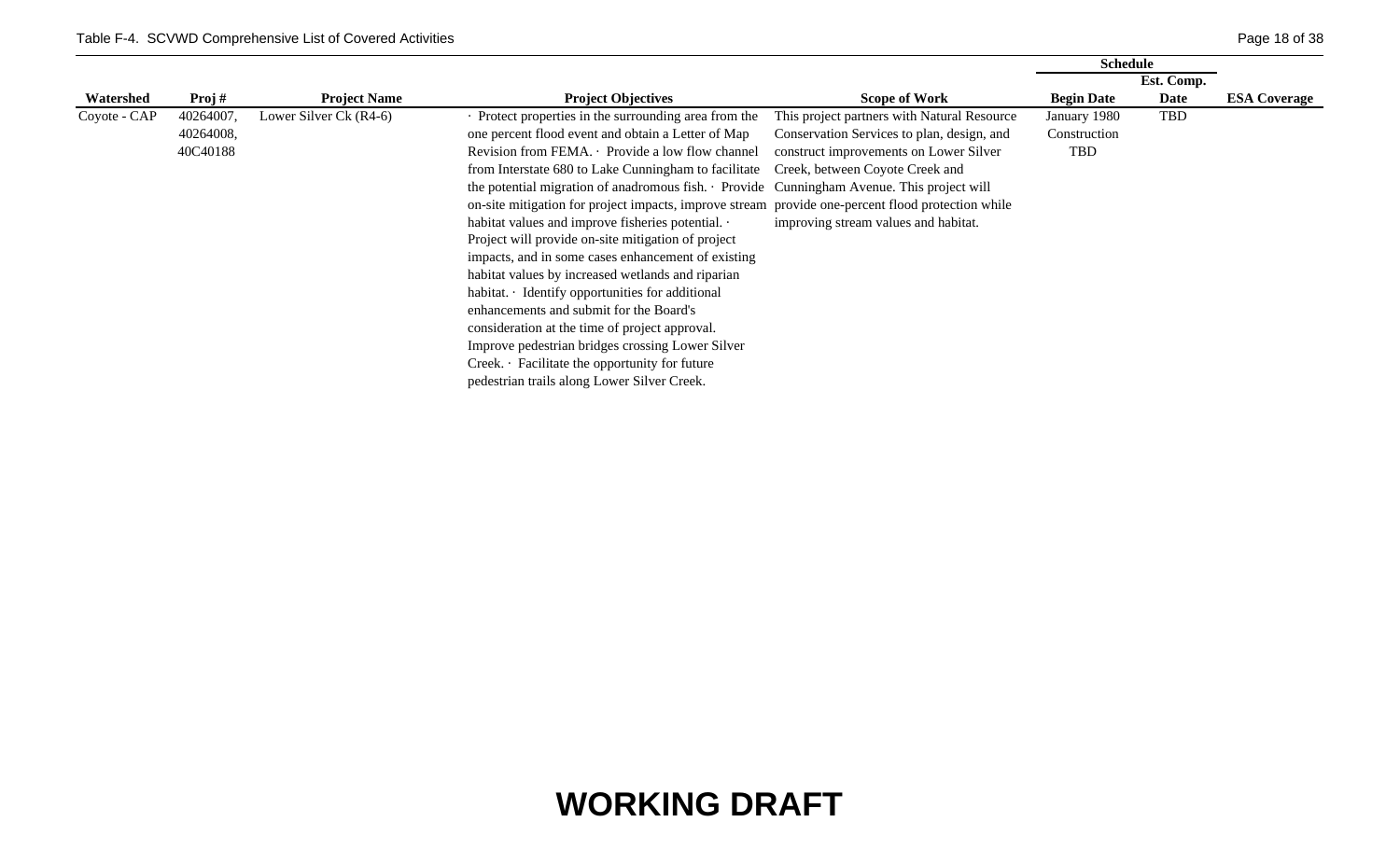|              |                                    |                                               |                                                                                                                                                                                                                                                                                                                                                                                                                                                                                                                                                                                                                                                                                                                                                                                                                                                                                                                                                                                                                                                                                                                                                                                                                                                                                                       |                                                                                                                                                                                                                                                                                                                                                                                                                                                                                                                                                                                                                                                                                                                                                                                                              | <b>Schedule</b>                                 |                                    |                     |
|--------------|------------------------------------|-----------------------------------------------|-------------------------------------------------------------------------------------------------------------------------------------------------------------------------------------------------------------------------------------------------------------------------------------------------------------------------------------------------------------------------------------------------------------------------------------------------------------------------------------------------------------------------------------------------------------------------------------------------------------------------------------------------------------------------------------------------------------------------------------------------------------------------------------------------------------------------------------------------------------------------------------------------------------------------------------------------------------------------------------------------------------------------------------------------------------------------------------------------------------------------------------------------------------------------------------------------------------------------------------------------------------------------------------------------------|--------------------------------------------------------------------------------------------------------------------------------------------------------------------------------------------------------------------------------------------------------------------------------------------------------------------------------------------------------------------------------------------------------------------------------------------------------------------------------------------------------------------------------------------------------------------------------------------------------------------------------------------------------------------------------------------------------------------------------------------------------------------------------------------------------------|-------------------------------------------------|------------------------------------|---------------------|
|              |                                    |                                               |                                                                                                                                                                                                                                                                                                                                                                                                                                                                                                                                                                                                                                                                                                                                                                                                                                                                                                                                                                                                                                                                                                                                                                                                                                                                                                       |                                                                                                                                                                                                                                                                                                                                                                                                                                                                                                                                                                                                                                                                                                                                                                                                              |                                                 | Est. Comp.                         |                     |
| Watershed    | Proj#                              | <b>Project Name</b>                           | <b>Project Objectives</b>                                                                                                                                                                                                                                                                                                                                                                                                                                                                                                                                                                                                                                                                                                                                                                                                                                                                                                                                                                                                                                                                                                                                                                                                                                                                             | <b>Scope of Work</b>                                                                                                                                                                                                                                                                                                                                                                                                                                                                                                                                                                                                                                                                                                                                                                                         | <b>Begin Date</b>                               | <b>Date</b>                        | <b>ESA Coverage</b> |
| Coyote - CAP | 40324003,<br>40324004,<br>40324005 | U. Penitencia Ck, Coyote-Dorel                | · Provide one-percent flood protection to more than<br>5,000 homes, businesses, and public buildings. $\cdot$<br>Mitigate for project impacts. · Improve stream<br>habitat values and fisheries potential. · Reduce<br>sedimentation and maintenance requirements. .<br>Identify opportunities to integrate recreation<br>improvements consistent with the City of San Jose's<br>and Santa Clara County Parks' Master Plan. • Obtain Feasibility Report and an Environmental<br>a Letter of Map Revision (LOMR) from the Federal<br>Emergency Management Agency (FEMA). .<br>Incorporate the District's Clean, Safe Creeks and<br>Natural Flood Protection (NFP) Program Objectives.<br>The purpose of this project is to improve Upper<br>Penitencia Creek to ensure flood protection from a<br>100-year flood event. The project limits extend 4.2<br>miles between the confluence with Coyote Creek and<br>Dorel Drive. Upper Penitencia Creek is a tributary to<br>the Coyote Creek system, and its watershed is<br>approximately 24 square miles in size. The District is the trails master plan projects when feasible.<br>working in partnership with the United States Army<br>Corps of Engineers (Corps) to develop a project that<br>will provide flood protection to more than 5,000 homes | · This project partners with the U.S. Army<br>Corps of Engineers (Corps) to plan, design,<br>and construct improvements along<br>approximately 4.2 miles of Upper Penitencia<br>Creek from the confluence with Coyote Creek<br>to Dorel Drive as follows: • District will<br>coordinate with Corps on the development of a<br>Impact Report/Environmental Impact<br>Statement for the entire project. · Corps will<br>design and construct improvements for Upper<br>Penitencia Creek, from Coyote Creek to Dorel<br>Drive. District will coordinate with the<br>Corps and be responsible for acquisition of<br>lands, easements, rights of way, relocations,<br>disposal sites, and bridge relocations. .<br>District will coordinate with the City of San<br>Jose and County of Santa Clara to incorporate | Planning Only<br><b>July 1996</b>               | Planning Only<br>September<br>2007 |                     |
| Coyote - CAP | 50C14032                           | L. Llagas Restore Capacity, 152-<br>Pajaro Rv | · Restore flood capacity in Lower Llagas Creek<br>between Highway 152 and the Pajaro River. .<br>Integrate flood protection with habitat protection to<br>satisfy federal and state ESA regulations. .<br>Coordinate with South County Wastewater Authority<br>as a principal stakeholder and water resource co-<br>planner.                                                                                                                                                                                                                                                                                                                                                                                                                                                                                                                                                                                                                                                                                                                                                                                                                                                                                                                                                                          | Conduct Planning-level work - prepare<br>Feasibility Study/Engineer's Report to address<br>work to restore flood capacity to Lower Llagas<br>Creek; Prepare Habitat Management Plan to<br>address ESA habitat protection; Prepare<br>CEQA document; Coordinate with South<br>County Regional Wastewater Authority;<br>Coordinate with Regulatory Authorities (e.g.<br>NRCS - Maintenance Agreement & Central<br>Coast RWQCB); Prepare construction Plans &<br>Specifications (for flood protection & habitat<br>protection/enhancement); Prepare 3M plan<br>(Mitigation/ Monitoring/ Maintenance).                                                                                                                                                                                                           | Planning Only Planning Only<br><b>July 2006</b> | June 2009                          |                     |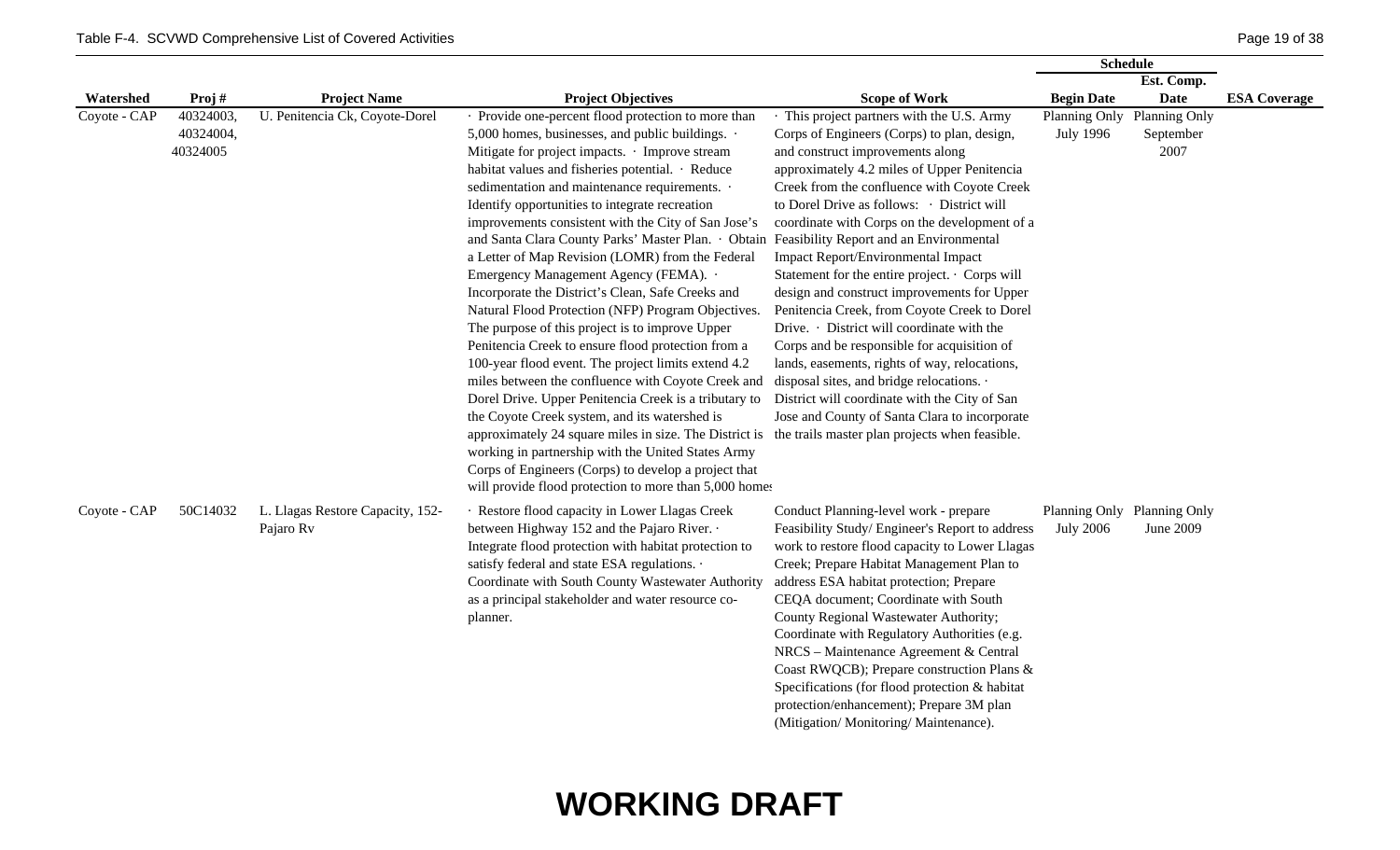|               |          |                              |                                                                                              |                                                 | <b>Schedule</b>   |              |                     |
|---------------|----------|------------------------------|----------------------------------------------------------------------------------------------|-------------------------------------------------|-------------------|--------------|---------------------|
|               |          |                              |                                                                                              |                                                 |                   | Est. Comp.   |                     |
| Watershed     | Proj#    | <b>Project Name</b>          | <b>Project Objectives</b>                                                                    | <b>Scope of Work</b>                            | <b>Begin Date</b> | <b>Date</b>  | <b>ESA Coverage</b> |
| Uvas/Ll CAP   | 62214001 | <b>Thompson Creek Stream</b> | · Restore the low-flow channel to an equilibrium                                             | This project coordinates with the U.S. Army     | <b>July 2003</b>  | Construction |                     |
|               |          | Stabilization                | state. · Restore riparian habitat adjacent to the low-                                       | Corps of Engineers (Corps) under the Aquatic    | Construction      | May 2010     |                     |
|               |          |                              | flow channel. Improve water quality and provide                                              | Ecosystem Restoration (Section 206) Program     | January 2009      | Close-out    |                     |
|               |          |                              | diverse stream channel habitats. · Provide erosion                                           | to plan, design, and construct improvements     |                   | June 2010    |                     |
|               |          |                              | protection along the creek. · Identify enhancement                                           | along 1.2 miles of Thompson Creek, from         |                   |              |                     |
|               |          |                              | opportunities.                                                                               | Quimby Road to Aborn Road. The District         |                   |              |                     |
|               |          |                              |                                                                                              | will coordinate with the Corps in the           |                   |              |                     |
|               |          |                              |                                                                                              | preparation of a Detailed Project Plan (DPR)    |                   |              |                     |
|               |          |                              |                                                                                              | to address channel degradation and habitat      |                   |              |                     |
|               |          |                              |                                                                                              | restoration. Following completion of the DPR    |                   |              |                     |
|               |          |                              |                                                                                              | the Corps will prepare plans and specifications |                   |              |                     |
|               |          |                              |                                                                                              | and advertise for construction. District        |                   |              |                     |
|               |          |                              |                                                                                              | responsibilities will include review of the     |                   |              |                     |
|               |          |                              |                                                                                              | documents, and provision for LERRDs             |                   |              |                     |
|               |          |                              |                                                                                              | (acquisition of lands, easements, rights-of-    |                   |              |                     |
|               |          |                              |                                                                                              | way, relocations, and disposal sites).          |                   |              |                     |
|               |          |                              |                                                                                              |                                                 |                   |              |                     |
| <b>CW-CAP</b> | 62C14033 | SJ Water Blowoff Ext.        | · Minimize impacts to Coyote Creek mitigation area                                           | Design and prepare plans and specifications     | <b>TBD</b>        | TBD          |                     |
|               |          |                              | and overflow channel area. · Reduce sediment                                                 | to construct an extension for the San Jose      |                   |              |                     |
|               |          |                              | loading to creek, thereby being consistent with the                                          | Municipal Water Company blowoff pipeline        |                   |              |                     |
|               |          |                              | District's SWPP requirements. · Repair/restore eroded into Coyote Creek. · Prepare Plans and |                                                 |                   |              |                     |
|               |          |                              | portions of the overflow channel. • Prevent the                                              | Specificaitons to include work to repair        |                   |              |                     |
|               |          |                              | overflow channel area from becoming a wetland area.                                          | existing damages to channel and overflow        |                   |              |                     |
|               |          |                              |                                                                                              | area. Advertise the project for construction    |                   |              |                     |
|               |          |                              |                                                                                              | and provide construction management of the      |                   |              |                     |
|               |          |                              |                                                                                              | project.                                        |                   |              |                     |
| Coyote - CAP  | 62C14034 | Babb/Piedmont/Los Coches Cks | · Repair sections of side slopes of the channels that                                        | Design and prepare plans and specifications to  | <b>TBD</b>        | TBD          |                     |
|               |          |                              | have worn away per their original design. · Prevent                                          | repair the channel lining (or rehabilitate the  |                   |              |                     |
|               |          |                              | further erosion of channel bottom by replacing the                                           | channel). Construction activities will include  |                   |              |                     |
|               |          |                              | bottom lining that has worn through. Provide                                                 | replacing side slope and bottom linings.        |                   |              |                     |
|               |          |                              | unhindered/unhampered flow in the channels during                                            | Obtain permits and CEQA clearance as            |                   |              |                     |
|               |          |                              | storm events.                                                                                | necessary to contruct the project.              |                   |              |                     |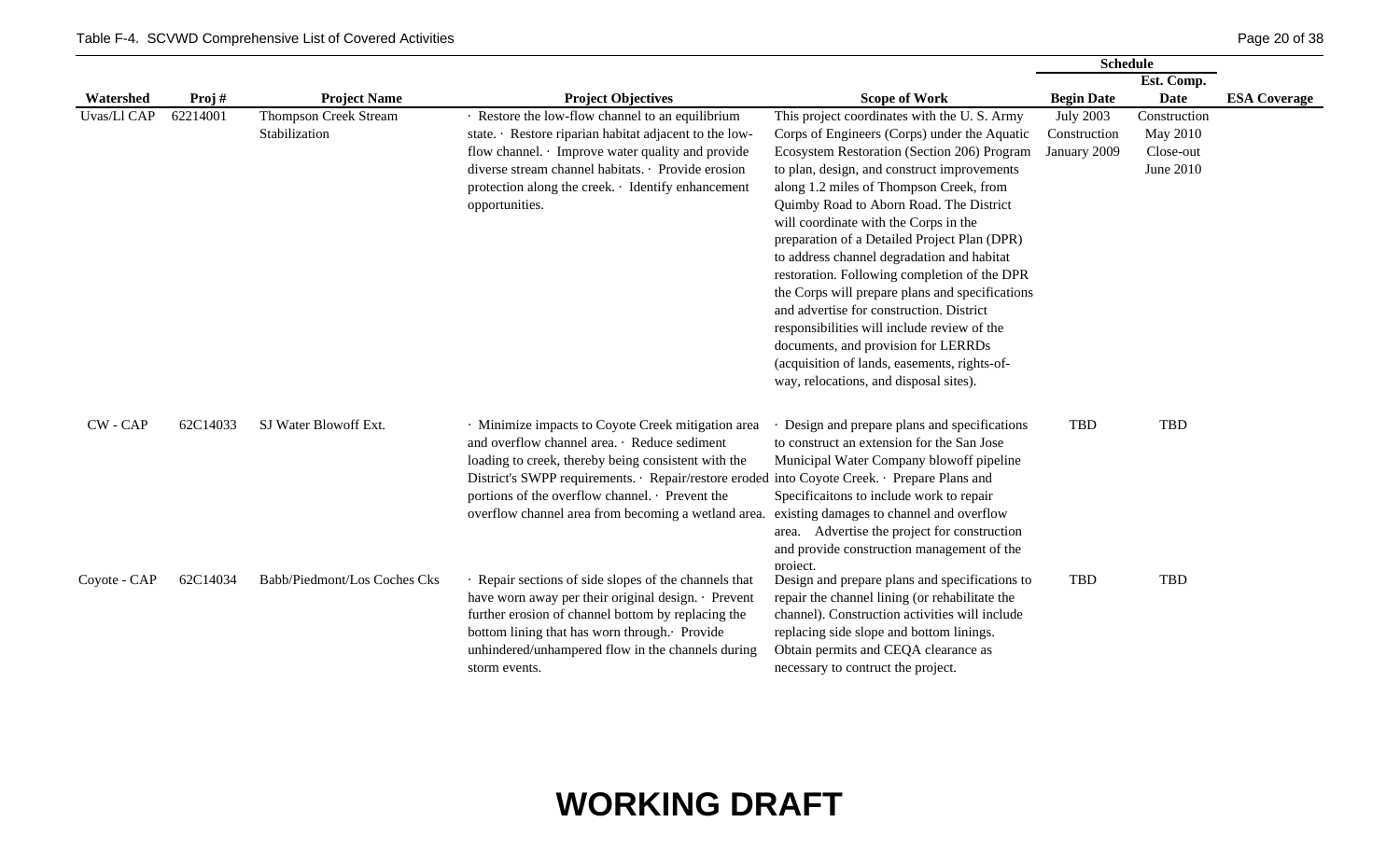|              |                       |                                                      |                                                                                                                                                                                                                                                                                                                                                                                                                                                                                                                                                                                                                            |                                                                                                                                                                                                                                                                                                                                                                                                                                                                                                                                                                                                                                                                                                                                                                                                                                  | <b>Schedule</b>                                                           |                                                            |                                             |
|--------------|-----------------------|------------------------------------------------------|----------------------------------------------------------------------------------------------------------------------------------------------------------------------------------------------------------------------------------------------------------------------------------------------------------------------------------------------------------------------------------------------------------------------------------------------------------------------------------------------------------------------------------------------------------------------------------------------------------------------------|----------------------------------------------------------------------------------------------------------------------------------------------------------------------------------------------------------------------------------------------------------------------------------------------------------------------------------------------------------------------------------------------------------------------------------------------------------------------------------------------------------------------------------------------------------------------------------------------------------------------------------------------------------------------------------------------------------------------------------------------------------------------------------------------------------------------------------|---------------------------------------------------------------------------|------------------------------------------------------------|---------------------------------------------|
|              |                       |                                                      |                                                                                                                                                                                                                                                                                                                                                                                                                                                                                                                                                                                                                            |                                                                                                                                                                                                                                                                                                                                                                                                                                                                                                                                                                                                                                                                                                                                                                                                                                  |                                                                           | Est. Comp.                                                 |                                             |
| Watershed    |                       |                                                      |                                                                                                                                                                                                                                                                                                                                                                                                                                                                                                                                                                                                                            |                                                                                                                                                                                                                                                                                                                                                                                                                                                                                                                                                                                                                                                                                                                                                                                                                                  |                                                                           |                                                            |                                             |
| Coyote - CAP | Proj#<br>62C40193     | <b>Project Name</b><br><b>SMP Coyote Quarry Pond</b> | <b>Project Objectives</b><br>· Meet the regulatory mitigation requirements for<br>implementation of the Stream Maintenance Program<br>(SMP) to allow the District to continue maintaining<br>flood protection for Santa Clara Valley residents. .<br>Create 3 acres of freshwater wetland habitat to support Dam, near the intersection of Monterey Road<br>local wetland-related plants and wildlife in place of<br>the proposed Los Capitancillos Wetland Creation<br>Project. Identify possible enhancement opportunities project will: Conduct field investigations for<br>for presentation to the Board of Directors. | <b>Scope of Work</b><br>This project plans, designs, and constructs a<br>freshwater wetland basin at the Quarry Pond<br>in the Coyote Parkway Lakes area. The project<br>is located north of the Coyote Percolation<br>and southeast of the Highway 101 and<br>Highway 85 interchange in San Jose. The<br>CEQA and engineering evaluations. · Prepare<br>CEQA document and Engineer's Report. .<br>Complete design of the preferred freshwater<br>wetland design alternative. · Prepare 60%,<br>90% and 100% plans, specifications and<br>estimates (PS&E) package. $\cdot$ Assist the<br>Construction Administration Unit (CAU) to<br>advertise and award construction contract. .<br>Provide biological and engineering support to<br>the CAU during the construction phase .<br>Assist the CAU in preparing and reviewing as- | <b>Begin Date</b><br><b>July 2007</b><br>Construction<br><b>July 2010</b> | Date<br>Construction<br>May 2010<br>Close-out June<br>2012 | <b>ESA Coverage</b><br><b>SMP</b> Extension |
| Coyote - CAP | 91094004,<br>91094006 | Recycled Wtr System                                  | Operate and expand the South County Recycled<br>Water System.                                                                                                                                                                                                                                                                                                                                                                                                                                                                                                                                                              | built plans. Complete the transfer of on-<br>going maintenance and operation of the newly<br>created freshwater wetlands to Watershed<br>Management Division staff.<br>This project plans, designs and constructs four<br>water recycling projects that fulfill the<br>District's partnership agreements with the<br>South County Recycled Water Authority<br>(SCRWA). This project is accounted for in the<br>following job numbers: 01094004-Booster<br>pump at Christmas Hill Park. .<br>91094004-Reservoir at Eagle Ridge Golf<br>Course. 91094004-Gilroy Sports Park<br>water line extension. .<br>91094006—Rehabilitation of existing eight-<br>mile long 12-inch diameter nineline                                                                                                                                        | June 1998<br>Construction<br>Prior to July<br>2005                        | Construction<br>May 2007                                   |                                             |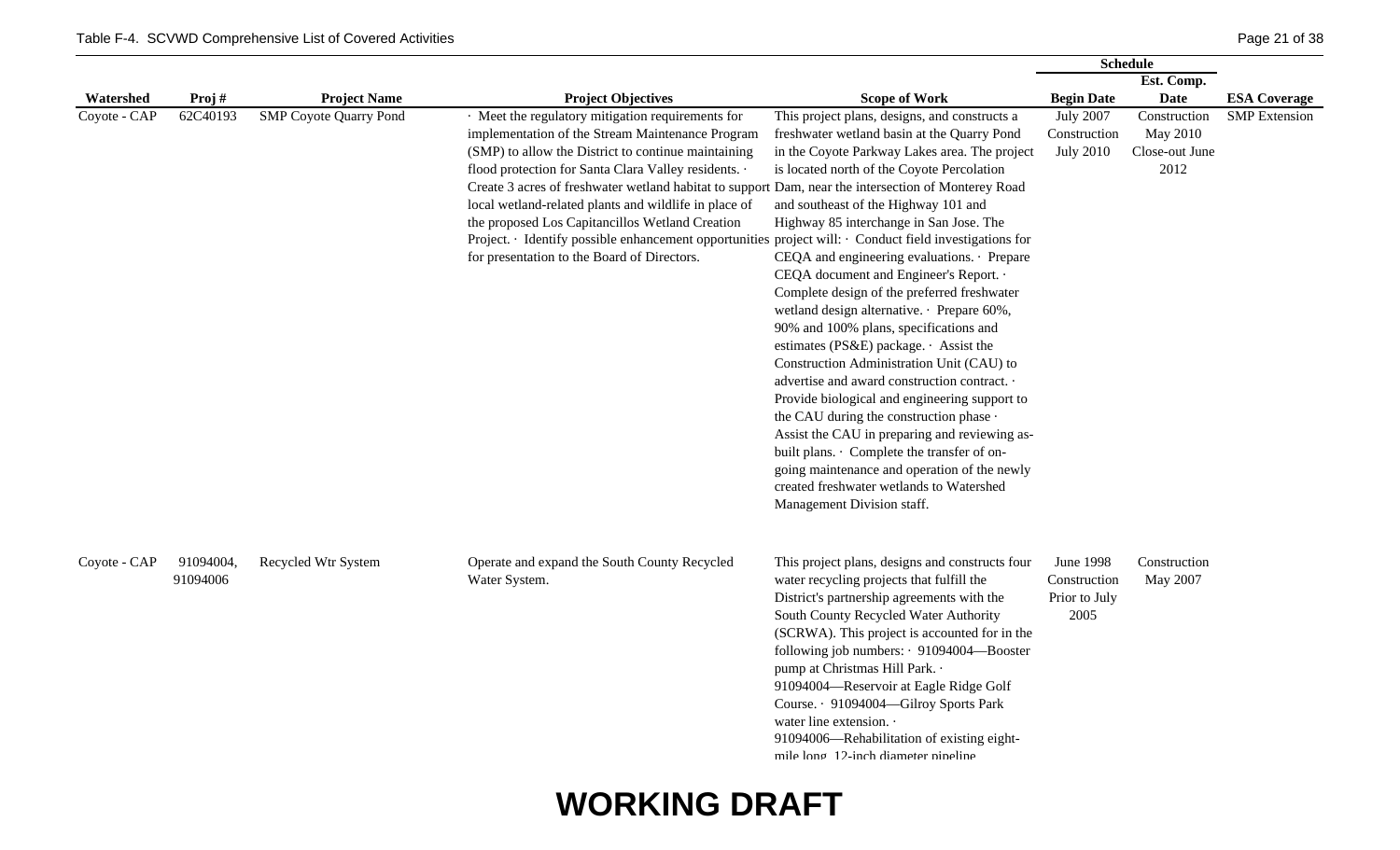|            |              |                                          |                                                                                                 |                                                                | <b>Schedule</b>   |             |                     |
|------------|--------------|------------------------------------------|-------------------------------------------------------------------------------------------------|----------------------------------------------------------------|-------------------|-------------|---------------------|
|            |              |                                          |                                                                                                 |                                                                |                   | Est. Comp.  |                     |
| Watershed  | Proj#        | <b>Project Name</b>                      | <b>Project Objectives</b>                                                                       | <b>Scope of Work</b>                                           | <b>Begin Date</b> | <b>Date</b> | <b>ESA Coverage</b> |
| CW-CAP     | 91211099 and | Pacheco Tunnel, Santa Clara              | Pacheco and Santa Clara Tunnel inspections, and                                                 | Perform internal inspections of the Pacheco                    | As scheduled      | 2013        |                     |
|            | 91211099     | Tunnel, and Santa Clara Conduit          | <b>Calaveras Fault Crossing Inspection Project</b>                                              | Tunnel, Santa Clara Tunnel and the Calaveras                   |                   |             |                     |
|            |              |                                          |                                                                                                 | Fault Crossing.                                                |                   |             |                     |
| WTSPLY -   | 91211099 and | Pacheco Tunnel, Santa Clara              | Pacheco and Santa Clara Tunnel inspections, and                                                 | Perform internal inspections of the Pacheco                    | As scheduled      | 2018        |                     |
| O&M        | 91211099     | Tunnel, and Santa Clara Conduit          | <b>Calaveras Fault Crossing Inspection Project</b>                                              | Tunnel, Santa Clara Tunnel and the Calaveras                   |                   |             |                     |
|            |              |                                          |                                                                                                 | Fault Crossing.                                                |                   |             |                     |
| WTSPLY -   | 91211099 and | Pacheco Tunnel, Santa Clara              | Pacheco and Santa Clara Tunnel inspections, and                                                 | Perform internal inspections of the Pacheco                    | As scheduled      | 2023        |                     |
| O&M        | 91211099     | Tunnel, and Santa Clara Conduit          | <b>Calaveras Fault Crossing Inspection Project</b>                                              | Tunnel, Santa Clara Tunnel and the Calaveras                   |                   |             |                     |
| WTSPLY -   | 91211099 and | Pacheco Tunnel, Santa Clara              | Pacheco and Santa Clara Tunnel inspections, and                                                 | Fault Crossing.<br>Perform internal inspections of the Pacheco | As scheduled      | 2028        |                     |
| O&M        | 91211099     | Tunnel, and Santa Clara Conduit          | <b>Calaveras Fault Crossing Inspection Project</b>                                              | Tunnel, Santa Clara Tunnel and the Calaveras                   |                   |             |                     |
|            |              |                                          |                                                                                                 | Fault Crossing.                                                |                   |             |                     |
| WTSPLY -   | 91211099 and | Pacheco Tunnel, Santa Clara              | Pacheco and Santa Clara Tunnel inspections, and                                                 | Perform internal inspections of the Pacheco                    | As scheduled      | 2033        |                     |
| O&M        | 91211099     | Tunnel, and Santa Clara Conduit          | <b>Calaveras Fault Crossing Inspection Project</b>                                              | Tunnel, Santa Clara Tunnel and the Calaveras                   |                   |             |                     |
|            |              |                                          |                                                                                                 | Fault Crossing.                                                |                   |             |                     |
| WTSPLY -   | 91211099 and | Pacheco Tunnel, Santa Clara              | Pacheco and Santa Clara Tunnel inspections, and                                                 | Perform internal inspections of the Pacheco                    | As scheduled      | 2038        |                     |
| O&M        | 91211099     | Tunnel, and Santa Clara Conduit          | <b>Calaveras Fault Crossing Inspection Project</b>                                              | Tunnel, Santa Clara Tunnel and the Calaveras                   |                   |             |                     |
|            |              |                                          |                                                                                                 | Fault Crossing.                                                |                   |             |                     |
| WTSPLY -   |              | 91211099 and Pacheco Tunnel, Santa Clara | Pacheco and Santa Clara Tunnel inspections, and                                                 | Perform internal inspections of the Pacheco                    | As scheduled      | 2042        |                     |
| O&M        | 91211099     | Tunnel, and Santa Clara Conduit          | <b>Calaveras Fault Crossing Inspection Project</b>                                              | Tunnel, Santa Clara Tunnel and the Calaveras                   |                   |             |                     |
|            |              |                                          |                                                                                                 | Fault Crossing.                                                |                   |             |                     |
| WTSPLY -   | 91211099 and | Pacheco Tunnel, Santa Clara              | Pacheco and Santa Clara Tunnel inspections, and                                                 | Perform internal inspections of the Pacheco                    | As scheduled      | 2047        |                     |
| O&M        | 91211099     | Tunnel, and Santa Clara Conduit          | <b>Calaveras Fault Crossing Inspection Project</b>                                              | Tunnel, Santa Clara Tunnel and the Calaveras                   |                   |             |                     |
|            |              |                                          |                                                                                                 | Fault Crossing.                                                |                   |             |                     |
| WTSPLY -   | 91211099 and | Pacheco Tunnel, Santa Clara              | Pacheco and Santa Clara Tunnel inspections, and                                                 | Perform internal inspections of the Pacheco                    | As scheduled      | 2052        |                     |
| O&M        | 91211099     | Tunnel, and Santa Clara Conduit          | <b>Calaveras Fault Crossing Inspection Project</b>                                              | Tunnel, Santa Clara Tunnel and the Calaveras                   |                   |             |                     |
|            | TBD          |                                          | Add operational flexibility to the San Felipe System to Rebuild the dam at the existing Pacheco | Fault Crossing.                                                | <b>TBD</b>        | <b>TBD</b>  |                     |
|            |              | Pacheco Reservoir Enlargement            | assist with the solution of the San Luis Reservoir Low Reservoir site to increase the storage   |                                                                |                   |             |                     |
|            |              |                                          | Point.                                                                                          | avaliable. The scope, schedule and cost of the                 |                   |             |                     |
|            |              |                                          |                                                                                                 | design and construction phases will be defined                 |                   |             |                     |
|            |              |                                          |                                                                                                 | when the planning study is complete.                           |                   |             |                     |
|            |              |                                          |                                                                                                 |                                                                |                   |             |                     |
| CW - CAP   | 91C40070     | <b>Guadalupe Dam Outlet Works</b>        |                                                                                                 |                                                                |                   |             | <b>FAHCE</b>        |
|            |              | Rehabilitation                           |                                                                                                 |                                                                |                   |             |                     |
| Guad - CAP | 91C40071     | Calero Dam Outlet Works                  |                                                                                                 |                                                                |                   |             | <b>FAHCE</b>        |
|            |              | Rehabilitation                           |                                                                                                 |                                                                |                   |             |                     |
| CW - CAP   | 91C40105     | San Felipe '02 Inspection Follow-up      |                                                                                                 |                                                                |                   |             |                     |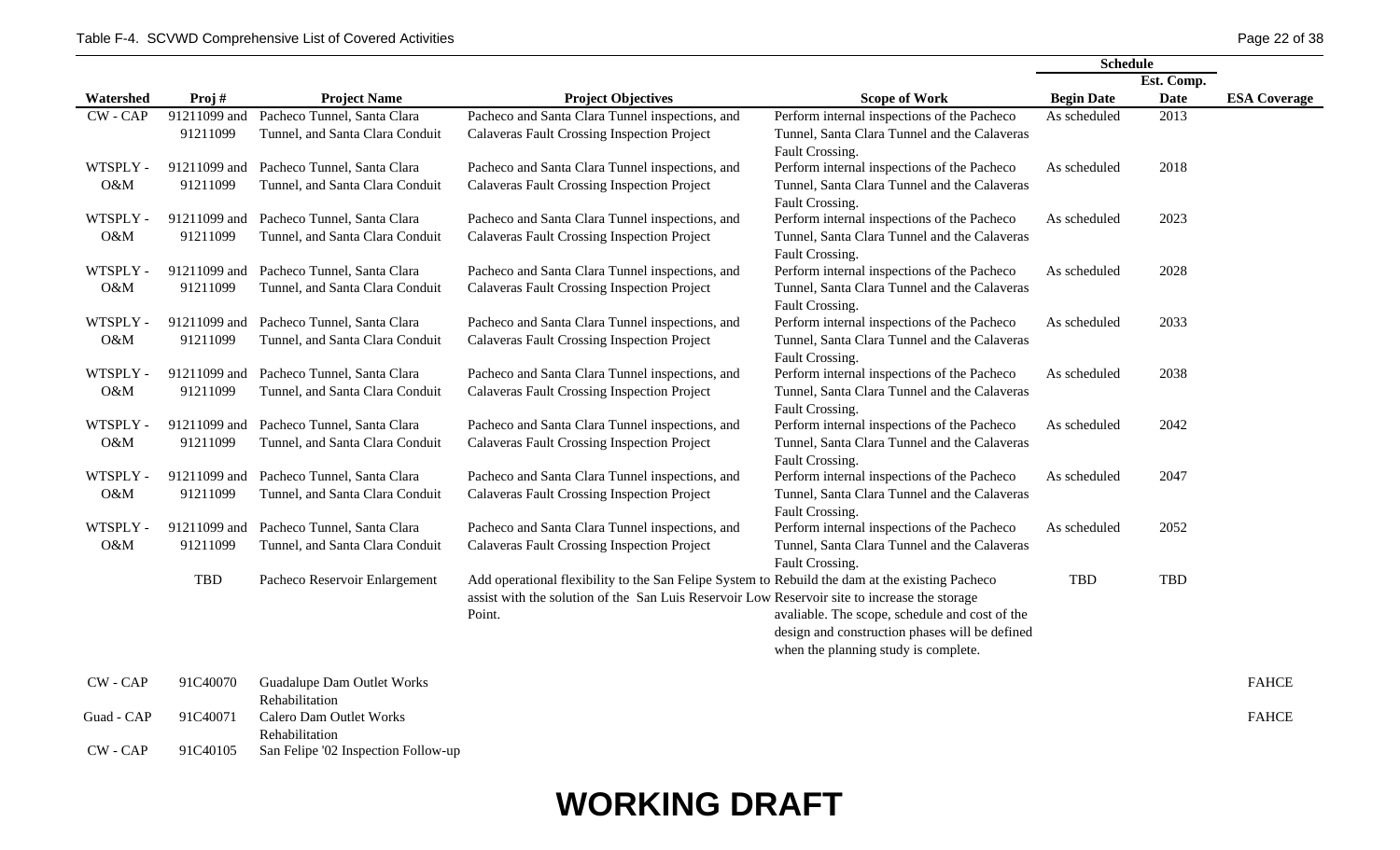|                                    |                      |                                                                                                                   |                                                                                                                                                                                                                                                                                                                                                                                                                                                        | <b>Schedule</b>                                                                                                                                                                                                                                                                                                                                                                                                                                                                                                                                                                                                                                              |                                                      |                                                    |                     |  |
|------------------------------------|----------------------|-------------------------------------------------------------------------------------------------------------------|--------------------------------------------------------------------------------------------------------------------------------------------------------------------------------------------------------------------------------------------------------------------------------------------------------------------------------------------------------------------------------------------------------------------------------------------------------|--------------------------------------------------------------------------------------------------------------------------------------------------------------------------------------------------------------------------------------------------------------------------------------------------------------------------------------------------------------------------------------------------------------------------------------------------------------------------------------------------------------------------------------------------------------------------------------------------------------------------------------------------------------|------------------------------------------------------|----------------------------------------------------|---------------------|--|
|                                    |                      |                                                                                                                   |                                                                                                                                                                                                                                                                                                                                                                                                                                                        |                                                                                                                                                                                                                                                                                                                                                                                                                                                                                                                                                                                                                                                              |                                                      | Est. Comp.                                         |                     |  |
| Watershed                          | Proj#                | <b>Project Name</b>                                                                                               | <b>Project Objectives</b>                                                                                                                                                                                                                                                                                                                                                                                                                              | <b>Scope of Work</b>                                                                                                                                                                                                                                                                                                                                                                                                                                                                                                                                                                                                                                         | <b>Begin Date</b>                                    | <b>Date</b>                                        | <b>ESA Coverage</b> |  |
| Uvas/Ll-<br>O&M<br>Uvas/Ll-<br>O&M | 91C40107<br>91C40186 | Santa Clara Tunnel Leakage &<br>Pacheco Conduit Dewater<br>South County Groundwater<br><b>Recharge Facilities</b> | Develop additional groundwater recharge capacity of<br>approximately 14,000 acre-feet per year through in-<br>stream recharge and off-stream ponds in the Coyote<br>and Llagas Subbasins.                                                                                                                                                                                                                                                              | This project plans, designs, and constructs<br>new groundwater recharge facilities in South<br>County in accordance with recommendations<br>from the Integrated Water Resources Planning<br>Study (2003). IWRP recommends 2,400 acre-<br>feet of additional in-stream recharge and<br>11,000 acre-feet of recharge through ponds<br>(approximately 15 acres).                                                                                                                                                                                                                                                                                                | <b>TBD</b>                                           | <b>TBD</b>                                         |                     |  |
| Uvas/Ll-<br>CAP                    | 91C40194             | Page Desilting Basin                                                                                              | · Modify existing weirs to increase the discharge<br>capacity from 25 cfs to 36 cfs. An increase of 11 cfs<br>over a period of 15 days per year will result in<br>additional yield of 300 acre-feet per year. · Lower the Ponds. The project scope includes the<br>operating levels of the detention basin to 6 inches<br>below the current level, if possible. Increase<br>District's capacity to exercise water rights. · Reduce<br>operating risks. | This project plans, designs, and constructs<br>improvements to the Page Desilting System,<br>adjacent to the Camden Avenue Recharge<br>following: Perform hydraulics calculation to<br>verify the existing operating conditions.<br>Perform hydraulics calculation for the new<br>operating conditions. Design the weir<br>modifications according to hydraulics<br>constraints determined above. Perform cost<br>benefit analysis. Perform project<br>management, CEQA review, and project<br>planning, design, and construction<br>administration. Prepare Engineer's Report,<br>construction plans and specifications, and<br>construction cost estimate. | <b>July 2008</b><br>Construction<br><b>July 2009</b> | Construction<br>May 2010<br>Close-out June<br>2009 | <b>FAHCE</b>        |  |
| CW - CAP                           | 91C40201             | North County Groundwater<br><b>Recharge Facilities</b>                                                            | Develop additional groundwater recharge capacity of<br>approximately 6,000 acre-feet per year through in-<br>stream recharge and off-stream ponds.                                                                                                                                                                                                                                                                                                     | This project plans, designs, and constructs<br>new groundwater recharge facilities in North<br>County in accordance with recommendations<br>from the Integrated Water Resources Planning<br>Study (2003). IWRP recommends 2,100 acre-<br>feet of additional in-stream recharge in the<br>western portion of the Santa Clara Subbasin<br>and 3,900 acre-feet of recharge through ponds<br>(approximately 5 acres).                                                                                                                                                                                                                                            | <b>July 2007</b><br>Construction<br><b>July 2010</b> | Construction<br>May 2012<br>Close out June<br>2012 | <b>FAHCE</b>        |  |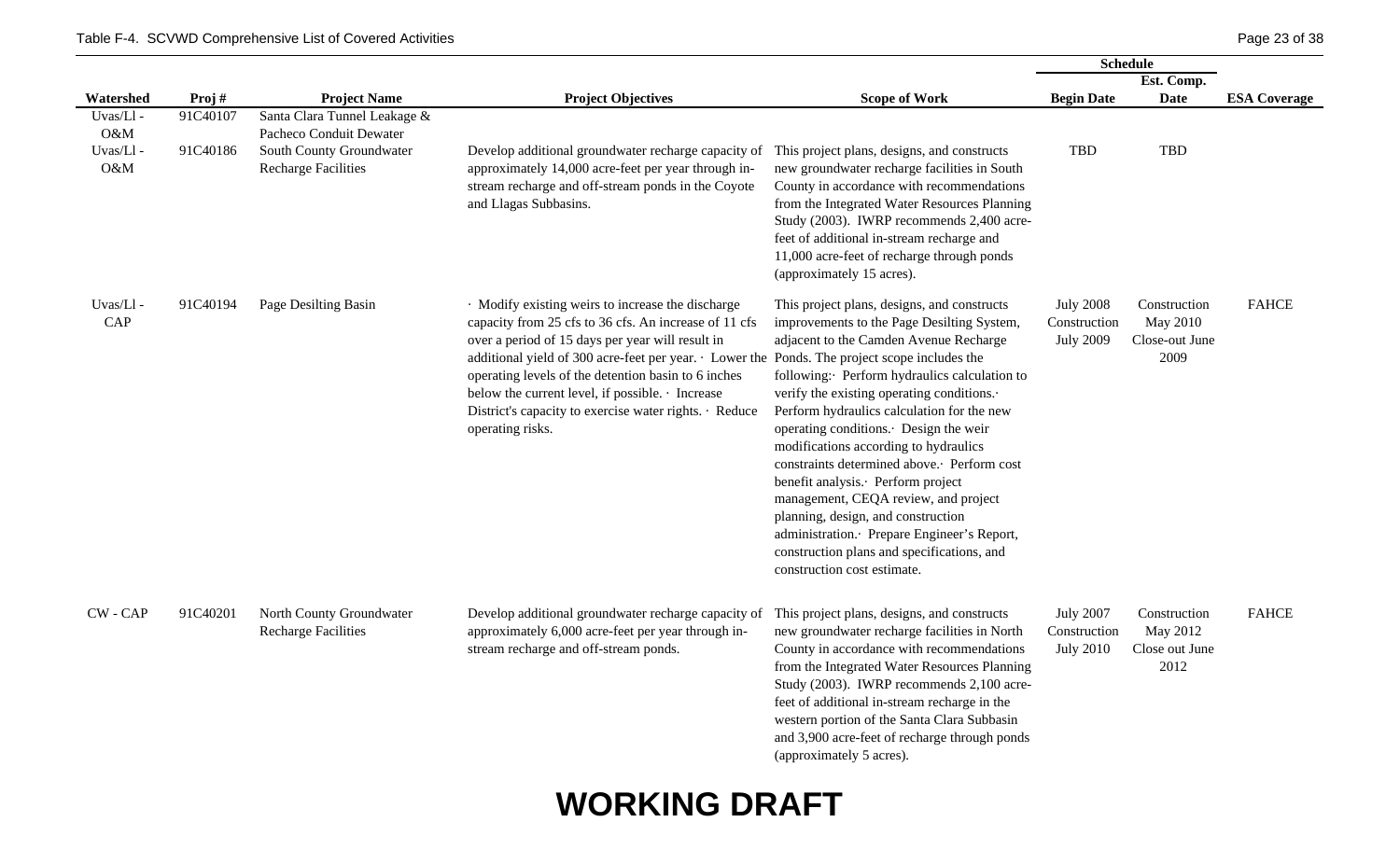|              |          |                                 |                                                              |                                                 |                   | <b>Schedule</b> |                     |
|--------------|----------|---------------------------------|--------------------------------------------------------------|-------------------------------------------------|-------------------|-----------------|---------------------|
|              |          |                                 |                                                              |                                                 |                   | Est. Comp.      |                     |
| Watershed    | Proj#    | <b>Project Name</b>             | <b>Project Objectives</b>                                    | <b>Scope of Work</b>                            | <b>Begin Date</b> | Date            | <b>ESA Coverage</b> |
| $CW - CAP$   | 92254083 | Central Pipeline Rehab          | · Complete an in-depth investigation of the pipeline,        | This project plans, designs and constructs      | Planning Only     | Planning Only   |                     |
|              |          |                                 | to assess the integrity of prestressed concrete cylinder     | improvements at Central Pipeline. District      | August 2003       | June 2007       |                     |
|              |          |                                 | pipe and risk of failure. Develop recommendations            | staff have performed internal inspections of    |                   |                 |                     |
|              |          |                                 | on a long-term monitoring program and near-term              | the 35-year-old Central Pipeline and have       |                   |                 |                     |
|              |          |                                 | repairs, if needed. $\cdot$ Implement the near-term repairs. | identified 59 sections of distressed pipe. This |                   |                 |                     |
|              |          |                                 |                                                              | project will include forensic investigation and |                   |                 |                     |
|              |          |                                 |                                                              | structural analysis to determine root cause,    |                   |                 |                     |
|              |          |                                 |                                                              | vulnerability or failure and recommended        |                   |                 |                     |
|              |          |                                 |                                                              | repairs. This project is currently funded for   |                   |                 |                     |
|              |          |                                 |                                                              | the planning phase only. The scope, schedule,   |                   |                 |                     |
|              |          |                                 |                                                              | costs and funding sources to implement the      |                   |                 |                     |
|              |          |                                 |                                                              | recommended repairs will be determined at       |                   |                 |                     |
|              |          |                                 |                                                              | the completion of the planning phase            |                   |                 |                     |
|              |          |                                 |                                                              |                                                 |                   |                 |                     |
| $CW - CAP$   | 92C40073 | Valve 906 Low Flow Bypass       | Included in CIP list of possible future projects             |                                                 |                   |                 |                     |
| Guad - CAP   | 92C40158 | Church Avenue Diversion (South) |                                                              |                                                 | TBD               | TBD             |                     |
|              |          | County funding unavailable)     |                                                              |                                                 |                   |                 |                     |
| Uvas/Ll-     | 92C40173 | Coyote Pumping Plant Adjustable |                                                              |                                                 |                   |                 |                     |
| CAP          |          | Speed Drive Replacement         |                                                              |                                                 |                   |                 |                     |
| Coyote - CAP | 92C40196 | Kirk Diversion Fish Screen      | Keep steelhead out of percolation ponds                      | Remove sediment to improve infiltration.        |                   |                 |                     |
|              |          |                                 |                                                              | Maintenance of assoicated access roads,         |                   |                 |                     |
|              |          |                                 |                                                              | diversion structures, and catwalks.             |                   |                 |                     |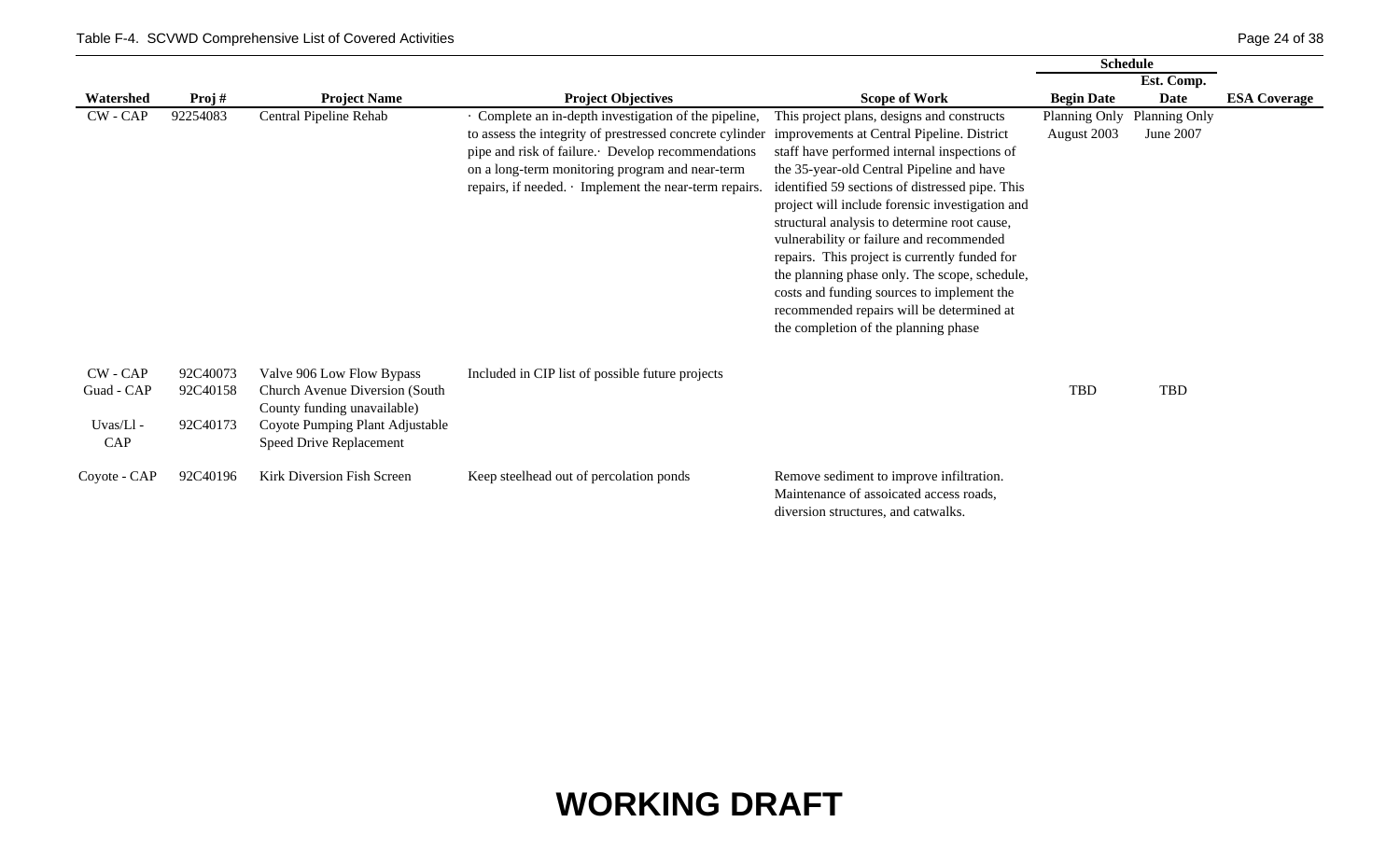|              |          |                                                       |                                                       |                                                | <b>Schedule</b>   |               |                     |
|--------------|----------|-------------------------------------------------------|-------------------------------------------------------|------------------------------------------------|-------------------|---------------|---------------------|
|              |          |                                                       |                                                       |                                                |                   | Est. Comp.    |                     |
| Watershed    | Proj#    | <b>Project Name</b>                                   | <b>Project Objectives</b>                             | <b>Scope of Work</b>                           | <b>Begin Date</b> | Date          | <b>ESA Coverage</b> |
| Guad - CAP   | 92C40215 | <b>Stevens Ck Diversion</b>                           | · Increase local supply of water from Stevens Creek.  | This project investigates alternatives for     | Planning Only     | Planning Only | <b>FAHCE</b>        |
|              |          |                                                       | Increase the District's capacity to exercise water    | increasing groundwater recharge from the       | <b>July 2010</b>  | June 2011     |                     |
|              |          |                                                       | rights. $\cdot$ Meet critical dry period water supply | Stevens Creek Reservoir system, including the  |                   |               |                     |
|              |          |                                                       | shortage in Santa Clara County.                       | conveyance of water from Stevens Creek to      |                   |               |                     |
|              |          |                                                       |                                                       | other recharge facilities. The project scope   |                   |               |                     |
|              |          |                                                       |                                                       | consists of: Investigating alternatives for    |                   |               |                     |
|              |          |                                                       |                                                       | increasing local yield from the Stevens Creek  |                   |               |                     |
|              |          |                                                       |                                                       | Reservoir system for recharge into the         |                   |               |                     |
|              |          |                                                       |                                                       | groundwater basin. Complete an alternative     |                   |               |                     |
|              |          |                                                       |                                                       | analysis report of the investigation with      |                   |               |                     |
|              |          |                                                       |                                                       | recommendations. The project is currently      |                   |               |                     |
|              |          |                                                       |                                                       | funded for the planning phase only. The scope, |                   |               |                     |
|              |          |                                                       |                                                       | schedule, costs and funding sources for design |                   |               |                     |
|              |          |                                                       |                                                       | and construction phases will be determined at  |                   |               |                     |
|              |          |                                                       |                                                       | the completion of the planning phase.          |                   |               |                     |
| CW - CAP     | TBD      | Alamitos Creek - Calero Creek to                      | Flood Protection                                      |                                                |                   |               |                     |
|              |          | Almaden Dam                                           |                                                       |                                                |                   |               |                     |
| Coyote - CAP | TBD      | Arroyo Calero Creek - Alamitos<br>Creek to Calero Dam | Flood Protection                                      |                                                |                   |               |                     |
| Guad - CAP   | TBD      | Canoas Creek - Guadalupe to Cottle Flood Protection   |                                                       |                                                |                   |               |                     |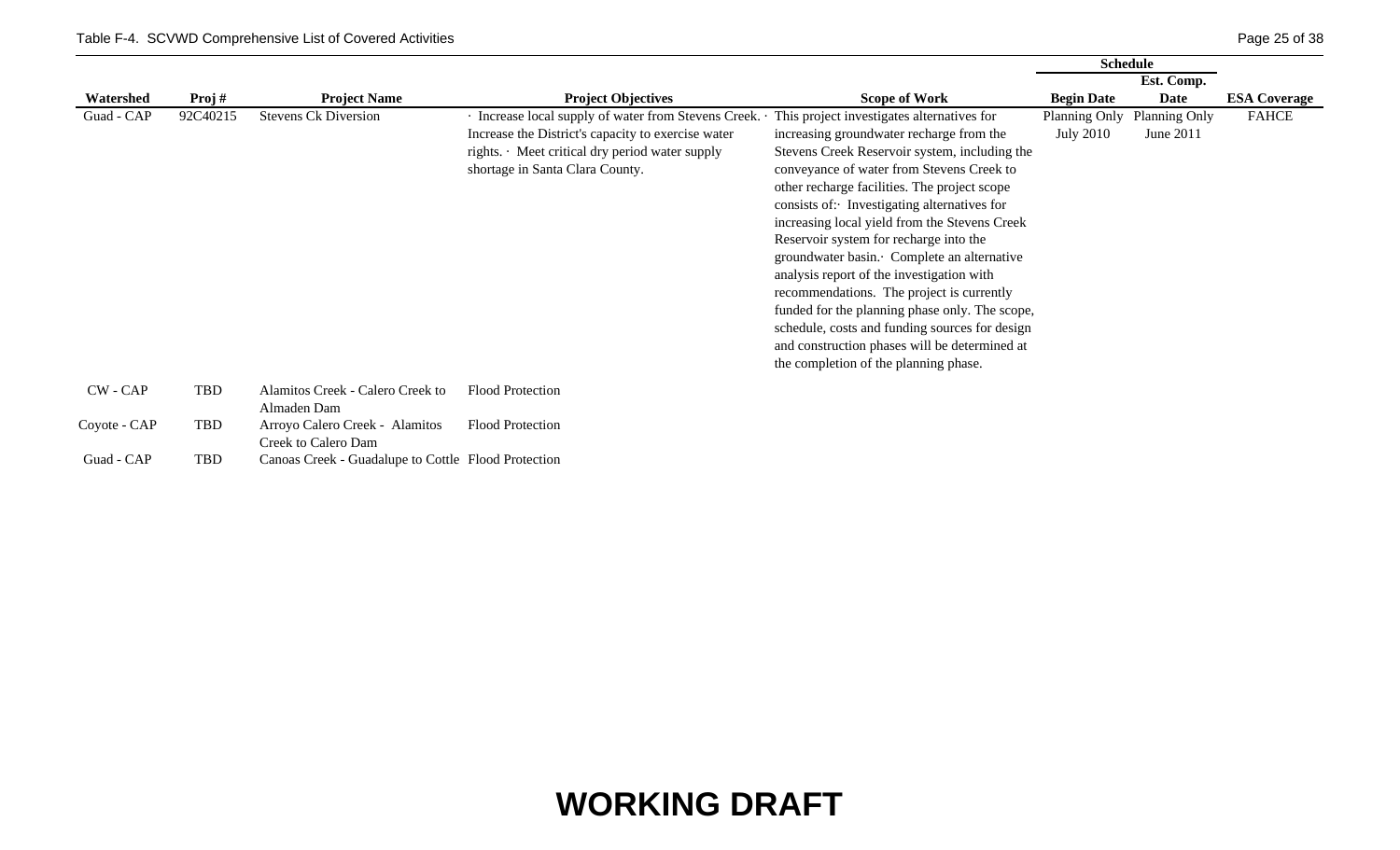|            |            |                                                     |                                                                                                |                                                   | Schedule          |             |                     |  |
|------------|------------|-----------------------------------------------------|------------------------------------------------------------------------------------------------|---------------------------------------------------|-------------------|-------------|---------------------|--|
|            |            |                                                     |                                                                                                |                                                   |                   | Est. Comp.  |                     |  |
| Watershed  | Proj#      | <b>Project Name</b>                                 | <b>Project Objectives</b>                                                                      | <b>Scope of Work</b>                              | <b>Begin Date</b> | <b>Date</b> | <b>ESA Coverage</b> |  |
|            | TBD        | Chesbro Dam - General                               | The goal of the Dam Maintenance Program (DMP) is The purpose of DMP is to make it possible for |                                                   |                   |             |                     |  |
|            |            | Maintenance                                         | to help ensure the reliability and safety of the                                               | the District to perform the activities associated |                   |             |                     |  |
|            |            |                                                     | District's dams and reservoirs for the residents of                                            | with operation, maintenance and repair of the     |                   |             |                     |  |
|            |            |                                                     | Santa Clara County and other affected Counties. The                                            | water supply dams, and appurtenant structures     |                   |             |                     |  |
|            |            |                                                     | purpose of the program is also to comply with the                                              | in it's jurisdiction, such that these activities  |                   |             |                     |  |
|            |            |                                                     | requirements of the State of California Division of                                            | can be conducted in the most efficient, cost      |                   |             |                     |  |
|            |            |                                                     | Safety of Dams (DSOD), who have jurisdiction over                                              | effective, and environmentally conscience         |                   |             |                     |  |
|            |            |                                                     | the District's dams, and with the requirements of the                                          | manner, in full compliance with the California    |                   |             |                     |  |
|            |            |                                                     | Federal Energy Regulatory Commission (FERC)                                                    | Environmental Quality Act (CEQA) and the          |                   |             |                     |  |
|            |            |                                                     | regarding Anderson Dam. Many of the DMP                                                        | National Environmental Protection Act             |                   |             |                     |  |
|            |            |                                                     | activities are required by DSOD or FERC. Unlike a                                              | (NEPA), and other appropriate environmental       |                   |             |                     |  |
|            |            |                                                     | project that has a distinct beginning and end of                                               | regulations. The work area subject to the DMP     |                   |             |                     |  |
|            |            |                                                     | construction, this is for ongoing maintenance work.                                            | includes the areas around the dams, including     |                   |             |                     |  |
|            |            |                                                     |                                                                                                | the dam itself and its ancillary features such    |                   |             |                     |  |
|            |            |                                                     |                                                                                                | as: Spillways; Block houses; Fences and gates;    |                   |             |                     |  |
|            |            |                                                     |                                                                                                | Electrical stations; Hydraulic systems; Intake    |                   |             |                     |  |
|            |            |                                                     |                                                                                                | and outlet structures; Access roads. The EIR      |                   |             |                     |  |
|            |            |                                                     |                                                                                                | for the DMP is expected to be approved in         |                   |             |                     |  |
|            |            |                                                     |                                                                                                | August of 2007.                                   |                   |             |                     |  |
|            |            |                                                     |                                                                                                |                                                   |                   |             |                     |  |
|            | <b>TBD</b> | Chesbro Dam - Seismic Retrofit                      | Evaluate seismic issues. Evaluate how and if                                                   |                                                   |                   |             |                     |  |
|            |            |                                                     | renovations should be made. Implement renovations.                                             |                                                   |                   |             |                     |  |
| Guad - CAP | TBD        | Guadalupe PL Meter                                  | Included in CIP list of possible future projects                                               |                                                   |                   |             |                     |  |
| Guad - CAP | <b>TBD</b> | Los Gatos Creek - Kirk Dam to Lark Flood Protection |                                                                                                |                                                   |                   |             |                     |  |
|            |            | Ave.                                                |                                                                                                |                                                   |                   |             |                     |  |
| CW - CAP   | TBD        | Penitencia Ponds Fish Screen                        | Keep steelhead out of percolation ponds                                                        |                                                   |                   |             | <b>FAHCE</b>        |  |
| Guad - CAP | TBD        | Randol Creek - Alamitos Creek to                    | <b>Flood Protection</b>                                                                        |                                                   |                   |             |                     |  |
|            |            | <b>Bret Harte</b>                                   |                                                                                                |                                                   |                   |             |                     |  |
| Guad - CAP | <b>TBD</b> | Ross Creek - Guadalupe River to                     | <b>Flood Protection</b>                                                                        |                                                   |                   |             |                     |  |
|            |            | Kirk Ave                                            |                                                                                                |                                                   |                   |             |                     |  |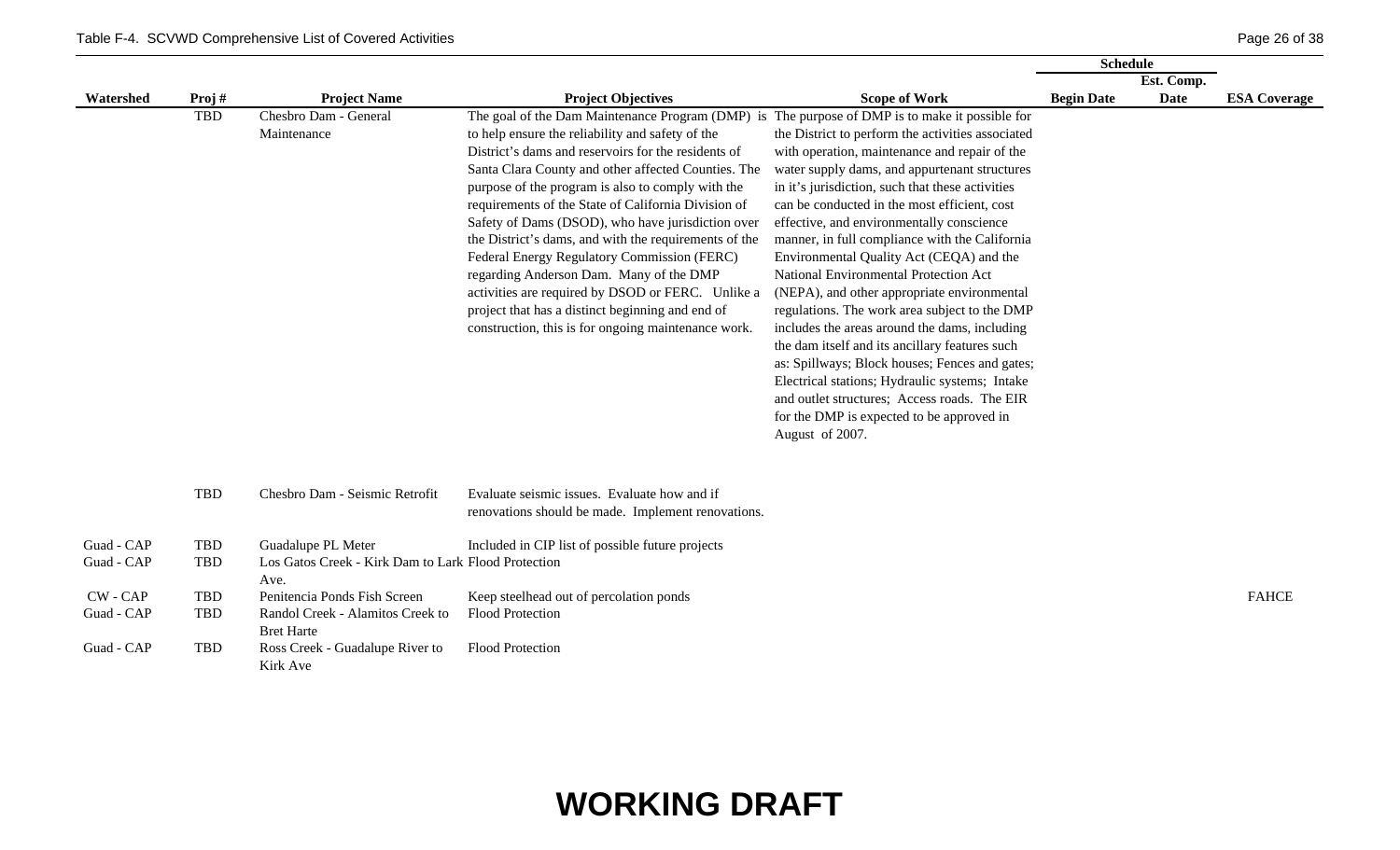|                        |       |                                                         |                                                                                                                                                                                                                                                                                                                                                                                                                                                                                                          |                                                                                                                                                                                                                                                                                                                                                                                                                                                                    | <b>Schedule</b>   |             |                      |
|------------------------|-------|---------------------------------------------------------|----------------------------------------------------------------------------------------------------------------------------------------------------------------------------------------------------------------------------------------------------------------------------------------------------------------------------------------------------------------------------------------------------------------------------------------------------------------------------------------------------------|--------------------------------------------------------------------------------------------------------------------------------------------------------------------------------------------------------------------------------------------------------------------------------------------------------------------------------------------------------------------------------------------------------------------------------------------------------------------|-------------------|-------------|----------------------|
|                        |       |                                                         |                                                                                                                                                                                                                                                                                                                                                                                                                                                                                                          |                                                                                                                                                                                                                                                                                                                                                                                                                                                                    |                   | Est. Comp.  |                      |
| Watershed              | Proj# | <b>Project Name</b>                                     | <b>Project Objectives</b>                                                                                                                                                                                                                                                                                                                                                                                                                                                                                | <b>Scope of Work</b>                                                                                                                                                                                                                                                                                                                                                                                                                                               | <b>Begin Date</b> | <b>Date</b> | <b>ESA Coverage</b>  |
| Coyote - CAP           | TBD   | fields - East Side                                      | SCVWD - Owned groundwater well Reliability model results showed that it is highly<br>probable that the East Pipeline will suffer damage and gpm, will be constructed on the East Side to<br>not be able to deliver water. To increase reliability of provide emergency demand to retailers. Four<br>the treated water distribution system, SCVWD should wellfields will be constructed that contain five<br>buy or build well fields. Located in valley floor of<br>Coyote Watershed, probably San Jose. | 20 new wells, each with a capacity of 1500<br>wells each. It is assumed that each wellfield<br>will be an average of 10,000 feet away from<br>SCVWD's transmission mains and that wells<br>will be located in locations close to retaler<br>turnouts to provide realiable flows post-event.<br>These wells will be able to provide up to 40<br>mgd of supply. Demands are based on<br>averaging 1999-2002 meter reading for each<br>retailer during winter months. | 2010              | 2015        |                      |
| Guad - CAP             | TBD   | fields - West Side                                      | SCVWD - Owned groundwater well Reliability model results showed that it is highly<br>probable that the West Pipeline will suffer damage<br>and not be able to deliver water from RWTP to<br>beyond the Santa Clara Distributary. Furthermore, it<br>is likely that RWTP will also be damaged. To<br>increase reliability of the treated water distribution<br>system, SCVWD should buy or build well fields.<br>Located in valley floor of Uvas/Llagas Watershed                                         | Each well will be located in close proximity to<br>the West Pipeline. And will not require<br>significant piping. These wells will be able to<br>provide up to 40 mgd of supply. Demands are<br>based on averaging 1999-2002 meter readings<br>for each retailer during the winter months.<br>Twenty new wells, each with the capacity of<br>1500 gpm will be constructed and tied into the<br>West Pipeline                                                       | 2010              | 2015        |                      |
| Guad - CAP<br>CW - CAP | TBD   | Vasona Canal Improvement<br>Way                         | Included in CIP list of possible future projects<br>Access Roads and Roads of Right of To maintain access roads and roads of right-of-way in Vegetation management, minor erosion<br>good working order                                                                                                                                                                                                                                                                                                  | control                                                                                                                                                                                                                                                                                                                                                                                                                                                            |                   |             | <b>SMP</b> Extension |
| CW - CAP               |       | <b>Alamitos Percolation Pond General</b><br>Maintenance | Remove sediment to improve infiltration.<br>Maintenance of assoicated access roads, diversion<br>structures, and catwalks.                                                                                                                                                                                                                                                                                                                                                                               |                                                                                                                                                                                                                                                                                                                                                                                                                                                                    |                   |             |                      |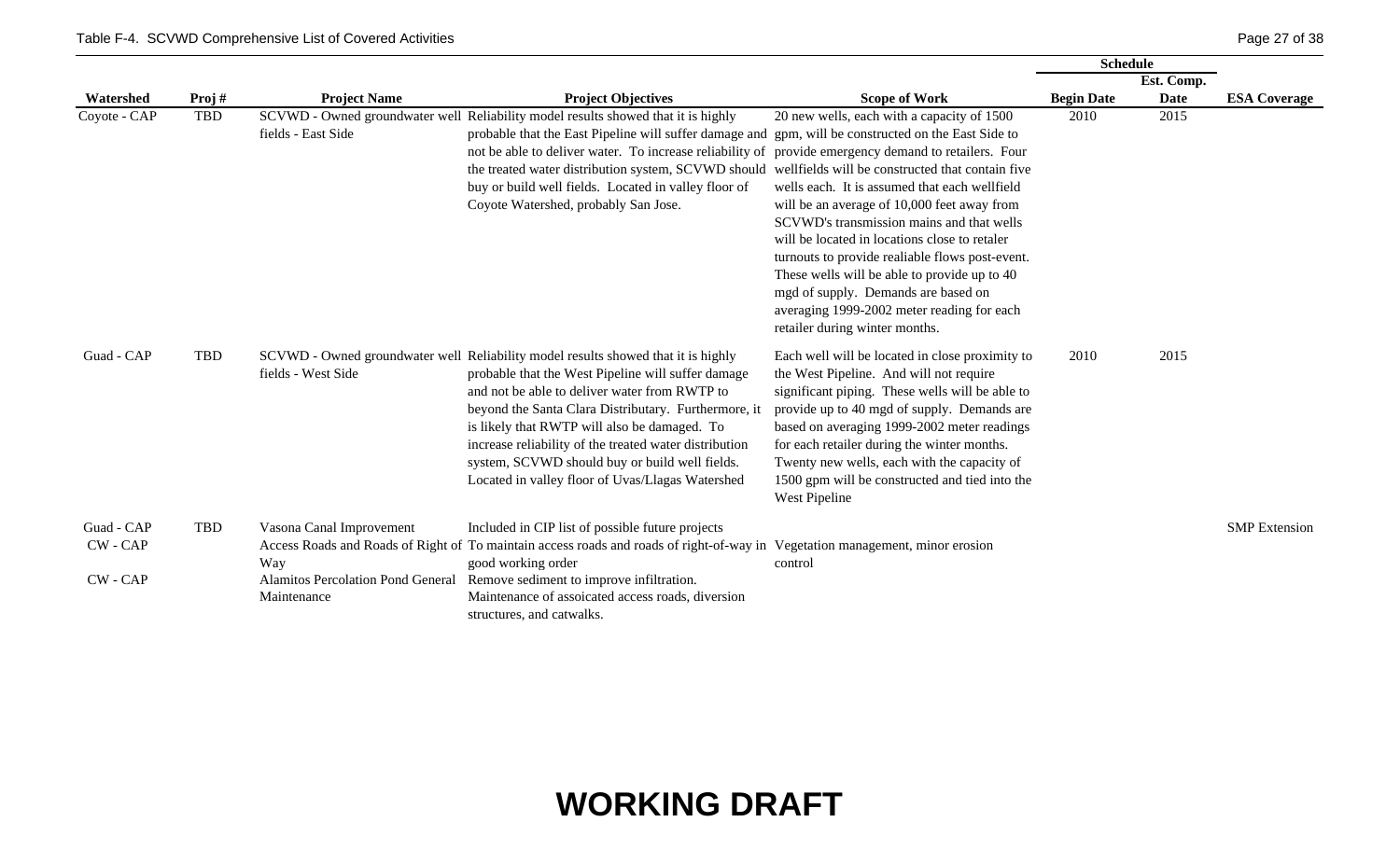|                 |       |                                             |                                                                                                                                                                                                                                                                                                                                                                                                                                                                                                                                                                                                                                                                                                                                                      |                                                                                                                                                                                                                                                                                                                                                                                                                                                                                                                                                                                                                                                                                                                                                                                                                                                                    | <b>Schedule</b>   |             |                      |
|-----------------|-------|---------------------------------------------|------------------------------------------------------------------------------------------------------------------------------------------------------------------------------------------------------------------------------------------------------------------------------------------------------------------------------------------------------------------------------------------------------------------------------------------------------------------------------------------------------------------------------------------------------------------------------------------------------------------------------------------------------------------------------------------------------------------------------------------------------|--------------------------------------------------------------------------------------------------------------------------------------------------------------------------------------------------------------------------------------------------------------------------------------------------------------------------------------------------------------------------------------------------------------------------------------------------------------------------------------------------------------------------------------------------------------------------------------------------------------------------------------------------------------------------------------------------------------------------------------------------------------------------------------------------------------------------------------------------------------------|-------------------|-------------|----------------------|
|                 |       |                                             |                                                                                                                                                                                                                                                                                                                                                                                                                                                                                                                                                                                                                                                                                                                                                      |                                                                                                                                                                                                                                                                                                                                                                                                                                                                                                                                                                                                                                                                                                                                                                                                                                                                    |                   | Est. Comp.  |                      |
| Watershed       | Proj# | <b>Project Name</b>                         | <b>Project Objectives</b>                                                                                                                                                                                                                                                                                                                                                                                                                                                                                                                                                                                                                                                                                                                            | <b>Scope of Work</b>                                                                                                                                                                                                                                                                                                                                                                                                                                                                                                                                                                                                                                                                                                                                                                                                                                               | <b>Begin Date</b> | <b>Date</b> | <b>ESA Coverage</b>  |
| Guad - CAP      |       | Almaden Dam - General<br>Maintenance        | The goal of the Dam Maintenance Program (DMP) is The purpose of DMP is to make it possible for<br>to help ensure the reliability and safety of the<br>District's dams and reservoirs for the residents of<br>Santa Clara County and other affected Counties. The<br>purpose of the program is also to comply with the<br>requirements of the State of California Division of<br>Safety of Dams (DSOD), who have jurisdiction over<br>the District's dams, and with the requirements of the<br>Federal Energy Regulatory Commission (FERC)<br>regarding Anderson Dam. Many of the DMP<br>activities are required by DSOD or FERC. Unlike a<br>project that has a distinct beginning and end of<br>construction, this is for ongoing maintenance work. | the District to perform the activities associated<br>with operation, maintenance and repair of the<br>water supply dams, and appurtenant structures<br>in it's jurisdiction, such that these activities<br>can be conducted in the most efficient, cost<br>effective, and environmentally conscience<br>manner, in full compliance with the California<br>Environmental Quality Act (CEQA) and the<br>National Environmental Protection Act<br>(NEPA), and other appropriate environmental<br>regulations. The work area subject to the DMP<br>includes the areas around the dams, including<br>the dam itself and its ancillary features such<br>as: Spillways; Block houses; Fences and gates;<br>Electrical stations; Hydraulic systems; Intake<br>and outlet structures; Access roads. The EIR<br>for the DMP is expected to be approved in<br>August of 2007. |                   |             | <b>FAHCE</b>         |
| WTSPLY -<br>O&M |       | Almaden Dam Seismic Retrofit                | Evaluate seismic issues. Evaluate how and if<br>renovations should be made. Implement renovations.                                                                                                                                                                                                                                                                                                                                                                                                                                                                                                                                                                                                                                                   | <b>TBD</b>                                                                                                                                                                                                                                                                                                                                                                                                                                                                                                                                                                                                                                                                                                                                                                                                                                                         |                   |             | <b>FAHCE</b>         |
| WTSPLY -<br>O&M |       | Almaden-Calero Canal General<br>Maintenance | To maintain canal and access road in a manner to<br>ensure continued usability                                                                                                                                                                                                                                                                                                                                                                                                                                                                                                                                                                                                                                                                       | Vegetation management, Repairs to correct<br>erosion and subsidence. Maintenance of<br>access roads and canals will be done in a<br>manner to avoid or protect sensitive species                                                                                                                                                                                                                                                                                                                                                                                                                                                                                                                                                                                                                                                                                   |                   |             | <b>SMP</b> Extension |
|                 |       | Anderson Dam- Seismic Retrofit              | Evaluate seismic issues. Evaluate how and if<br>renovations should be made. Implement renovations.                                                                                                                                                                                                                                                                                                                                                                                                                                                                                                                                                                                                                                                   | <b>TBD</b>                                                                                                                                                                                                                                                                                                                                                                                                                                                                                                                                                                                                                                                                                                                                                                                                                                                         |                   |             | <b>FAHCE</b>         |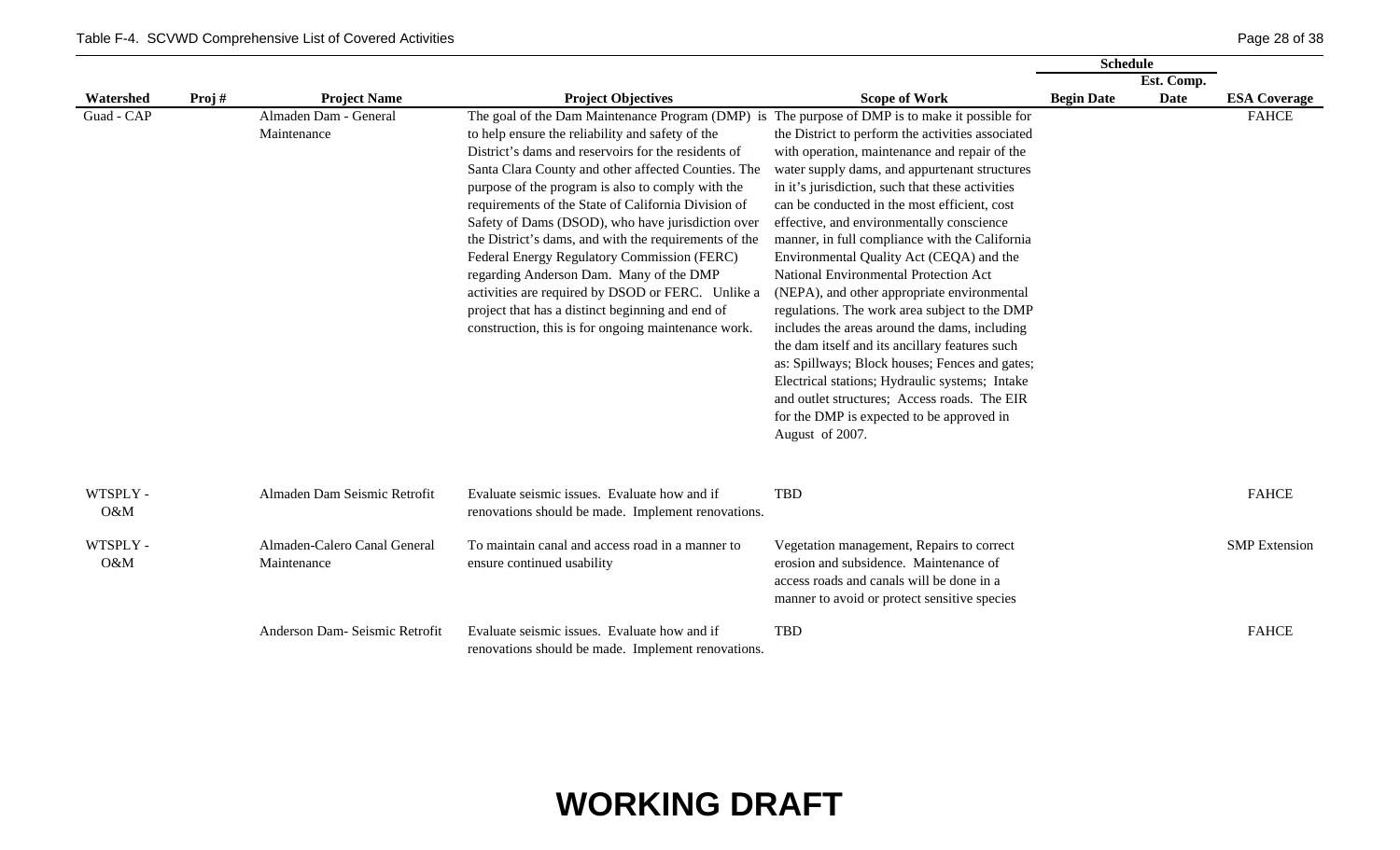|           |       |                                      |                                                                                                |                                                   | <b>Schedule</b>   |             |                     |
|-----------|-------|--------------------------------------|------------------------------------------------------------------------------------------------|---------------------------------------------------|-------------------|-------------|---------------------|
|           |       |                                      |                                                                                                |                                                   |                   | Est. Comp.  |                     |
| Watershed | Proj# | <b>Project Name</b>                  | <b>Project Objectives</b>                                                                      | <b>Scope of Work</b>                              | <b>Begin Date</b> | <b>Date</b> | <b>ESA Coverage</b> |
| WTSPLY -  |       | Anderson Dam - General               | The goal of the Dam Maintenance Program (DMP) is The purpose of DMP is to make it possible for |                                                   |                   |             | <b>FAHCE</b>        |
| O&M       |       | Maintenance                          | to help ensure the reliability and safety of the                                               | the District to perform the activities associated |                   |             |                     |
|           |       |                                      | District's dams and reservoirs for the residents of                                            | with operation, maintenance and repair of the     |                   |             |                     |
|           |       |                                      | Santa Clara County and other affected Counties. The                                            | water supply dams, and appurtenant structures     |                   |             |                     |
|           |       |                                      | purpose of the program is also to comply with the                                              | in it's jurisdiction, such that these activities  |                   |             |                     |
|           |       |                                      | requirements of the State of California Division of                                            | can be conducted in the most efficient, cost      |                   |             |                     |
|           |       |                                      | Safety of Dams (DSOD), who have jurisdiction over                                              | effective, and environmentally conscience         |                   |             |                     |
|           |       |                                      | the District's dams, and with the requirements of the                                          | manner, in full compliance with the California    |                   |             |                     |
|           |       |                                      | Federal Energy Regulatory Commission (FERC)                                                    | Environmental Quality Act (CEQA) and the          |                   |             |                     |
|           |       |                                      | regarding Anderson Dam. Many of the DMP                                                        | National Environmental Protection Act             |                   |             |                     |
|           |       |                                      | activities are required by DSOD or FERC. Unlike a                                              | (NEPA), and other appropriate environmental       |                   |             |                     |
|           |       |                                      | project that has a distinct beginning and end of                                               | regulations. The work area subject to the DMP     |                   |             |                     |
|           |       |                                      | construction, this is for ongoing maintenance work.                                            | includes the areas around the dams, including     |                   |             |                     |
|           |       |                                      |                                                                                                | the dam itself and its ancillary features such    |                   |             |                     |
|           |       |                                      |                                                                                                | as: Spillways; Block houses; Fences and gates;    |                   |             |                     |
|           |       |                                      |                                                                                                | Electrical stations; Hydraulic systems; Intake    |                   |             |                     |
|           |       |                                      |                                                                                                | and outlet structures; Access roads. The EIR      |                   |             |                     |
|           |       |                                      |                                                                                                | for the DMP is expected to be approved in         |                   |             |                     |
|           |       |                                      |                                                                                                | August of 2007.                                   |                   |             |                     |
|           |       |                                      |                                                                                                |                                                   |                   |             |                     |
|           |       |                                      |                                                                                                |                                                   |                   |             |                     |
| CW - CAP  |       |                                      | Anderson Dam Hydro Electric Plant maintain, refurbish and upgrade the Hydro electric           |                                                   |                   |             | <b>FAHCE</b>        |
|           |       |                                      | plant to ensure usability and to keep up with                                                  |                                                   |                   |             |                     |
|           |       |                                      | technological advances                                                                         |                                                   |                   |             |                     |
| WTSPLY -  |       | <b>Budd Percolation Pond General</b> | Remove sediment to improve infiltration.                                                       |                                                   |                   |             | <b>FAHCE</b>        |
| O&M       |       | Maintenance                          | Maintenance of assoicated access roads, diversion                                              |                                                   |                   |             |                     |
|           |       |                                      | structures, and catwalks.                                                                      |                                                   |                   |             |                     |
| WTSPLY -  |       | Calera Creek - Berryessa Creek to    |                                                                                                |                                                   |                   |             |                     |
| O&M       |       | Escuela Parkway                      |                                                                                                |                                                   |                   |             |                     |
|           |       |                                      |                                                                                                |                                                   |                   |             |                     |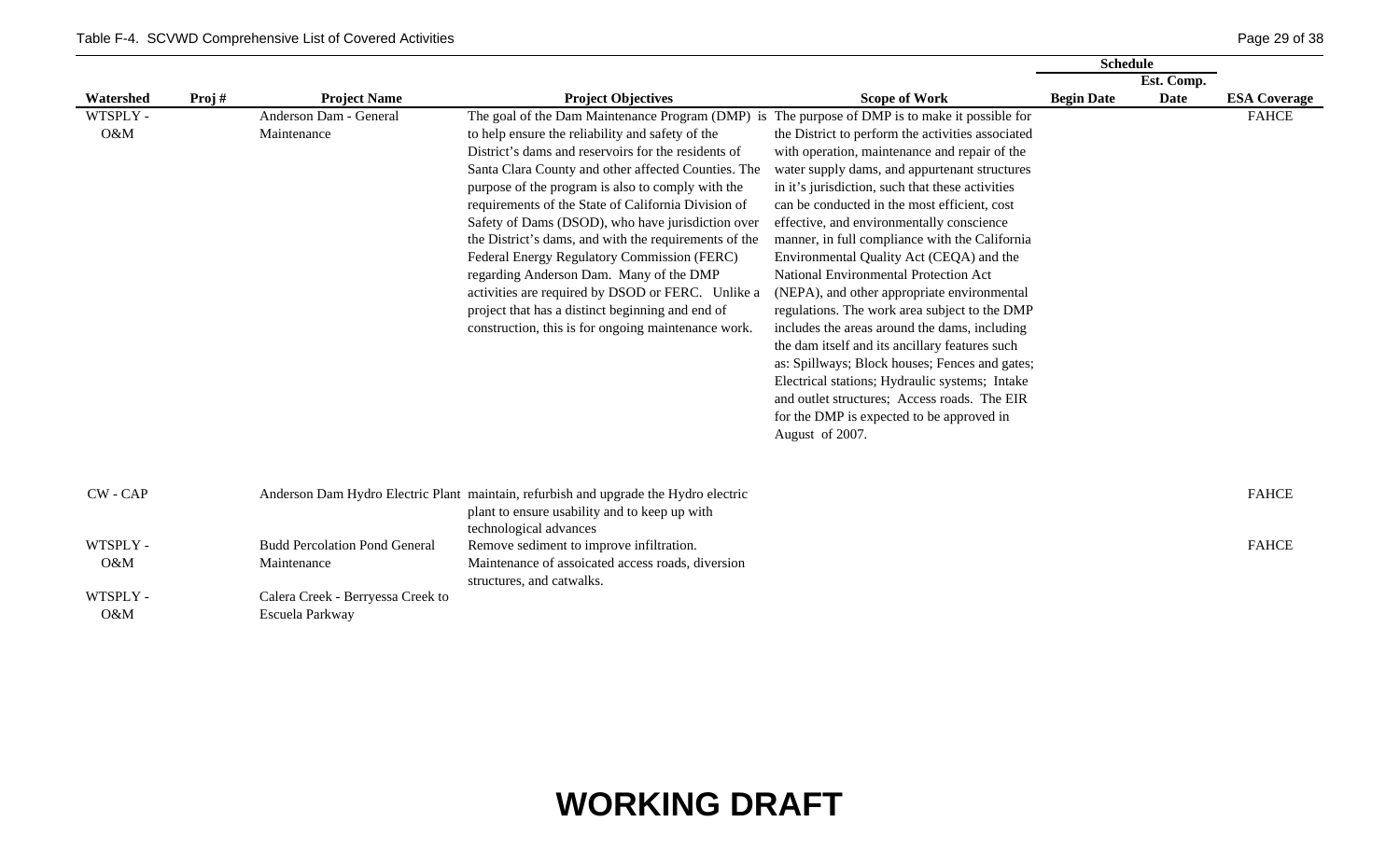|              |       |                                        |                                                                                                |                                                   | <b>Schedule</b>   |             |                     |
|--------------|-------|----------------------------------------|------------------------------------------------------------------------------------------------|---------------------------------------------------|-------------------|-------------|---------------------|
|              |       |                                        |                                                                                                |                                                   |                   | Est. Comp.  |                     |
| Watershed    | Proj# | <b>Project Name</b>                    | <b>Project Objectives</b>                                                                      | <b>Scope of Work</b>                              | <b>Begin Date</b> | <b>Date</b> | <b>ESA Coverage</b> |
| CW - CAP     |       | Calero Dam - General Maintenance       | The goal of the Dam Maintenance Program (DMP) is The purpose of DMP is to make it possible for |                                                   |                   |             | <b>FAHCE</b>        |
|              |       |                                        | to help ensure the reliability and safety of the                                               | the District to perform the activities associated |                   |             |                     |
|              |       |                                        | District's dams and reservoirs for the residents of                                            | with operation, maintenance and repair of the     |                   |             |                     |
|              |       |                                        | Santa Clara County and other affected Counties. The                                            | water supply dams, and appurtenant structures     |                   |             |                     |
|              |       |                                        | purpose of the program is also to comply with the                                              | in it's jurisdiction, such that these activities  |                   |             |                     |
|              |       |                                        | requirements of the State of California Division of                                            | can be conducted in the most efficient, cost      |                   |             |                     |
|              |       |                                        | Safety of Dams (DSOD), who have jurisdiction over                                              | effective, and environmentally conscience         |                   |             |                     |
|              |       |                                        | the District's dams, and with the requirements of the                                          | manner, in full compliance with the California    |                   |             |                     |
|              |       |                                        | Federal Energy Regulatory Commission (FERC)                                                    | Environmental Quality Act (CEQA) and the          |                   |             |                     |
|              |       |                                        | regarding Anderson Dam. Many of the DMP                                                        | National Environmental Protection Act             |                   |             |                     |
|              |       |                                        | activities are required by DSOD or FERC. Unlike a                                              | (NEPA), and other appropriate environmental       |                   |             |                     |
|              |       |                                        | project that has a distinct beginning and end of                                               | regulations. The work area subject to the DMP     |                   |             |                     |
|              |       |                                        | construction, this is for ongoing maintenance work.                                            | includes the areas around the dams, including     |                   |             |                     |
|              |       |                                        |                                                                                                | the dam itself and its ancillary features such    |                   |             |                     |
|              |       |                                        |                                                                                                | as: Spillways; Block houses; Fences and gates;    |                   |             |                     |
|              |       |                                        |                                                                                                | Electrical stations; Hydraulic systems; Intake    |                   |             |                     |
|              |       |                                        |                                                                                                | and outlet structures; Access roads. The EIR      |                   |             |                     |
|              |       |                                        |                                                                                                | for the DMP is expected to be approved in         |                   |             |                     |
|              |       |                                        |                                                                                                | August of 2007.                                   |                   |             |                     |
|              |       |                                        |                                                                                                |                                                   |                   |             |                     |
|              |       |                                        |                                                                                                |                                                   |                   |             |                     |
| WTSPLY -     |       | Calero Dam Seismic Retrofit            | Evaluate seismic issues. Evaluate how and if                                                   |                                                   |                   |             | <b>FAHCE</b>        |
| O&M          |       |                                        | renovations should be made. Implement renovations.                                             |                                                   |                   |             |                     |
|              |       |                                        |                                                                                                |                                                   |                   |             |                     |
| Coyote - CAP |       | <b>Camden Percolation Pond General</b> | Remove sediment to improve infiltration.                                                       |                                                   |                   |             | <b>FAHCE</b>        |
|              |       | Maintenance                            | Maintenance of assoicated access roads, diversion                                              |                                                   |                   |             |                     |
|              |       |                                        | structures, and catwalks.                                                                      |                                                   |                   |             |                     |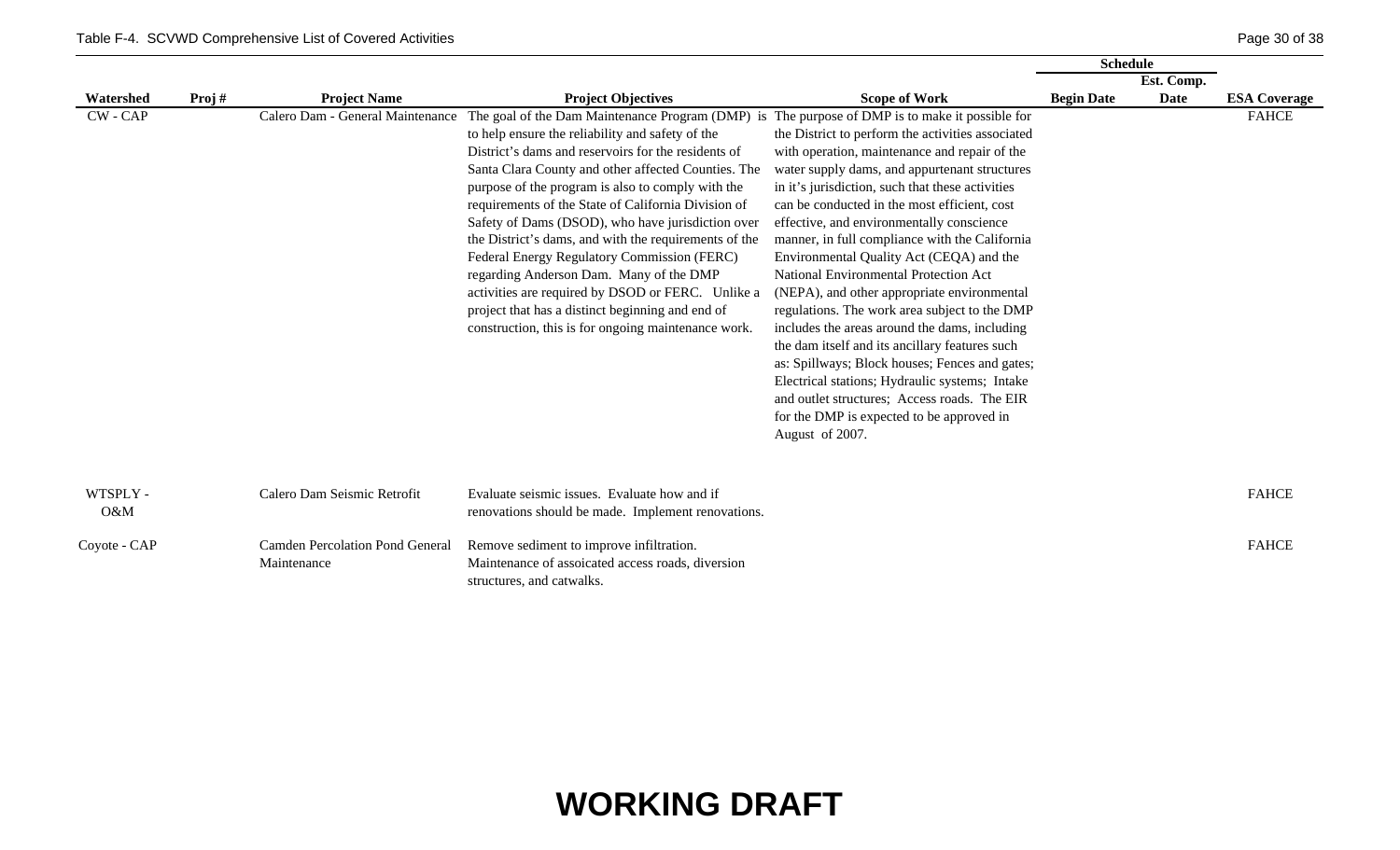|           |       |                                                    |                                                                                                |                                                   | <b>Schedule</b>   |             |                     |
|-----------|-------|----------------------------------------------------|------------------------------------------------------------------------------------------------|---------------------------------------------------|-------------------|-------------|---------------------|
|           |       |                                                    |                                                                                                |                                                   |                   | Est. Comp.  |                     |
| Watershed | Proj# | <b>Project Name</b>                                | <b>Project Objectives</b>                                                                      | <b>Scope of Work</b>                              | <b>Begin Date</b> | <b>Date</b> | <b>ESA Coverage</b> |
| WTSPLY -  |       | Chesbro Dam - General                              | The goal of the Dam Maintenance Program (DMP) is The purpose of DMP is to make it possible for |                                                   |                   |             |                     |
| O&M       |       | Maintenance                                        | to help ensure the reliability and safety of the                                               | the District to perform the activities associated |                   |             |                     |
|           |       |                                                    | District's dams and reservoirs for the residents of                                            | with operation, maintenance and repair of the     |                   |             |                     |
|           |       |                                                    | Santa Clara County and other affected Counties. The                                            | water supply dams, and appurtenant structures     |                   |             |                     |
|           |       |                                                    | purpose of the program is also to comply with the                                              | in it's jurisdiction, such that these activities  |                   |             |                     |
|           |       |                                                    | requirements of the State of California Division of                                            | can be conducted in the most efficient, cost      |                   |             |                     |
|           |       |                                                    | Safety of Dams (DSOD), who have jurisdiction over                                              | effective, and environmentally conscience         |                   |             |                     |
|           |       |                                                    | the District's dams, and with the requirements of the                                          | manner, in full compliance with the California    |                   |             |                     |
|           |       |                                                    | Federal Energy Regulatory Commission (FERC)                                                    | Environmental Quality Act (CEQA) and the          |                   |             |                     |
|           |       |                                                    | regarding Anderson Dam. Many of the DMP                                                        | National Environmental Protection Act             |                   |             |                     |
|           |       |                                                    | activities are required by DSOD or FERC. Unlike a                                              | (NEPA), and other appropriate environmental       |                   |             |                     |
|           |       |                                                    | project that has a distinct beginning and end of                                               | regulations. The work area subject to the DMP     |                   |             |                     |
|           |       |                                                    | construction, this is for ongoing maintenance work.                                            | includes the areas around the dams, including     |                   |             |                     |
|           |       |                                                    |                                                                                                | the dam itself and its ancillary features such    |                   |             |                     |
|           |       |                                                    |                                                                                                | as: Spillways; Block houses; Fences and gates;    |                   |             |                     |
|           |       |                                                    |                                                                                                | Electrical stations; Hydraulic systems; Intake    |                   |             |                     |
|           |       |                                                    |                                                                                                | and outlet structures; Access roads. The EIR      |                   |             |                     |
|           |       |                                                    |                                                                                                | for the DMP is expected to be approved in         |                   |             |                     |
|           |       |                                                    |                                                                                                | August of 2007.                                   |                   |             |                     |
|           |       |                                                    |                                                                                                |                                                   |                   |             |                     |
|           |       |                                                    |                                                                                                |                                                   |                   |             |                     |
| CW - CAP  |       | <b>Church Percolation Pond General</b>             | Remove sediment to improve infiltration.                                                       |                                                   |                   |             |                     |
|           |       | Maintenance                                        | Maintenance of assoicated access roads, diversion                                              |                                                   |                   |             |                     |
|           |       |                                                    | structures, and catwalks.                                                                      |                                                   |                   |             |                     |
| WTSPLY -  |       |                                                    | Coyote Canal General Maintenance To maintain canal and access road in a manner to              | Vegetation management, Repairs to correct         |                   |             |                     |
| O&M       |       |                                                    | ensure continued usability                                                                     | erosion and subsidence. Maintenance of            |                   |             |                     |
|           |       |                                                    |                                                                                                | access roads and canals will be done in a         |                   |             |                     |
|           |       |                                                    |                                                                                                | manner to avoid or protect sensitive species      |                   |             |                     |
|           |       |                                                    |                                                                                                |                                                   |                   |             |                     |
| WTSPLY -  |       | Coyote Creek - Hwy 101 to Metcalf Flood Protection |                                                                                                |                                                   |                   |             |                     |
| O&M       |       |                                                    |                                                                                                |                                                   |                   |             |                     |
| WTSPLY -  |       | Coyote Creek - Hwy 280 to Hwy                      | Flood Protection                                                                               |                                                   |                   |             |                     |
| O&M       |       | 101                                                |                                                                                                |                                                   |                   |             |                     |
| WTSPLY -  |       | Coyote Creek Golf Drive                            | 18 acres of property between canal and 101 adjacent                                            |                                                   |                   |             |                     |
| O&M       |       |                                                    | to coyote canal RLF restoration                                                                |                                                   |                   |             |                     |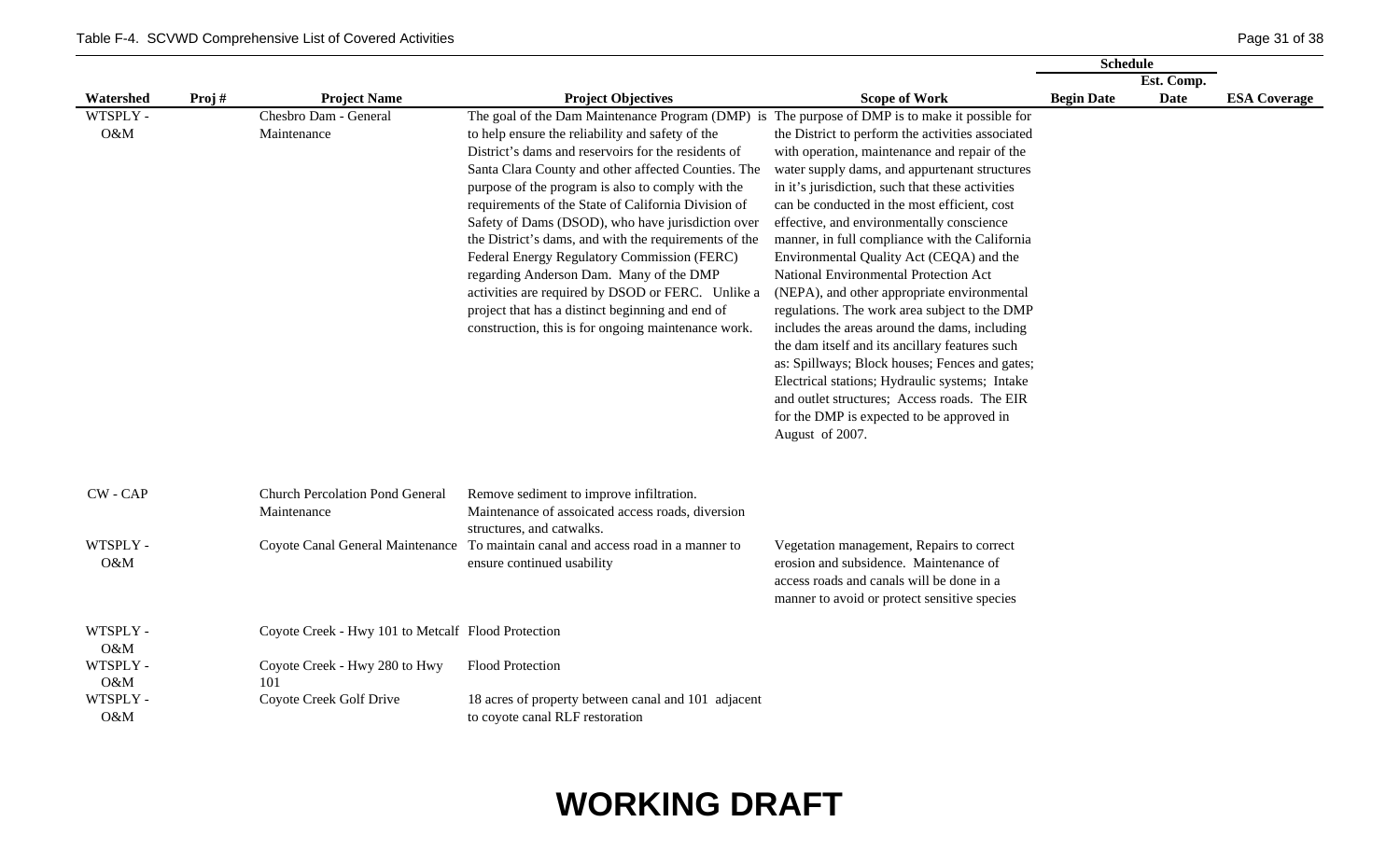|                 |       |                                                               |                                                                                                                                                                                                                                                                                                                                                                                                                                                                                                                                                                                                                                                                                                                                                                                       |                                                                                                                                                                                                                                                                                                                                                                                                                                                                                                                                                                                                                                                                                                                                                                                                                                                                    | <b>Schedule</b>   |            |                      |
|-----------------|-------|---------------------------------------------------------------|---------------------------------------------------------------------------------------------------------------------------------------------------------------------------------------------------------------------------------------------------------------------------------------------------------------------------------------------------------------------------------------------------------------------------------------------------------------------------------------------------------------------------------------------------------------------------------------------------------------------------------------------------------------------------------------------------------------------------------------------------------------------------------------|--------------------------------------------------------------------------------------------------------------------------------------------------------------------------------------------------------------------------------------------------------------------------------------------------------------------------------------------------------------------------------------------------------------------------------------------------------------------------------------------------------------------------------------------------------------------------------------------------------------------------------------------------------------------------------------------------------------------------------------------------------------------------------------------------------------------------------------------------------------------|-------------------|------------|----------------------|
|                 |       |                                                               |                                                                                                                                                                                                                                                                                                                                                                                                                                                                                                                                                                                                                                                                                                                                                                                       |                                                                                                                                                                                                                                                                                                                                                                                                                                                                                                                                                                                                                                                                                                                                                                                                                                                                    |                   | Est. Comp. |                      |
| Watershed       | Proj# | <b>Project Name</b>                                           | <b>Project Objectives</b>                                                                                                                                                                                                                                                                                                                                                                                                                                                                                                                                                                                                                                                                                                                                                             | <b>Scope of Work</b>                                                                                                                                                                                                                                                                                                                                                                                                                                                                                                                                                                                                                                                                                                                                                                                                                                               | <b>Begin Date</b> | Date       | <b>ESA Coverage</b>  |
| Coyote - CAP    |       |                                                               | Coyote Dam - General Maintenance The goal of the Dam Maintenance Program (DMP) is The purpose of DMP is to make it possible for<br>to help ensure the reliability and safety of the<br>District's dams and reservoirs for the residents of<br>Santa Clara County and other affected Counties. The<br>purpose of the program is also to comply with the<br>requirements of the State of California Division of<br>Safety of Dams (DSOD), who have jurisdiction over<br>the District's dams, and with the requirements of the<br>Federal Energy Regulatory Commission (FERC)<br>regarding Anderson Dam. Many of the DMP<br>activities are required by DSOD or FERC. Unlike a<br>project that has a distinct beginning and end of<br>construction, this is for ongoing maintenance work. | the District to perform the activities associated<br>with operation, maintenance and repair of the<br>water supply dams, and appurtenant structures<br>in it's jurisdiction, such that these activities<br>can be conducted in the most efficient, cost<br>effective, and environmentally conscience<br>manner, in full compliance with the California<br>Environmental Quality Act (CEQA) and the<br>National Environmental Protection Act<br>(NEPA), and other appropriate environmental<br>regulations. The work area subject to the DMP<br>includes the areas around the dams, including<br>the dam itself and its ancillary features such<br>as: Spillways; Block houses; Fences and gates;<br>Electrical stations; Hydraulic systems; Intake<br>and outlet structures; Access roads. The EIR<br>for the DMP is expected to be approved in<br>August of 2007. |                   |            | <b>FAHCE</b>         |
| Coyote - CAP    |       | Coyote Extension Canal General<br>Maintenance                 | To maintain canal and access road in a manner to<br>ensure continued usability                                                                                                                                                                                                                                                                                                                                                                                                                                                                                                                                                                                                                                                                                                        | Vegetation management, Repairs to correct<br>erosion and subsidence. Maintenance of<br>access roads and canals will be done in a<br>manner to avoid or protect sensitive species                                                                                                                                                                                                                                                                                                                                                                                                                                                                                                                                                                                                                                                                                   |                   |            | <b>SMP</b> Extension |
| Coyote - CAP    |       | Coyote Percolation Pond General<br>Maintenance                | Remove sediment to improve infiltration.<br>Maintenance of assoicated access roads, diversion<br>structures, and catwalks.                                                                                                                                                                                                                                                                                                                                                                                                                                                                                                                                                                                                                                                            |                                                                                                                                                                                                                                                                                                                                                                                                                                                                                                                                                                                                                                                                                                                                                                                                                                                                    |                   |            |                      |
| WTSPLY -<br>O&M |       | Coyote-Alamitos Canal                                         | To maintain canal and access road in a manner to<br>ensure continued usability                                                                                                                                                                                                                                                                                                                                                                                                                                                                                                                                                                                                                                                                                                        | Vegetation management, Repairs to correct<br>erosion and subsidence. Maintenance of<br>access roads and canals will be done in a<br>manner to avoid or protect sensitive species                                                                                                                                                                                                                                                                                                                                                                                                                                                                                                                                                                                                                                                                                   |                   |            | <b>SMP</b> Extension |
| WTSPLY -<br>O&M |       | Desalination water distribution<br>systen                     | Maximize existing pipelines right-of-way                                                                                                                                                                                                                                                                                                                                                                                                                                                                                                                                                                                                                                                                                                                                              |                                                                                                                                                                                                                                                                                                                                                                                                                                                                                                                                                                                                                                                                                                                                                                                                                                                                    |                   |            |                      |
| WTSPLY -<br>O&M |       | East Little Llagas Creek - Hwy 101 Flood Protection<br>to LOJ |                                                                                                                                                                                                                                                                                                                                                                                                                                                                                                                                                                                                                                                                                                                                                                                       |                                                                                                                                                                                                                                                                                                                                                                                                                                                                                                                                                                                                                                                                                                                                                                                                                                                                    |                   |            |                      |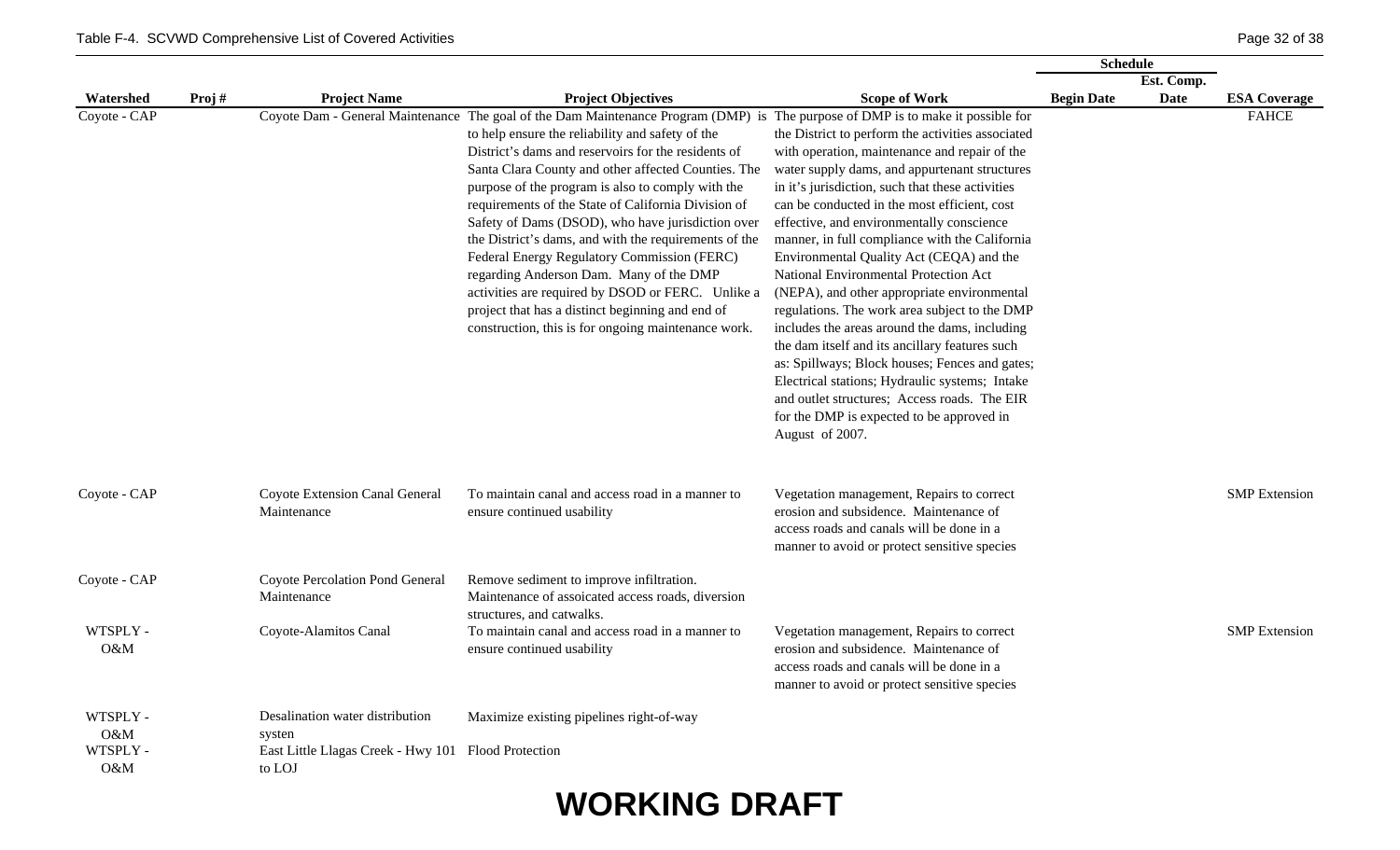O&M

|                 |       |                                             |                                                                                                                                                                                                                                                                                                                                                                                                                                                                                                                                                                                                                                                                                                                                                      |                                                                                                                                                                                                                                                                                                                                                                                                                                                                                                                                                                                                                                                                                                                                                                                                                                                                    | <b>Schedule</b>   |            |                     |
|-----------------|-------|---------------------------------------------|------------------------------------------------------------------------------------------------------------------------------------------------------------------------------------------------------------------------------------------------------------------------------------------------------------------------------------------------------------------------------------------------------------------------------------------------------------------------------------------------------------------------------------------------------------------------------------------------------------------------------------------------------------------------------------------------------------------------------------------------------|--------------------------------------------------------------------------------------------------------------------------------------------------------------------------------------------------------------------------------------------------------------------------------------------------------------------------------------------------------------------------------------------------------------------------------------------------------------------------------------------------------------------------------------------------------------------------------------------------------------------------------------------------------------------------------------------------------------------------------------------------------------------------------------------------------------------------------------------------------------------|-------------------|------------|---------------------|
|                 |       |                                             |                                                                                                                                                                                                                                                                                                                                                                                                                                                                                                                                                                                                                                                                                                                                                      |                                                                                                                                                                                                                                                                                                                                                                                                                                                                                                                                                                                                                                                                                                                                                                                                                                                                    |                   | Est. Comp. |                     |
| Watershed       | Proj# | <b>Project Name</b>                         | <b>Project Objectives</b>                                                                                                                                                                                                                                                                                                                                                                                                                                                                                                                                                                                                                                                                                                                            | <b>Scope of Work</b>                                                                                                                                                                                                                                                                                                                                                                                                                                                                                                                                                                                                                                                                                                                                                                                                                                               | <b>Begin Date</b> | Date       | <b>ESA Coverage</b> |
| WTSPLY -        |       | East Penitencia Creek - Lower               | Flood Protection                                                                                                                                                                                                                                                                                                                                                                                                                                                                                                                                                                                                                                                                                                                                     |                                                                                                                                                                                                                                                                                                                                                                                                                                                                                                                                                                                                                                                                                                                                                                                                                                                                    |                   |            |                     |
| O&M             |       | Penintencia to LOJ                          |                                                                                                                                                                                                                                                                                                                                                                                                                                                                                                                                                                                                                                                                                                                                                      |                                                                                                                                                                                                                                                                                                                                                                                                                                                                                                                                                                                                                                                                                                                                                                                                                                                                    |                   |            |                     |
| <b>CW-CAP</b>   |       | Fisher Creek - Bailey Ave to LOJ            | <b>Flood Protection</b>                                                                                                                                                                                                                                                                                                                                                                                                                                                                                                                                                                                                                                                                                                                              |                                                                                                                                                                                                                                                                                                                                                                                                                                                                                                                                                                                                                                                                                                                                                                                                                                                                    |                   |            |                     |
| Uvas/Ll-        |       | Ford Road Percolation Pond                  | Remove sediment to improve infiltration.                                                                                                                                                                                                                                                                                                                                                                                                                                                                                                                                                                                                                                                                                                             |                                                                                                                                                                                                                                                                                                                                                                                                                                                                                                                                                                                                                                                                                                                                                                                                                                                                    |                   |            |                     |
| CAP             |       | <b>General Maintenance</b>                  | Maintenance of assoicated access roads, diversion<br>structures, and catwalks.                                                                                                                                                                                                                                                                                                                                                                                                                                                                                                                                                                                                                                                                       |                                                                                                                                                                                                                                                                                                                                                                                                                                                                                                                                                                                                                                                                                                                                                                                                                                                                    |                   |            |                     |
| Coyote - CAP    |       | Gavilan Creek - Uvas Creek to<br>Headwaters | Flood Protection                                                                                                                                                                                                                                                                                                                                                                                                                                                                                                                                                                                                                                                                                                                                     |                                                                                                                                                                                                                                                                                                                                                                                                                                                                                                                                                                                                                                                                                                                                                                                                                                                                    |                   |            |                     |
| Coyote - CAP    |       | Guadalupe Dam - General<br>Maintenance      | The goal of the Dam Maintenance Program (DMP) is The purpose of DMP is to make it possible for<br>to help ensure the reliability and safety of the<br>District's dams and reservoirs for the residents of<br>Santa Clara County and other affected Counties. The<br>purpose of the program is also to comply with the<br>requirements of the State of California Division of<br>Safety of Dams (DSOD), who have jurisdiction over<br>the District's dams, and with the requirements of the<br>Federal Energy Regulatory Commission (FERC)<br>regarding Anderson Dam. Many of the DMP<br>activities are required by DSOD or FERC. Unlike a<br>project that has a distinct beginning and end of<br>construction, this is for ongoing maintenance work. | the District to perform the activities associated<br>with operation, maintenance and repair of the<br>water supply dams, and appurtenant structures<br>in it's jurisdiction, such that these activities<br>can be conducted in the most efficient, cost<br>effective, and environmentally conscience<br>manner, in full compliance with the California<br>Environmental Quality Act (CEQA) and the<br>National Environmental Protection Act<br>(NEPA), and other appropriate environmental<br>regulations. The work area subject to the DMP<br>includes the areas around the dams, including<br>the dam itself and its ancillary features such<br>as: Spillways; Block houses; Fences and gates;<br>Electrical stations; Hydraulic systems; Intake<br>and outlet structures; Access roads. The EIR<br>for the DMP is expected to be approved in<br>August of 2007. |                   |            | <b>FAHCE</b>        |
| WTSPLY -<br>O&M |       | Guadalupe Dam Seismic Retrofit              | Evaluate seismic issues. Evaluate how and if<br>renovations should be made. Implement renovations                                                                                                                                                                                                                                                                                                                                                                                                                                                                                                                                                                                                                                                    |                                                                                                                                                                                                                                                                                                                                                                                                                                                                                                                                                                                                                                                                                                                                                                                                                                                                    |                   |            | <b>FAHCE</b>        |
| Uvas/Ll-        |       | Guadalupe Percolation Pond                  | Remove sediment to improve infiltration.                                                                                                                                                                                                                                                                                                                                                                                                                                                                                                                                                                                                                                                                                                             |                                                                                                                                                                                                                                                                                                                                                                                                                                                                                                                                                                                                                                                                                                                                                                                                                                                                    |                   |            |                     |
| CAP             |       | <b>General Maintenance</b>                  | Maintenance of assoicated access roads, diversion                                                                                                                                                                                                                                                                                                                                                                                                                                                                                                                                                                                                                                                                                                    |                                                                                                                                                                                                                                                                                                                                                                                                                                                                                                                                                                                                                                                                                                                                                                                                                                                                    |                   |            |                     |
|                 |       |                                             | structures, and catwalks.                                                                                                                                                                                                                                                                                                                                                                                                                                                                                                                                                                                                                                                                                                                            |                                                                                                                                                                                                                                                                                                                                                                                                                                                                                                                                                                                                                                                                                                                                                                                                                                                                    |                   |            |                     |
| WTSPLY -        |       |                                             | Hydro Electric Plants @ other Dams Build and Install Hydro Electric plants at SCVWD                                                                                                                                                                                                                                                                                                                                                                                                                                                                                                                                                                                                                                                                  |                                                                                                                                                                                                                                                                                                                                                                                                                                                                                                                                                                                                                                                                                                                                                                                                                                                                    |                   |            |                     |

#### **WORKING DRAFT**

Dams as energy demand increases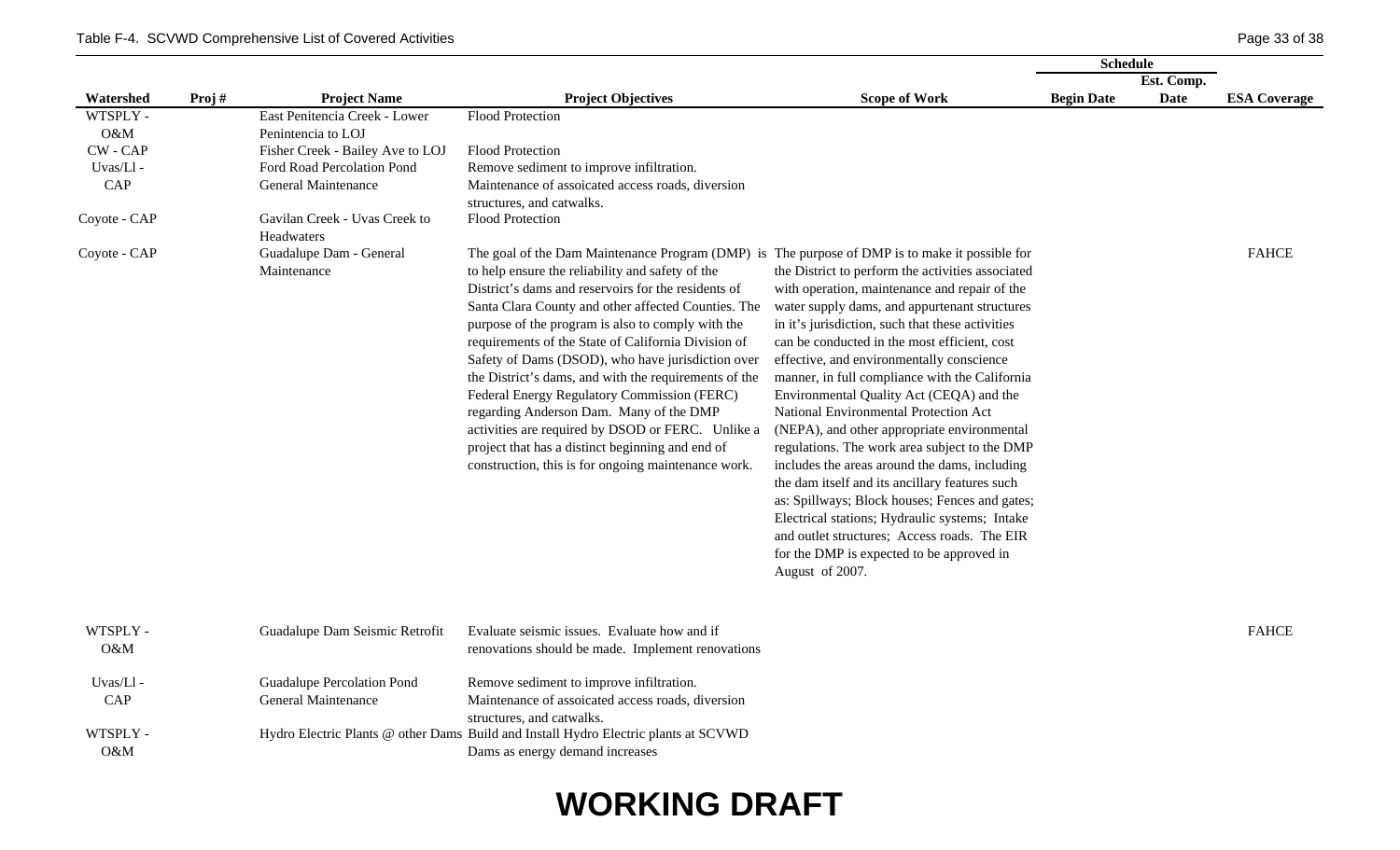|              |       |                                  |                                                                                               |                                                            | <b>Schedule</b>   |             |                     |
|--------------|-------|----------------------------------|-----------------------------------------------------------------------------------------------|------------------------------------------------------------|-------------------|-------------|---------------------|
|              |       |                                  |                                                                                               |                                                            |                   | Est. Comp.  |                     |
| Watershed    | Proj# | <b>Project Name</b>              | <b>Project Objectives</b>                                                                     | <b>Scope of Work</b>                                       | <b>Begin Date</b> | <b>Date</b> | <b>ESA Coverage</b> |
| CW-CAP       |       | Jones Creek - Llagas Creek to    | <b>Flood Protection</b>                                                                       |                                                            |                   |             |                     |
|              |       | <b>Alamias Creek</b>             |                                                                                               |                                                            |                   |             |                     |
| WTSPLY -     |       | Kirk Ditch General Maintenance   | To maintain canal and access road in a manner to                                              | Vegetation management, Repairs to correct                  |                   |             |                     |
| O&M          |       |                                  | ensure continued usability                                                                    | erosion and subsidence. Maintenance of                     |                   |             |                     |
|              |       |                                  |                                                                                               | access roads and canals will be done in a                  |                   |             |                     |
|              |       |                                  |                                                                                               | manner to avoid or protect sensitive species               |                   |             |                     |
| $CW - CAP$   |       | Kooser Percolation Pond General  | Remove sediment to improve infiltration.                                                      |                                                            |                   |             |                     |
|              |       | Maintenance                      | Maintenance of assoicated access roads, diversion                                             |                                                            |                   |             |                     |
|              |       |                                  | structures, and catwalks.                                                                     |                                                            |                   |             |                     |
| Uvas/Ll-     |       | <b>Landslide Remediation</b>     | To protect integrity of pipeline, access roads, canals                                        | Sediment and debris removal, drainage control As Necessary |                   |             |                     |
| CAP          |       |                                  | etc                                                                                           |                                                            |                   |             |                     |
| WTSPLY -     |       | Levee - General Maintenance      | To maintain all levees in a manner to ensure continued Vegetation management, rodent control, |                                                            |                   |             |                     |
| O&M          |       |                                  | integrity and flood control protection                                                        | Repairs to correct erosion and subsidence.                 |                   |             |                     |
| WTSPLY -     |       | Lions Creek - Sta 102+00 to      | <b>Flood Protection</b>                                                                       |                                                            |                   |             |                     |
| O&M          |       | Headwaters                       |                                                                                               |                                                            |                   |             |                     |
| Guad-Coyote  |       |                                  | Los Capitancillos Percolation Pond Remove sediment to improve infiltration.                   |                                                            |                   |             |                     |
|              |       | General Maintenance              | Maintenance of assoicated access roads, diversion                                             |                                                            |                   |             |                     |
|              |       |                                  | structures, and catwalks.                                                                     |                                                            |                   |             |                     |
| Guad-Coyote  |       | Los Coches Creek - 680 to Temple |                                                                                               |                                                            |                   |             |                     |
|              |       | Dr.                              |                                                                                               |                                                            |                   |             |                     |
| Uvas/Ll-     |       |                                  | Madrone Percolation Pond General Remove sediment to improve infiltration.                     |                                                            |                   |             |                     |
| CAP          |       | Maintenance                      | Maintenance of assoicated access roads, diversion                                             |                                                            |                   |             |                     |
|              |       |                                  | structures, and catwalks.                                                                     |                                                            |                   |             |                     |
| WTSPLY -     |       | Main Avenue Percolation Pond     | Remove sediment to improve infiltration.                                                      |                                                            |                   |             |                     |
| O&M          |       | General Maintenance              | Maintenance of assoicated access roads, diversion                                             |                                                            |                   |             |                     |
|              |       |                                  | structures, and catwalks.                                                                     |                                                            |                   |             | <b>FAHCE</b>        |
| Coyote - CAP |       | McClellan Percolation Pond       | Remove sediment to improve infiltration.                                                      |                                                            |                   |             |                     |
|              |       | General Maintenance              | Maintenance of assoicated access roads, diversion<br>structures, and catwalks.                |                                                            |                   |             |                     |
| WTSPLY -     |       | McGlincey Percolation Pond       | Remove sediment to improve infiltration.                                                      |                                                            |                   |             | <b>FAHCE</b>        |
| O&M          |       | General Maintenance              | Maintenance of assoicated access roads, diversion                                             |                                                            |                   |             |                     |
|              |       |                                  | structures, and catwalks.                                                                     |                                                            |                   |             |                     |
| WTSPLY -     |       | Miquelita Creek - Lower Silver   |                                                                                               |                                                            |                   |             |                     |
| O&M          |       | Creek to Toyon Rd                |                                                                                               |                                                            |                   |             |                     |
| WTSPLY -     |       |                                  | Oka Lane Percolation Pond General Remove sediment to improve infiltration.                    |                                                            |                   |             | <b>FAHCE</b>        |
| O&M          |       | Maintenance                      | Maintenance of assoicated access roads, diversion                                             |                                                            |                   |             |                     |
|              |       |                                  | structures, and catwalks.                                                                     |                                                            |                   |             |                     |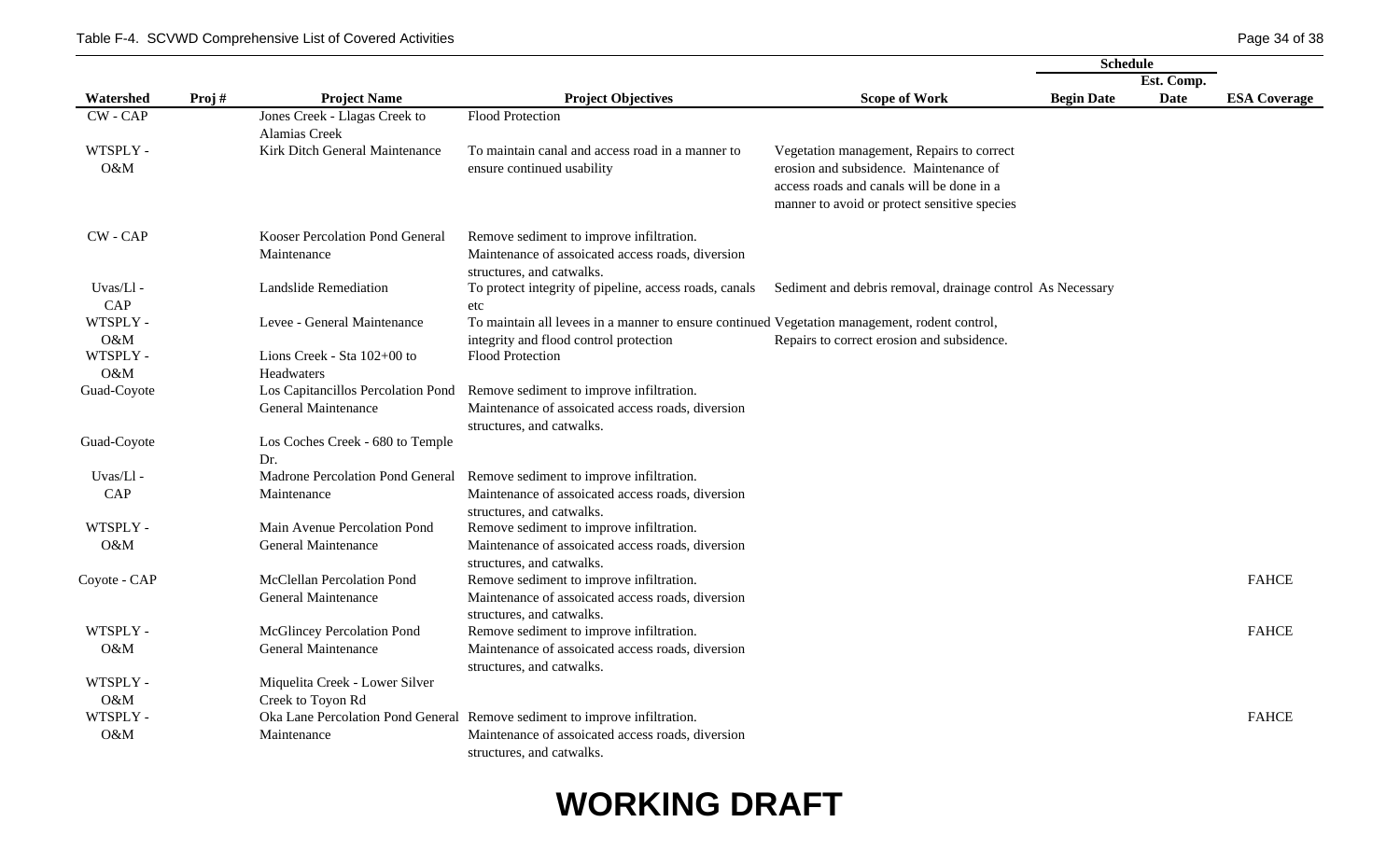|               |       |                                                   |                                                                                |                                                 | <b>Schedule</b>   |             |                     |
|---------------|-------|---------------------------------------------------|--------------------------------------------------------------------------------|-------------------------------------------------|-------------------|-------------|---------------------|
|               |       |                                                   |                                                                                |                                                 |                   | Est. Comp.  |                     |
| Watershed     | Proj# | <b>Project Name</b>                               | <b>Project Objectives</b>                                                      | <b>Scope of Work</b>                            | <b>Begin Date</b> | <b>Date</b> | <b>ESA Coverage</b> |
| WTSPLY -      |       | <b>Overfelt Percolation Pond General</b>          | Remove sediment to improve infiltration.                                       |                                                 |                   |             |                     |
| O&M           |       | Maintenance                                       | Maintenance of assoicated access roads, diversion                              |                                                 |                   |             |                     |
|               |       |                                                   | structures, and catwalks.                                                      |                                                 |                   |             |                     |
| Coyote - CAP  |       | Pajaro River Sediment Removal -                   |                                                                                |                                                 |                   |             |                     |
|               |       | Santa Cruz County Lint to Llagas                  |                                                                                |                                                 |                   |             |                     |
|               |       | Creek                                             |                                                                                |                                                 |                   |             |                     |
| WTSPLY -      |       |                                                   | Penitencia Percolation Pond General Remove sediment to improve infiltration.   |                                                 |                   |             | <b>FAHCE</b>        |
| O&M           |       | Maintenance                                       | Maintenance of assoicated access roads, diversion                              |                                                 |                   |             |                     |
|               |       |                                                   | structures, and catwalks.                                                      |                                                 |                   |             |                     |
| WTSPLY -      |       | Penitencia Water Treatment Plant                  | To Maintain Water Treatment Plant to support                                   | There will be at least one major upgrade in the |                   |             |                     |
| O&M           |       | <b>General Maintenance</b>                        | continued usability. To make technological upgrades                            | 50 year period.                                 |                   |             |                     |
|               |       |                                                   | as technologies advance                                                        |                                                 |                   |             |                     |
| WTSPLY -      |       | Quimby Creek - Thompson Creek to Flood Protection |                                                                                |                                                 |                   |             |                     |
| O&M           |       | <b>LOJ</b>                                        |                                                                                |                                                 |                   |             |                     |
| Uvas/Ll-      |       | Rinconada Water Treatment Plant                   | To Maintain Water Treatment Plant to support                                   | There will be at least one major upgrade in the |                   |             |                     |
| O&M           |       | General Maintenance                               | continued usability. To make technological upgrades                            | 50 year period.                                 |                   |             |                     |
|               |       |                                                   | as technologies advance                                                        |                                                 |                   |             |                     |
| WTSPLY -      |       |                                                   | San Pedro Percolation Pond General Remove sediment to improve infiltration.    |                                                 |                   |             |                     |
| O&M           |       | Maintenance                                       | Maintenance of assoicated access roads, diversion<br>structures, and catwalks. |                                                 |                   |             |                     |
| WTSPLY -      |       | Santa Teresa Water Treatement                     | To Maintain Water Treatment Plant to support                                   | There will be at least one major upgrade in the |                   |             |                     |
| O&M           |       | <b>Plant General Maintenance</b>                  | continued usability. To make technological upgrades                            | 50 year period.                                 |                   |             |                     |
|               |       |                                                   | as technologies advance                                                        |                                                 |                   |             |                     |
| Coyote - CAP  |       | Sierra Creek - Berryessa. to LOJ                  | <b>Flood Protection</b>                                                        |                                                 |                   |             |                     |
| WTSPLY -      |       | Solar Projects                                    | Build and Install floating solar plants at SCVWD                               |                                                 |                   |             |                     |
| O&M           |       |                                                   | Dams as energy demand increases                                                |                                                 |                   |             |                     |
| WTSPLY -      |       | South Babb Creek - Lower Silver                   | <b>Flood Protection</b>                                                        |                                                 |                   |             |                     |
| O&M           |       | Creek to U/S Clayton                              |                                                                                |                                                 |                   |             |                     |
| WTSPLY -      |       | <b>Stream Gauge Maintenance</b>                   | To maintain stream guages in good working order                                | sediment removal, minor vegetation control,     |                   |             |                     |
| O&M           |       |                                                   |                                                                                | possible insect control inside stream gauge     |                   |             |                     |
|               |       |                                                   |                                                                                | houses structures.                              |                   |             |                     |
| Coyote - CAP  |       | <b>Sunnyoaks Percolation Pond</b>                 | Remove sediment to improve infiltration.                                       |                                                 |                   |             | <b>FAHCE</b>        |
|               |       | <b>General Maintenance</b>                        | Maintenance of assoicated access roads, diversion                              |                                                 |                   |             |                     |
|               |       |                                                   | structures, and catwalks.                                                      |                                                 |                   |             |                     |
| <b>CW-CAP</b> |       | <b>Tar Creek Enhancement</b>                      |                                                                                |                                                 |                   |             |                     |
| Coyote - CAP  |       | Thomspon Creek - Aborn Rd to                      | <b>Flood Protection</b>                                                        |                                                 |                   |             |                     |
|               |       | U/S Quimby                                        |                                                                                |                                                 |                   |             |                     |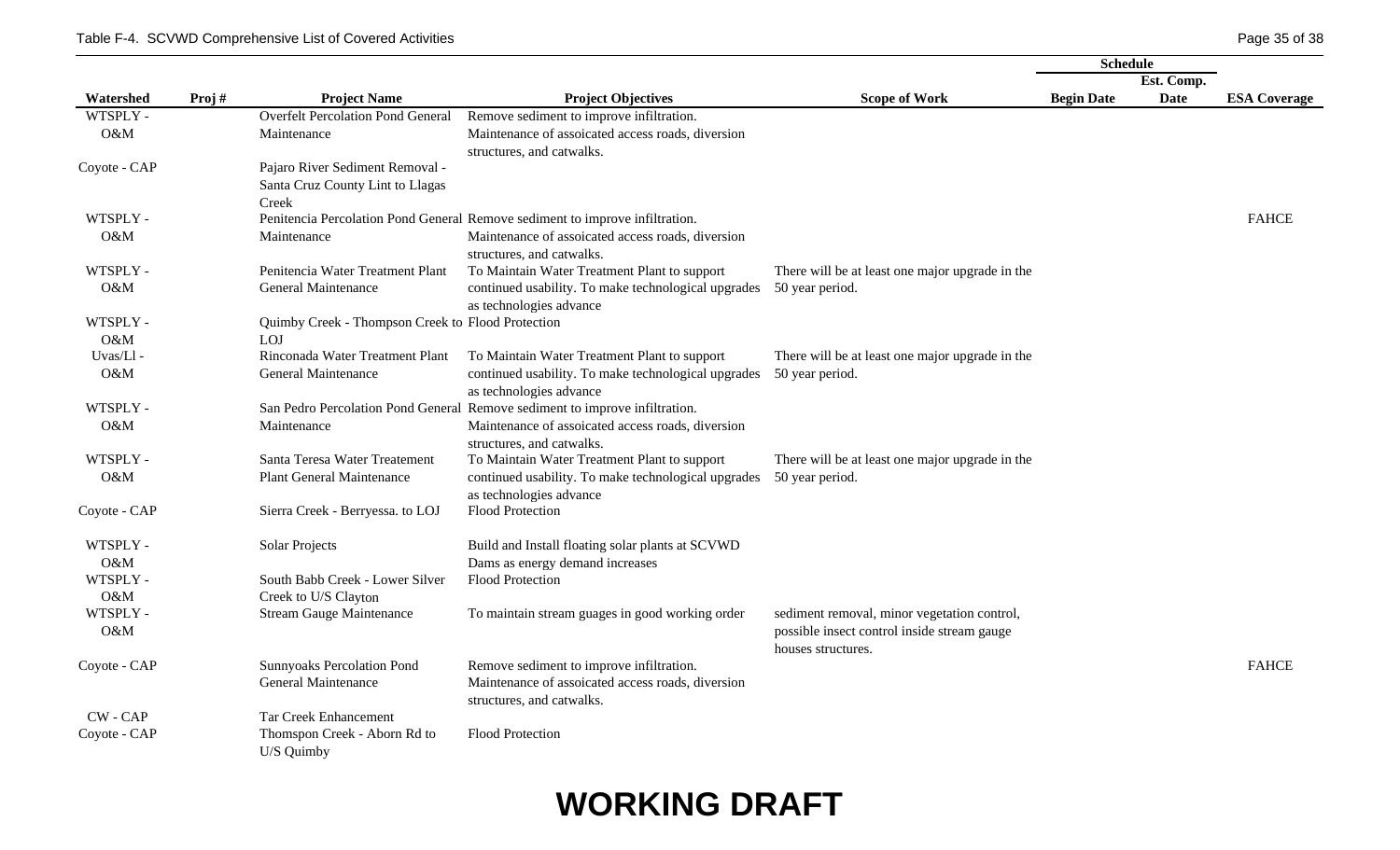|                 |       |                                                     |                                                                                                                                                                                                                                                                                                                                                                                                                                                                                                                                                                                                                                                                                                                                                      |                                                                                                                                                                                                                                                                                                                                                                                                                                                                                                                                                                                                                                                                                                                                                                                                                                                                    | <b>Schedule</b>   |            |                     |
|-----------------|-------|-----------------------------------------------------|------------------------------------------------------------------------------------------------------------------------------------------------------------------------------------------------------------------------------------------------------------------------------------------------------------------------------------------------------------------------------------------------------------------------------------------------------------------------------------------------------------------------------------------------------------------------------------------------------------------------------------------------------------------------------------------------------------------------------------------------------|--------------------------------------------------------------------------------------------------------------------------------------------------------------------------------------------------------------------------------------------------------------------------------------------------------------------------------------------------------------------------------------------------------------------------------------------------------------------------------------------------------------------------------------------------------------------------------------------------------------------------------------------------------------------------------------------------------------------------------------------------------------------------------------------------------------------------------------------------------------------|-------------------|------------|---------------------|
|                 |       |                                                     |                                                                                                                                                                                                                                                                                                                                                                                                                                                                                                                                                                                                                                                                                                                                                      |                                                                                                                                                                                                                                                                                                                                                                                                                                                                                                                                                                                                                                                                                                                                                                                                                                                                    |                   | Est. Comp. |                     |
| Watershed       | Proj# | <b>Project Name</b>                                 | <b>Project Objectives</b>                                                                                                                                                                                                                                                                                                                                                                                                                                                                                                                                                                                                                                                                                                                            | <b>Scope of Work</b>                                                                                                                                                                                                                                                                                                                                                                                                                                                                                                                                                                                                                                                                                                                                                                                                                                               | <b>Begin Date</b> | Date       | <b>ESA Coverage</b> |
| WTSPLY -<br>O&M |       | Thomspon Creek - Entire Length                      |                                                                                                                                                                                                                                                                                                                                                                                                                                                                                                                                                                                                                                                                                                                                                      |                                                                                                                                                                                                                                                                                                                                                                                                                                                                                                                                                                                                                                                                                                                                                                                                                                                                    |                   |            |                     |
| WTSPLY -<br>O&M |       | <b>Tick Creek Restoration</b>                       |                                                                                                                                                                                                                                                                                                                                                                                                                                                                                                                                                                                                                                                                                                                                                      |                                                                                                                                                                                                                                                                                                                                                                                                                                                                                                                                                                                                                                                                                                                                                                                                                                                                    |                   |            |                     |
| Uvas/Ll-        |       | <b>Upper Page Ditch General</b>                     | To maintain canal and access road in a manner to                                                                                                                                                                                                                                                                                                                                                                                                                                                                                                                                                                                                                                                                                                     | Vegetation management, Repairs to correct                                                                                                                                                                                                                                                                                                                                                                                                                                                                                                                                                                                                                                                                                                                                                                                                                          |                   |            |                     |
| CAP             |       | Maintenance                                         | ensure continued usability                                                                                                                                                                                                                                                                                                                                                                                                                                                                                                                                                                                                                                                                                                                           | erosion and subsidence. Maintenance of<br>access roads and canals will be done in a<br>manner to avoid or protect sensitive species                                                                                                                                                                                                                                                                                                                                                                                                                                                                                                                                                                                                                                                                                                                                |                   |            |                     |
| Coyote - CAP    |       | Upper Silver Creek - Hwy 101<br><b>Coyote Creek</b> | Remove concrete lining replace with geomorphic<br>channel and restore riparian                                                                                                                                                                                                                                                                                                                                                                                                                                                                                                                                                                                                                                                                       |                                                                                                                                                                                                                                                                                                                                                                                                                                                                                                                                                                                                                                                                                                                                                                                                                                                                    |                   |            |                     |
| Coyote - CAP    |       | Upper Silver Creek - Hwy 101 to<br>Silver Creek Rd  | Flood Protection                                                                                                                                                                                                                                                                                                                                                                                                                                                                                                                                                                                                                                                                                                                                     |                                                                                                                                                                                                                                                                                                                                                                                                                                                                                                                                                                                                                                                                                                                                                                                                                                                                    |                   |            |                     |
| Uvas/Ll-<br>CAP |       | Uvas Creek - Fish Passage                           |                                                                                                                                                                                                                                                                                                                                                                                                                                                                                                                                                                                                                                                                                                                                                      |                                                                                                                                                                                                                                                                                                                                                                                                                                                                                                                                                                                                                                                                                                                                                                                                                                                                    |                   |            |                     |
| WTSPLY -<br>O&M |       | Uvas Dam - General Maintenance                      | The goal of the Dam Maintenance Program (DMP) is The purpose of DMP is to make it possible for<br>to help ensure the reliability and safety of the<br>District's dams and reservoirs for the residents of<br>Santa Clara County and other affected Counties. The<br>purpose of the program is also to comply with the<br>requirements of the State of California Division of<br>Safety of Dams (DSOD), who have jurisdiction over<br>the District's dams, and with the requirements of the<br>Federal Energy Regulatory Commission (FERC)<br>regarding Anderson Dam. Many of the DMP<br>activities are required by DSOD or FERC. Unlike a<br>project that has a distinct beginning and end of<br>construction, this is for ongoing maintenance work. | the District to perform the activities associated<br>with operation, maintenance and repair of the<br>water supply dams, and appurtenant structures<br>in it's jurisdiction, such that these activities<br>can be conducted in the most efficient, cost<br>effective, and environmentally conscience<br>manner, in full compliance with the California<br>Environmental Quality Act (CEQA) and the<br>National Environmental Protection Act<br>(NEPA), and other appropriate environmental<br>regulations. The work area subject to the DMP<br>includes the areas around the dams, including<br>the dam itself and its ancillary features such<br>as: Spillways; Block houses; Fences and gates;<br>Electrical stations; Hydraulic systems; Intake<br>and outlet structures; Access roads. The EIR<br>for the DMP is expected to be approved in<br>August of 2007. |                   |            |                     |

Coyote - CAP Uvas-Carnadero Creek - Pajaro River to Watsonville Rd.

Flood Protection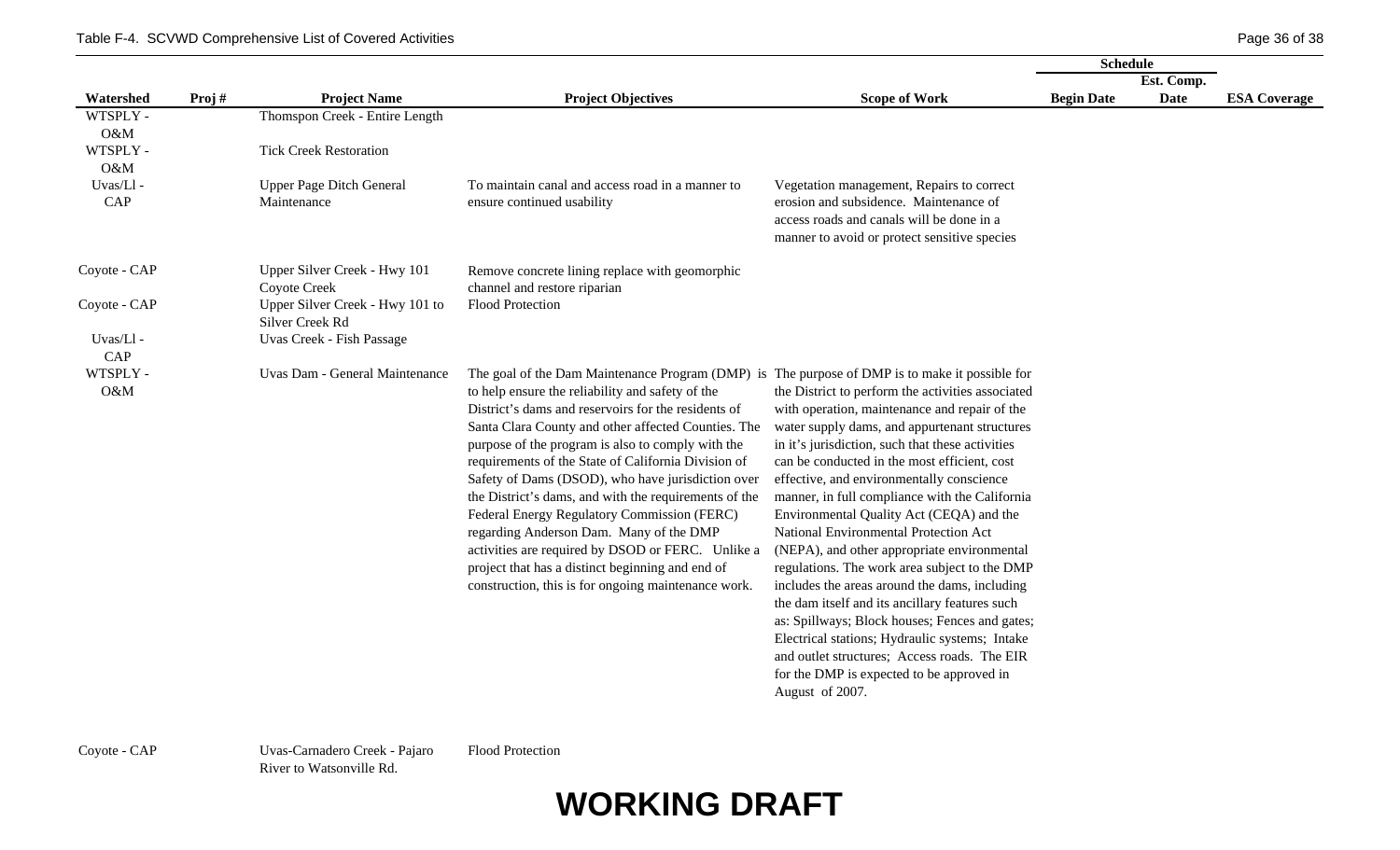|                 |       |                                                                      |                                                                                                                 |                                                                                                                                                                                                                                                                                                                                                                                                                                                                                | <b>Schedule</b>   |             |                     |
|-----------------|-------|----------------------------------------------------------------------|-----------------------------------------------------------------------------------------------------------------|--------------------------------------------------------------------------------------------------------------------------------------------------------------------------------------------------------------------------------------------------------------------------------------------------------------------------------------------------------------------------------------------------------------------------------------------------------------------------------|-------------------|-------------|---------------------|
|                 |       |                                                                      |                                                                                                                 |                                                                                                                                                                                                                                                                                                                                                                                                                                                                                |                   | Est. Comp.  |                     |
| Watershed       | Proj# | <b>Project Name</b>                                                  | <b>Project Objectives</b>                                                                                       | <b>Scope of Work</b>                                                                                                                                                                                                                                                                                                                                                                                                                                                           | <b>Begin Date</b> | <b>Date</b> | <b>ESA Coverage</b> |
| Coyote - CAP    |       |                                                                      | Vasona Canal General Maintenance To maintain canal and access road in a manner to<br>ensure continued usability | Vegetation management, Repairs to correct<br>erosion and subsidence. Maintenance of<br>access roads and canals will be done in a<br>manner to avoid or protect sensitive species                                                                                                                                                                                                                                                                                               |                   |             |                     |
| Uvas/Ll-<br>CAP |       | West Branch Llagas - Day Rd. to<br>LOJ                               | Flood Protection                                                                                                |                                                                                                                                                                                                                                                                                                                                                                                                                                                                                |                   |             |                     |
| WTSPLY -<br>O&M |       | West Little Llagas Creek - East<br>Little Llagas Creet to Llagas Rd. | Flood Protection                                                                                                |                                                                                                                                                                                                                                                                                                                                                                                                                                                                                |                   |             |                     |
| Uvas/Ll-<br>CAP | TBD   | <b>Groundwater Monitoring</b><br>Well/Telemetry Installation         | To improve groundwater monitoring network and data Design and construct additional groundwater<br>collection.   | monitoring wells at various locations<br>thoughout the county for the collection of<br>groundwater level and quality data. Also<br>involves the installation of telemetry<br>equipment at new and existing monitoring<br>sites to improve data collection.                                                                                                                                                                                                                     |                   |             |                     |
| WTSPLY -<br>O&M | TBD   | <b>SCVWD Owned Well Fields</b>                                       | To improve water supply reliability.                                                                            | Plan, design, and construct water supply wells<br>and associated piping to connect to existing<br>distribution system in accordance with<br>recommendations of Integrated Water<br>Resources Planning Study (2003). Footprint<br>for pump stations estimated to be 5,000 square                                                                                                                                                                                                |                   |             |                     |
| Uvas/Ll-<br>CAP | TBD   | <b>Shallow Groundwater Recovery</b><br>Facilities                    | To improve water supply reliability.                                                                            | feet.<br>Where feasible, capture shallow groundwater<br>and put to beneficial use. Potential beneficial<br>uses include groundwater recharge, potable<br>water, stream augmentation, and blending with<br>recycled water. Known areas of shallow<br>groundwater include the Newhall area in San<br>Jose/Santa Clara, and Coyote Valley. May<br>require piping to connect to distribution<br>system or facilities, and water may need to be<br>treated prior to beneficial use. |                   |             |                     |